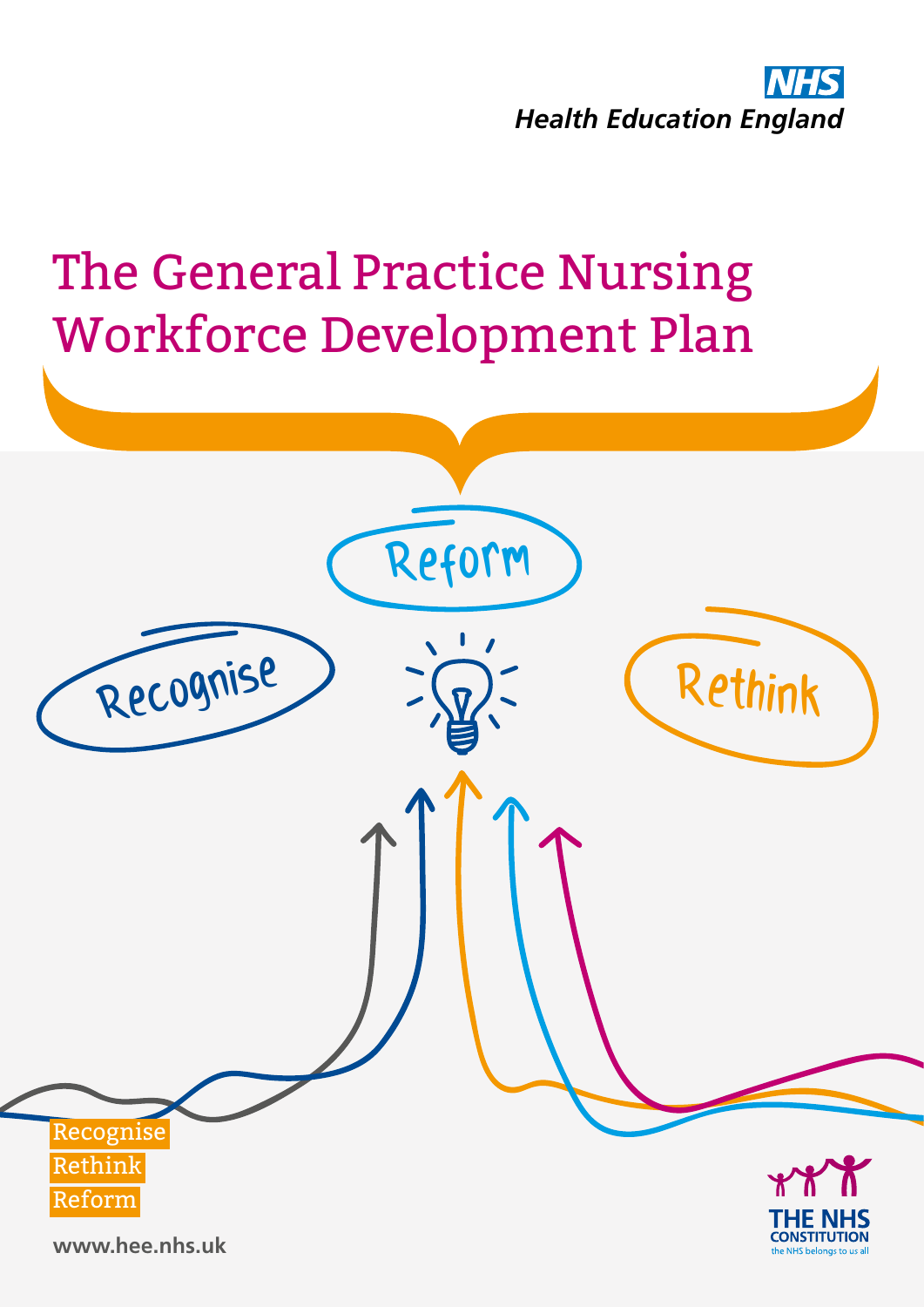## **Contents**

#### Health Education England **The General Practice Nursing Workforce Development Plan**





| Section 2: Establishing the role of the general practice nurse - the early years (post-registration)  19 |  |
|----------------------------------------------------------------------------------------------------------|--|
|                                                                                                          |  |
|                                                                                                          |  |
|                                                                                                          |  |
|                                                                                                          |  |
|                                                                                                          |  |
|                                                                                                          |  |
| Section 3: Enhancing the general practice nursing role - maximising the professional                     |  |
|                                                                                                          |  |
| Embedding the HEE District Nursing and General Practice Nursing Education and Career Framework32         |  |
|                                                                                                          |  |
|                                                                                                          |  |
|                                                                                                          |  |
|                                                                                                          |  |
|                                                                                                          |  |
|                                                                                                          |  |
|                                                                                                          |  |
|                                                                                                          |  |
|                                                                                                          |  |
|                                                                                                          |  |
|                                                                                                          |  |
|                                                                                                          |  |
|                                                                                                          |  |
|                                                                                                          |  |
|                                                                                                          |  |
|                                                                                                          |  |
|                                                                                                          |  |
|                                                                                                          |  |
|                                                                                                          |  |
|                                                                                                          |  |
|                                                                                                          |  |
|                                                                                                          |  |

# Thank you from Health Education England

On behalf of Health Education England, we would like to extend our thanks to Dr Peter Lane, the task and finish group members and everyone who contributed to this plan. We have been aware of the huge amount of dedicated work, research and consultation that our task and finish group have undertaken. It was made possible thanks to local and national organisations, general practices and healthcare professionals who responded honestly with great enthusiasm and a real desire to bring about change.

For so long we have become used to reports, comments and analysis about workforce pressures in general practice but its only recently that attention has been drawn to the increasing pressures in the general practice nursing workforce.

Now is the time for joined up thinking, positive support and collaboration from stakeholders from national teams to individual practices, to work through the current challenges. In practical terms we are beginning to see the development of local initiatives such as training hubs that enable nurses to develop their skills in specialist areas and progress their careers within general practice.

Please take the time to look at the recommendations that have come out of this review. It has been written in response to our commitment to develop a plan specifically for general practice nursing following the House of Commons Health Committee report into Primary Care published in April 2016. It's our collective responsibility to push forward and it gives us great pleasure to present this general practice nursing workforce development plan.

**Professor Lisa Bayliss-Pratt and Professor Simon Gregory**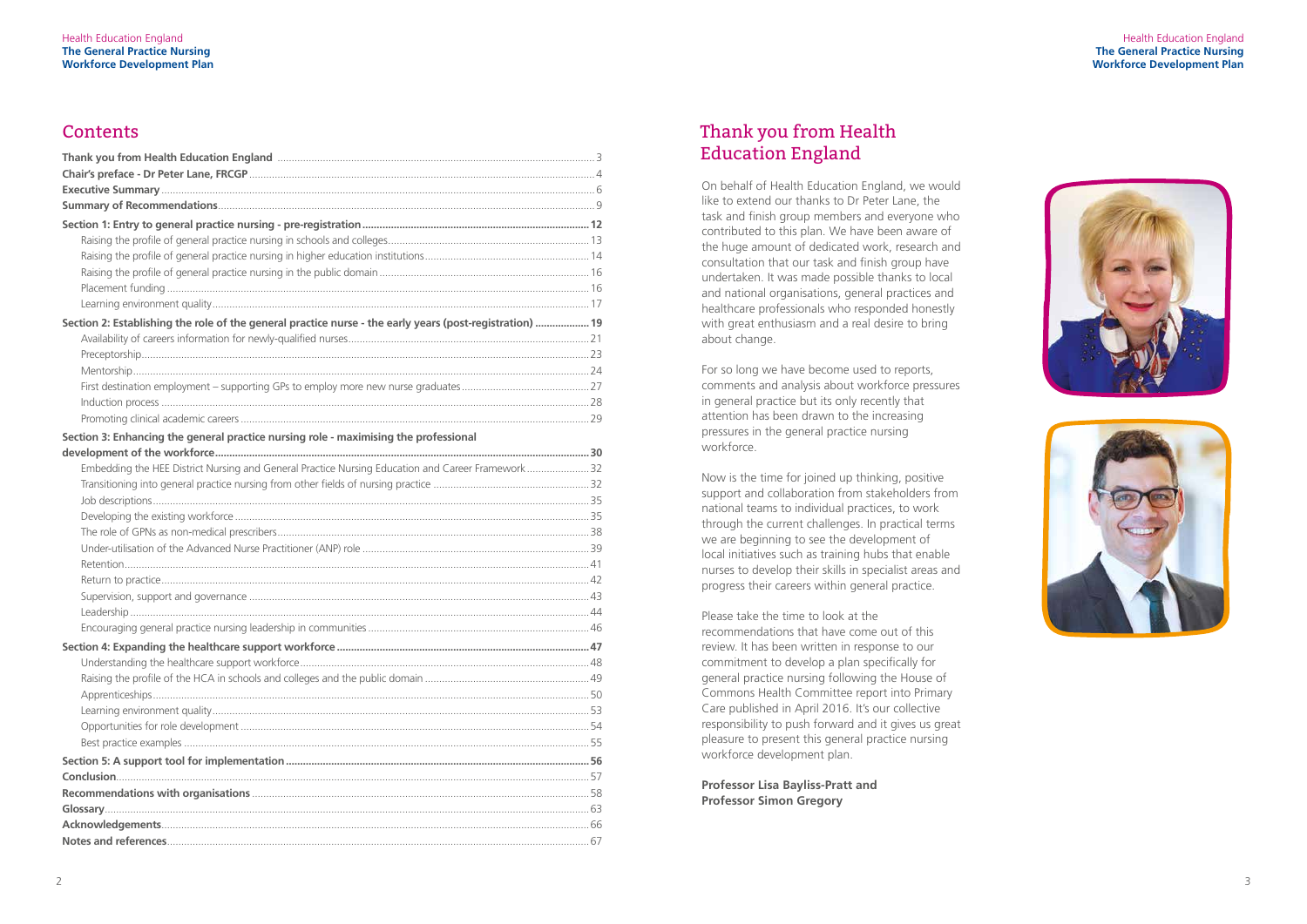

I am a GP and employ a general practice nursing team so I have first-hand experience of developing initiatives to tackle nursing shortages. By 2020, it is estimated that many more General Practice Nurses (GPNs) are expected to have retired<sup>1</sup>. If general practice manages the vast majority of NHS patient contacts<sup>2</sup>, with more than 340 million consultations in a general practice setting every year (2013 figures)<sup>3</sup>. Can we afford not to take action?

In an environment awash with strategic documents, frameworks, guides, roadmaps and pathways, why do we need a workforce plan for general practice nursing and the healthcare support workforce? Unless we keep general practice nursing at the centre of our workforce reconfigurations we will simply not develop robust enough teams with the necessary skills to bridge the increasing gap between capacity and demand brought on by an ageing workforce, lack of new entrants and increasing workloads.

There are nearly 8,000 general practices in England. Most are independent businesses with responsibility for recruiting and developing their own employees. We hope this document will offer clear guidance on how we better increase consistency in recruitment, retention and return to practice for the general practice nursing family.

When Health Education England (HEE) asked me to chair a group of experts to produce a document that addressed general practice nursing workforce issues, I knew there was a chance to help promote and accelerate the change we so urgently need.

This document aims to, recognise, rethink and reform themes, to bring together work within HEE, NHS England and other key organisations. It outlines the problems, identifies solutions and makes recommendations. Following this, HEE recommends the development of a 'howto' toolkit - something GPs themselves have requested. We recognise there is a need for something that is functional, practical, easy to navigate and offers resources and guidance which is relevant to all stakeholders and groups involved in the implementation and delivery of our recommendations.

Never has there been a more pressing time for action. Our document responds to the call to action of the *Five Year Forward View*<sup>4</sup> to promote health and wellbeing, care and quality, funding and efficiency. It specifically addresses the *General Practice Forward View*<sup>5</sup> pledge of:

"A general practice nursing strategy, with an extra minimum £15 million national investment including improving training capacity in general practice, increases in the number of pre-registration placements, measures to improve retention of the existing workforce and support for return to work schemes for practice nurses"

In May 2016 Professor Jane Cummings, Chief Nurse for England, launched the *Leading Change*  Adding Value<sup>6</sup> framework for nursing, midwifery and care staff. We think there is a real opportunity for GPNs to use their leadership to influence and champion improvement.



## Chair's Preface - Dr Peter Lane, FRCGP

Our document gives examples of where we are already changing the way we do things and aims to support the development of coherent achievable workforce solutions for *Sustainability and Transformation Plans* (STPs) across the country.

We need to make general practice nursing a top career destination and a shining example of how to respond to the population's health needs in the 21st century.

My thanks go to everyone who has worked so hard in pulling this general practice nursing development plan together. Health Education England, NHS England, the Queen's Nursing Institute (QNI), the Royal College of General Practitioners (RCGP), the Royal College of Nursing (RCN) with the many contributions, discussions and suggestions along the way.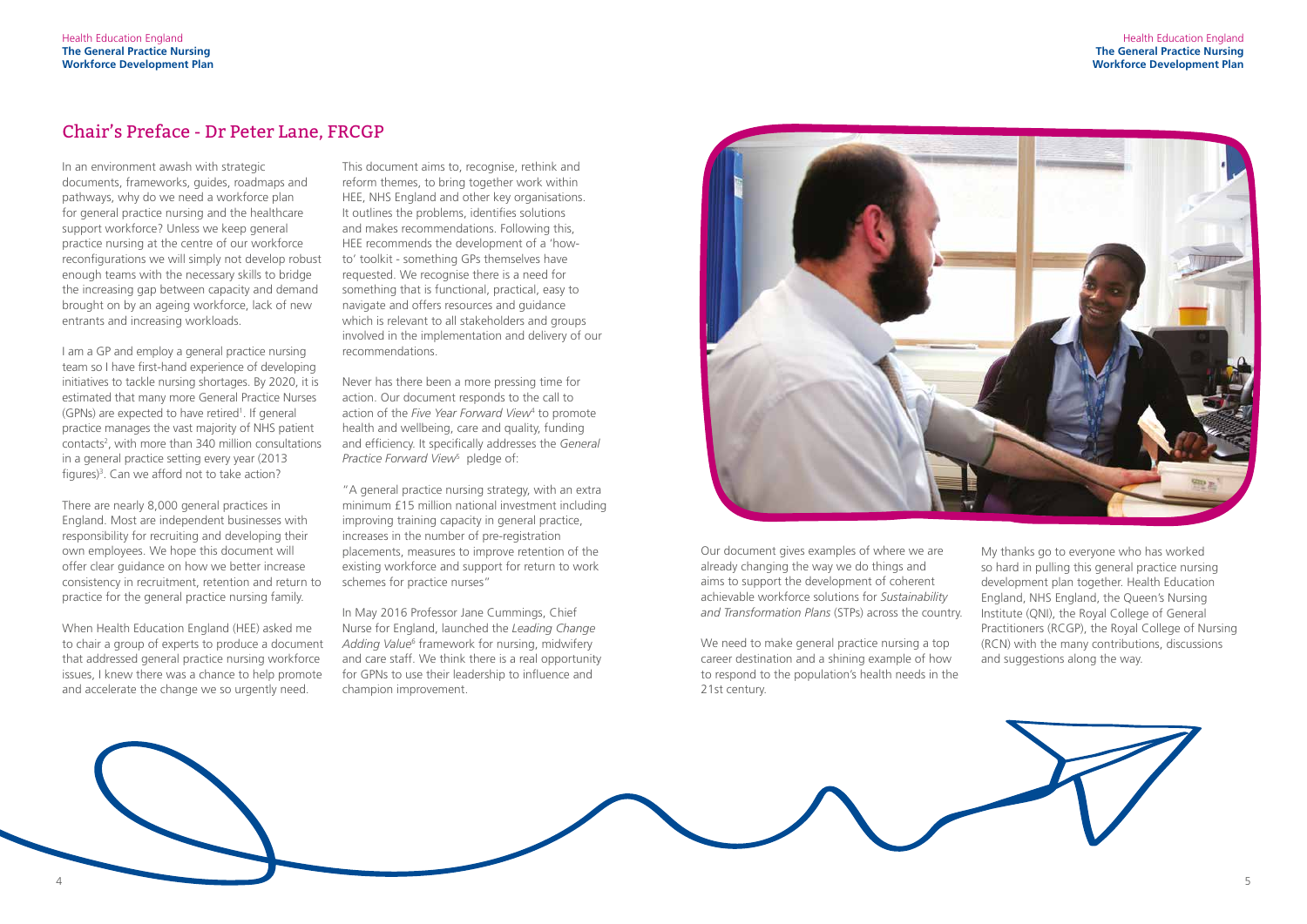The highly-skilled general practice nursing workforce of today provides an essential high standard of care to their local populations. They have earned their place as both valued and valuable members of primary care teams. The general practice nursing team as described in the *HEE District Nurse and General Practice Nursing Education and Career Framework*<sup>7</sup> , includes healthcare assistants (HCAs) at levels 1-4, GPNs at levels 5-6, senior GPNs at level 7 and advanced nurse practitioners at level 8. GPNs have become clinical leaders in their own right, managing their own caseloads particularly in the engine room of increasingly complex multi-morbidity management, including extended autonomous roles that are difficult to replace. They offer a large amount of both first contact and continuing care for the population, managing long-term conditions like chronic heart disease, diabetes and asthma; treating acute illness and supporting vulnerable groups like children, the elderly and those with

mental health problems, learning disabilities or dementia. They strive to keep them healthy, safe and wherever possible out of hospital. They are the ambassadors of health promotion and supporting patients in self-management. The healthcare support workforce is being increasingly recognised for their growing contribution in general practice by supporting GPNs and taking on broader clinical roles with the potential for further development.

The last 30 years has seen a huge change in the role of GPNs and HCAs in a general practice setting. We now have a combined GPN, Advanced Nurse Practitioner (ANP) and GP healthcare support workforce of over 30,000<sup>8</sup> (headcount) working in general practice in England. Today's ageing population and the increasing prevalence of multiple comorbidities, combined with the drive to shift patient care from hospitals to the community, have prompted moves to expand the role of GPNs and HCAs in primary care. While it



**Executive Summary** and the sense to bring services closer to patients, there have been few coherent strategies for increasing this workforce at scale. As existing experienced GPNs increasingly retire, GPs are struggling to fill the vacancies with nurses of similar experience. Furthermore, growing financial pressures have reduced GPs' capacity to grow their clinical and administrative staff workforce and this has affected their ability to keep pace with the growth in patient demand. The majority of GPNs currently in post joined general practice from other hospital and community posts, embarking on a "second career" often with only ad-hoc in-house orientation and training. This does not compare favourably with the nurse career structure offered by larger organisations. Furthermore, general practice nursing has rarely been marketed as a first destination career. Evidence suggests general practice is seen to be a "risky choice" for a newlyqualified nurse<sup>9</sup>.

> This report is a positive call to action with clear and unambiguous recommendations to improve the recruitment, retention and return of general practice nurses. This directly responds to both the current and anticipated workforce challenges and acknowledges the need for timely succession planning and organisational development. With this in place it will be possible to replace at scale the large current cohort of GPNs approaching retirement<sup>10</sup> who will take with them their expert knowledge, experience and skills, especially as the experts in chronic disease management. This in turn will help surgeries flourish not only maintaining but improving the quality, range and sustainability of service provision our patients expect and deserve. It will also serve to reduce unwarranted variation in service provision.

> To achieve the goal of *right person, right place, right time* with greater capacity in general practice significant growth of the healthcare support workforce at all levels is required. There are great opportunities now to embrace and develop at pace healthcare support careers to ensure the whole clinical team functions to its maximum.

The *Primary Care Workforce Commission*<sup>11</sup> suggested methods to enhance general practice nursing recruitment including better management and the development of leadership skills with clear career progression opportunities. Reliable, up-todate careers information is needed. Identifying existing and required competencies and how staff can develop their skills to progress within an organisation is an important first step to avoid them seeking career aspirations outside primary care. In the case of general practice nursing, the *HEE District Nurse and General Practice Nursing Education and Career Framework*12*, RCGP General Practice Foundation, General Practice Nurse Competencies*13*, RCGP General Practice Foundation Advanced Nurse Practitioner Competencies*14 *and Royal College of General Practitioners Healthcare Assistants (General Practice) Competency Framework*15 provide this, outlining the skills and education required at each level of general practice nursing. It helps staff not only understand what is expected of them at any point along the career pathway, but also encourages the aspiring nurse with development opportunities and informs career progression programmes.

This workforce plan covers four main areas:

- **Entry** into general practice nursing (preregistration) – how we improve the visibility and raise the profile of general practice nursing as a first career choice, and in particular increase the number of training placements in general practice for pre-registration nursing students.
- **Establishing** the role of the general practice nurse - the early years (post-registration) - how to ensure suitable training and practice support for all new entrants to GP nursing to produce effective GPNs with the appropriate attitudes and skills.
- **Enhancing** the GPN role how to maximise the professional development of GPNs through accessible, fit-for-purpose training and clearlydefined career progression making GPN careers attractive at all levels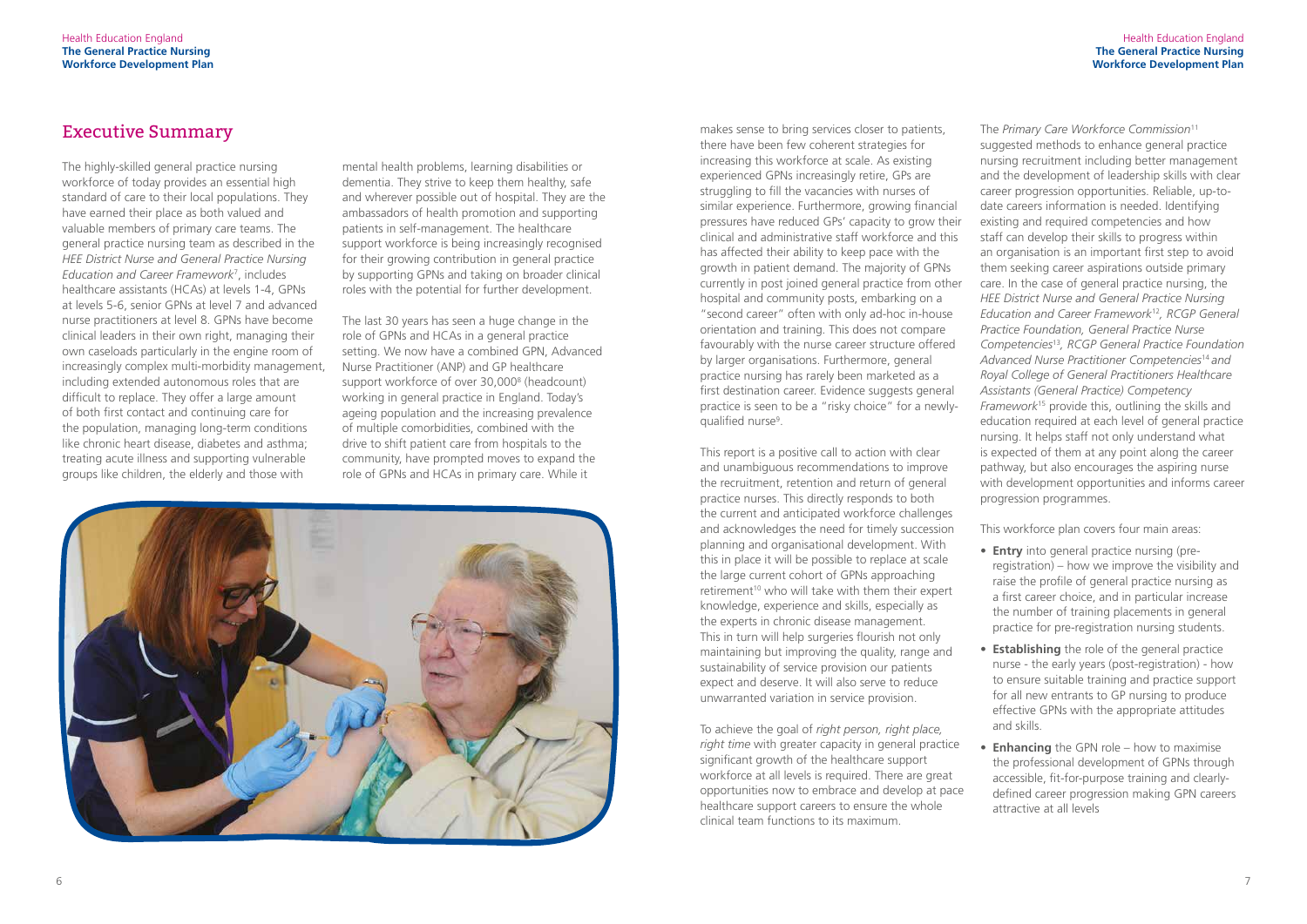**Recommendation 1:** Raise the profile of general practice nursing careers.

**Recommendation 2:** Increase the number of pre-registration nurse clinical placements in general practice.

A nationally co-ordinated campaign to increase the understanding of the value given to the general practice nursing role across all healthcare organisations, schools, colleges and the general public.

**Recommendation 3:** Introduce quality assurance of the learning environment in general practice for pre-registration nurses. The *HEE Quality Framework* and regulatory processes must be adopted across England.

**Recommendation 4:** Increase the uptake of general practice nursing as first destination employment for newly-qualified nurses. Review and develop recruitment schemes and support mechanisms to specifically attract newly-qualified nurses into general practice.

**Recommendation 5:** All new entrant nurses and support staff to general practice have access to an approved employer-led induction programme. This must be tailored to meet local need, accompanied by a personalised continuing professional development (CPD) plan.

### Summary of Recommendations

# Section 1

# Section 2

**Recommendation 6:** All new nurses to general practice must receive a standardised and accredited competency based preceptorship programme to equip them for their general practice nursing role.

Such preceptorship programmes should reflect the HEE Preceptorships Standards and the HEE Preceptorship Outcomes Framework and be mapped to the Royal College of General Practitioners General Practice Foundation, RCN (2012 updated 2015) General Practice Nurse Competencies and the NMC Code.

**Recommendation 7:** GPN educator roles should be developed to cover all CCG areas. Their role should include promoting mentor training for all GPNs including sign off mentor roles.

Joint higher education and primary care initiatives to further develop mentorship programmes and include registration on local mentor registers. This is critical to growing the capacity of nurse education in a general practice setting.

• **Expanding** the healthcare support workforce – how to increase the popularity of the healthcare assistant role, grow numbers at pace while ensuring high-quality, standardised, accessible training that leads to appropriate career pathways.

Many of our recommendations are not difficult to achieve and we recognise that many of our recommendations may already be happening in some areas, for example, raising awareness of general practice nursing. Others will require more time, effort and collaboration working across organisational boundaries, for example, to increase the number of new entrants and mentors. Career progression and development for GPNs must be improved. We also need to offer supported training opportunities for the healthcare support workforce to further develop their clinical skill base. While new roles to general practice e.g. physician associates, clinical pharmacists, GP/ medical assistants, care navigators and nursing associates will certainly be able to support general practice in the future, delivery at scale will take time. The HCA role already has clear competencies set out in the *Royal College of General Practitioners (2015) Healthcare Assistants (General Practice) Competency Framework16 and the HEE District Nursing and General Practice Nursing Education and Career Framework*17 .

Much of the responsibility for tackling the problems lies with individual general practices, GP federations and the emerging new care models including multi-specialty community providers as the lead employers. However, Clinical Commissioning Groups (CCGs) and the emerging HEE national training hub network, known in some areas as Community Educational Provider Networks (CEPNs) or Advanced Training Practices (ATPs), will have a crucial part to play. Training hubs are being developed by HEE as part of the *General Practice Forward View*18 to encourage local expertise and educational support to help general practice respond to the challenges. We would also call on those delivering the new STPs to take account of how they can support these efforts. With their remit to ensure health services meet the needs of local populations, it is important that they acknowledge and support the general practice nursing workforce initiatives we set out in this document.

The making, shaping and supporting of effective local general practice workforces as a top priority and an achievable goal across the country will be critical in addressing the unwarranted variations in care and outcomes we currently see.

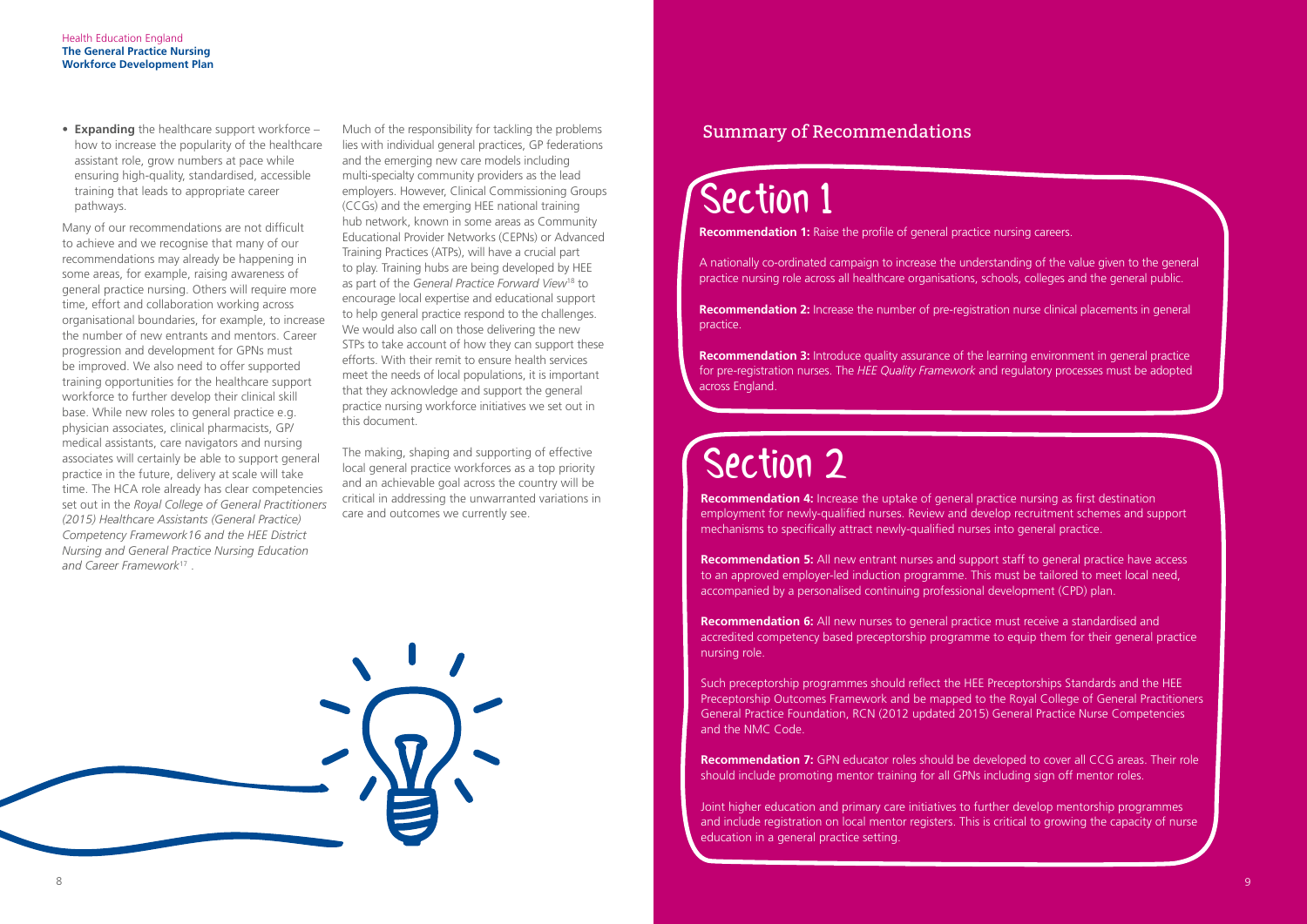

# Section 5

**Recommendation 14:** Increase the number of HCAs in general practice to include widening participation schemes that encourage use of the HCA apprenticeship route and support the emerging role of the nursing associate.

**Recommendation 15:** All HCAs in general practice care settings must hold the Care Certificate.

**Recommendation 16:** All education and training for HCAs in general practice must be aligned to the Royal College of General Practitioners (2015) Healthcare Assistants (General Practice) Competency Framework and the HEE District & General Practice Nursing Services Education & Career Framework (2015).

# Section 3 Section 4

**Recommendation 8:** All GPNs should have access to accredited training to equip them for each level of their role. Training should be aligned with the RCGP General Practice Foundation, General Practice Nurse Competencies, HEE District Nursing & General Practice Nursing Services Education & Career Framework (2015), supported by the HEE National Education Commissioning Specification and the QNI/QNIS Voluntary Standards for General Practice Nurse Education and Practice.

GP leaders and commissioners should work with HEE to achieve a coalition of support for HEE taking on this role with appropriate resourcing.

**Recommendation 9:** All GPNs and HCAs should have access to quality assured CPD to support career development and inform revalidation if appropriate. This should be based on practice population health needs and individual annual appraisal, including skills training to conduct consultations other than face to face, using IT platforms.

**Recommendation 10:** Improve general practice nursing retention by implementing measures to encourage nurses at all levels to remain within practice.

**Recommendation 11:** Every nurse considering a return to general practice nursing should be offered a general practice specific 'return to practice' programme.

There must be a nationwide standardised general practice nursing 'return to practice' education programme which includes a general practice placement, mentorship and appropriate support to meet the NMC requirements for 'return to practice'.

**Recommendation 12:** All CCG areas should have identifiable GPN leaders. General practice nursing leadership should be supported by multi-professional leadership development programmes at local, regional and national level.

**Recommendation 13:** Actively promote the development of general practice nursing clinical academic careers. Stimulate the development of clinical academic careers by promoting and enabling a culture in general practice nursing that embraces research and innovation to inform and champion changing health needs and deliver care excellence.

**Recommendation 17:** The development of a national sustainable and easily accessible 'howto' toolkit and practical web based resource to support the implementation of general practice workforce initiatives as outlined in this document.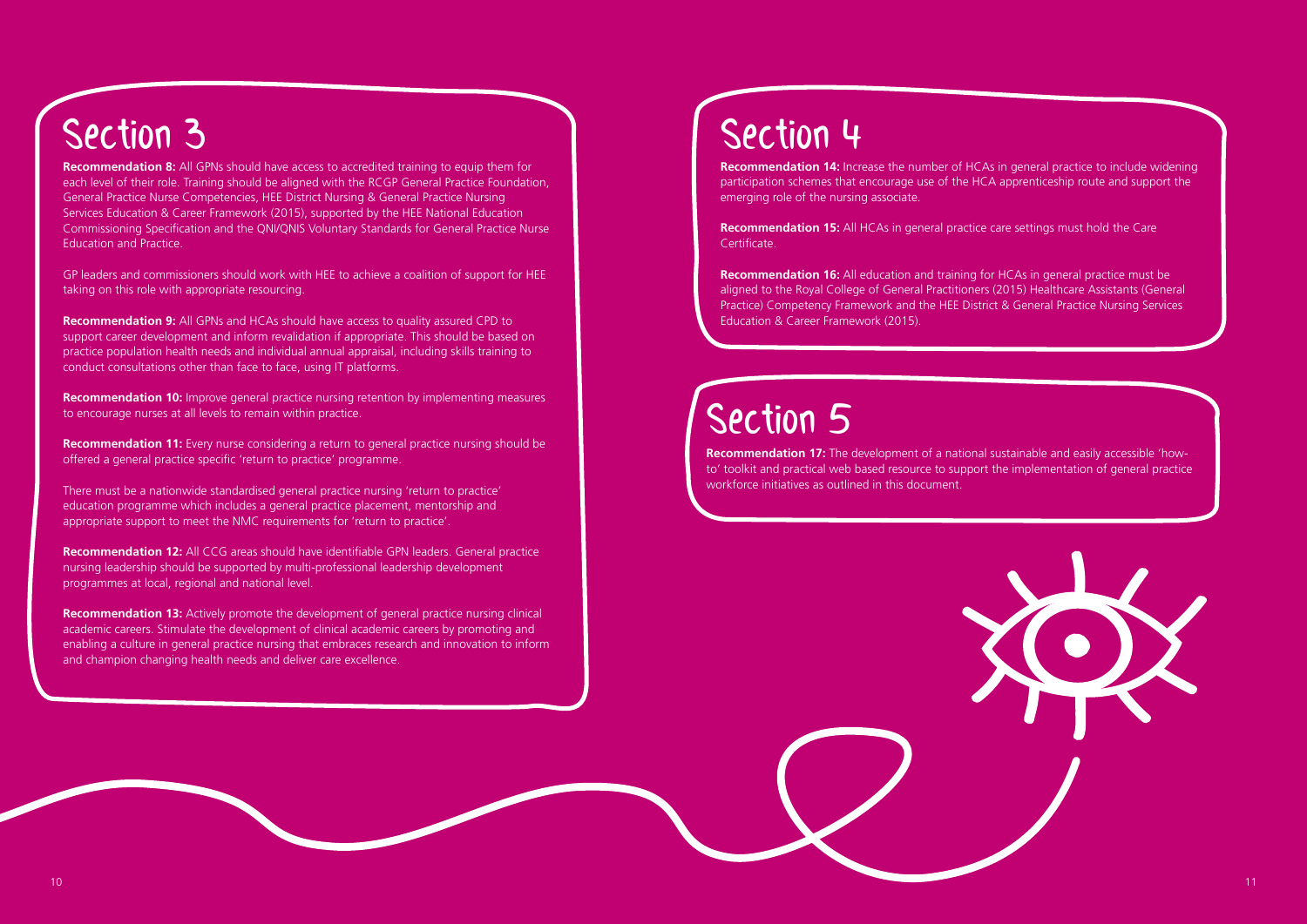# Section 1

Entry to general practice nursing – pre-registration

#### **Recommendation 1: Raise the profile of general practice nursing careers.**

**Supported by: Training hubs,** NHS Careers, RCGP, RCN, QNI

A nationally co-ordinated campaign to increase the understanding of the value given to the general practice nursing role across all healthcare organisations, schools, colleges and the general public.

**Joint Leads: Health Education** England/training hubs

**Joint Leads:** NHS England/ Health Education England

**Recommendation 2: Increase the number of preregistration nurse clinical placements in general practice.**

**Supported by:** HEIs, CCGs, general practice/GP federations, NHS England

**Recommendation 3: Introduce quality assurance of the learning environment in general practice for pre-registration nurses.**

The HEE Quality Framework and regulatory processes must be adopted across England.

**Lead:** Health Education England

**Supported by:** NMC, training hubs, CCGs, NHS England, general practice/GP federations, CQC

In order to encourage pre–registration nurses to choose general practice nursing as their first career destination on graduation, it is important to ensure that they are aware of and understand the role and the available career opportunities. Anecdotal evidence suggests there is little promotion of general practice in either schools or colleges, a situation that was also identified in *By choice – not by chance*19 with regard to general practitioner recruitment. There is a lack of visibility of GPNs as role models for young people as they have comparatively little need to access general practice nursing services compared with the older population. It appears that careers advisers in schools and colleges have little understanding or recognition of general practice nursing careers beyond their own experience of their local GP service.

This is compounded by the very limited opportunities for students to gain work experience in a general practice setting. One of the issues is the concern to preserve confidentiality for patients who may be known to the work experience students who often seek placements close to home. HEE and Medical Schools Council have produced a GP work experience toolkit<sup>20</sup> to address some of the challenges and myths which would also be relevant to nursing.

There are already a number of initiatives and collaborations aimed at promoting healthcare careers at schools and colleges such as the *Talent for Care, Widening Participation and Inspiring the Future* programmes. Every effort should be made to promote these more widely with specific emphasis on general practice nursing careers and improving access to work experience programmes.



While the traditional routes into pre-registration nursing via undergraduate study remain, much better promotion could be made of the potential offered by the apprenticeship route into general practice nursing from other clinical roles like that of the HCA. There is also the opportunity for direct entry to registered nurse training via apprenticeships becoming available in September 201721.

Relatively uncomplicated measures would help improve the profile of general practice nursing. This may require nothing more than a willingness among general practice partners and staff to better engage in careers marketing at a local level. For example, GPNs could consider buddying arrangements with school nurses to run joint school/general practice wellbeing initiatives on school premises. This would be a good first step in raising the profile of the general practice nursing role and deliver a visibly integrated service to students and parents/carers.

The developing national training hub programme will play a big part in primary care workforce planning. Training hubs will work to increase placements for students in general practice settings and will be perfectly placed to establish strong and ongoing links with schools and colleges.

# Raising the profile of general practice nursing in schools and colleges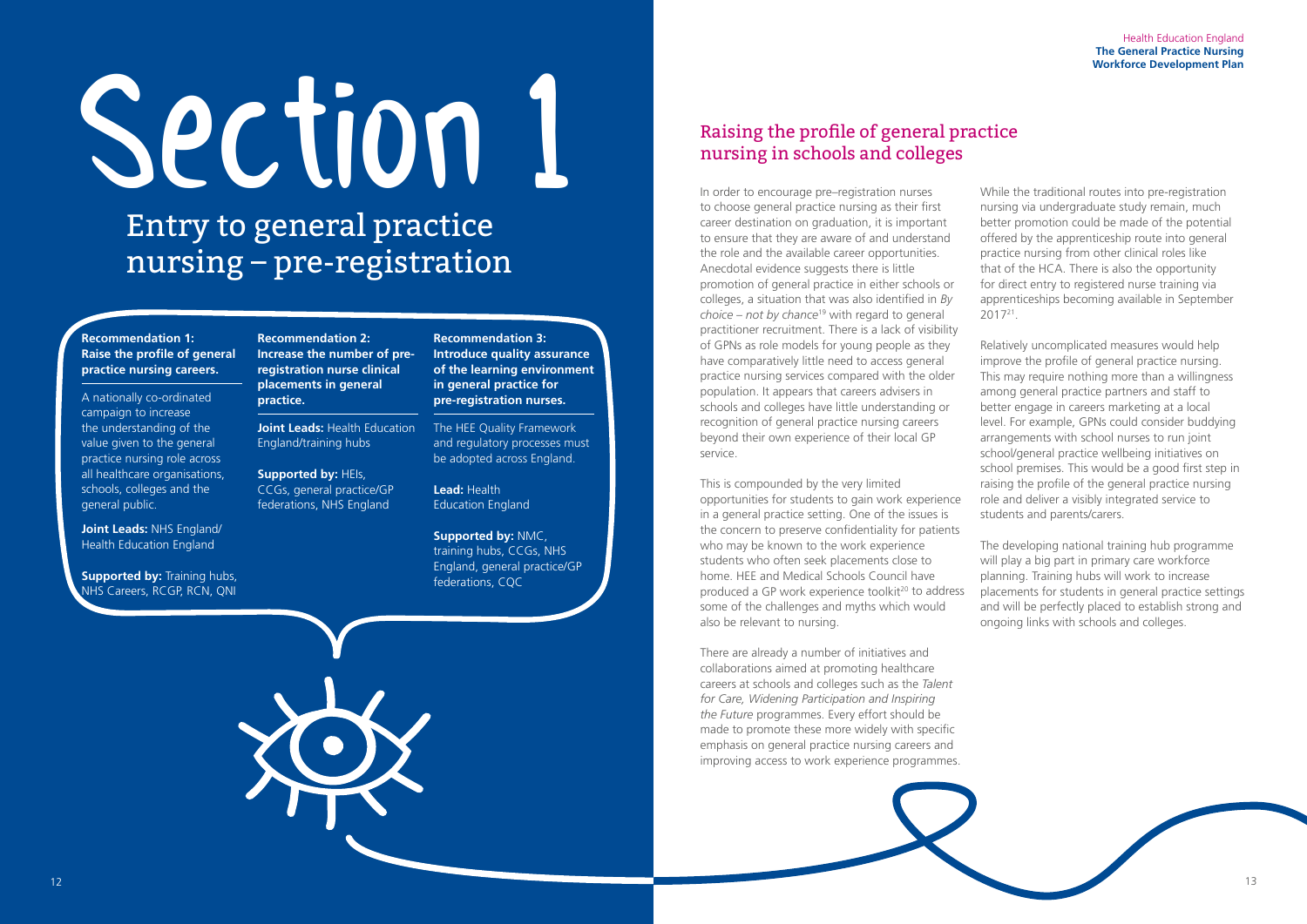#### **Best practice case study – raising the profile among school-aged children**

Health Futures University Technical College offers educational experiences and opportunities rarely seen in traditional schools and colleges. A unique partnership between Health Futures and 20 health, education and public sector organisations from across the West Midlands enables them to combine national qualification teaching with hands-on project learning with healthcare professionals. Students aged 14-19 years from across the region enjoy enviable academic and careerfocused advantages that prepare them for higher education and employment.

> They are the ones who have got to a certain level of training, because they are a much higher band, a much higher pay grade.

Pre-registration nursing students tend to perceive general practice nursing roles as "slower, or lacking energy, but needing a great deal of experience."<sup>22</sup>

Pre-registration nursing student, year 3

 $\overline{16}$ 



Pre-registration nursing student, year 3

If I went in to see a practice nurse and she was, like, my age I'd be a bit, well, I don't think they would be taken seriously, do you know what I mean?

# Raising the profile of general practice nursing in higher education institutions

There is a lack of awareness and knowledge of general practice nursing among some higher education institutions (HEIs) which are responsible for pre and post-registration nursing education. While some areas report good links between HEIs and general practice, there are others where the links are not so strong with anecdotal reports of tutors basing their information to students on their own personal opinions and experiences of primary care as a quality learning environment.

The skills required for general practice nursing are very different to those for nursing in secondary care. A newly-qualified nurse can however bring up-to-date knowledge, transferable skills and a fresh enthusiasm to the role that benefits the established general practice nursing workforce. The newly-qualified nurse needs to develop the 'expert generalist' skills of the GPN as referred to in *Raising the Bar, Shape of Caring: A Review of the Future Education and Training of Registered Nurses and*  Care Assistants.<sup>23</sup>

There is also a commonly held myth that newlyqualified nurses must have at least two years' experience before they can apply to work as a GPN.



#### **Best practice case studies – raising the profile in higher education**

**'Micro placements' for first-year nursing students:** In the West Midlands, healthcare organisation and CEPN BADGER are working with Birmingham City University (BCU), Birmingham Cross City CCG and Solihull CCGs to provide nursing students with their first taste of primary care. They have developed learning pathways or 'micro placements' for over 50 first-year pre-registration nursing students, offering insights into urgent primary care and out-of-hours services. Each weeklong placement exposure, offers a range of learning opportunities including patient call handling, home assessments and clinic based patient assessment, diagnosis and treatment pathways. Students work alongside the full multi-disciplinary team, with a particular focus on the extended role of the HCA. They are encouraged to evaluate their experience including identifying new self- learning points, enjoyable aspects of the exposure and future development suggestions. The success of these pathways was recently realised at the BCU Health Care Awards, with BADGER being awarded Highly Commended in the category of Student Nominated Practice Award.

#### **Encouraging higher education participation at jobs fairs:** Health

Education England representatives from the Wessex area attended several higher education job fairs to raise the awareness of career opportunities as a GPN in primary care. Final year nursing students are invited to contact the local HEE team in Wessex if they are interested in pursuing a general practice nursing post. All directors of nursing within relevant CCGs are contacted by HEE Wessex who then forwards interested student applicants to GP practices within the Wessex area.

Because of the low number of available placements in general practice for pre-registration students, many numbers of newly qualified nurse graduates leave university with little awareness of how to become a GPN. HEIs and any emerging nurse education providers have a key role in being able to promote and facilitate undergraduate general practice placements and promote general practice as a first career destination.



Universities need to find placements [in general practice] … to know what to expect – give you a chance to see what its really like.

Pre-registration nursing student, year 3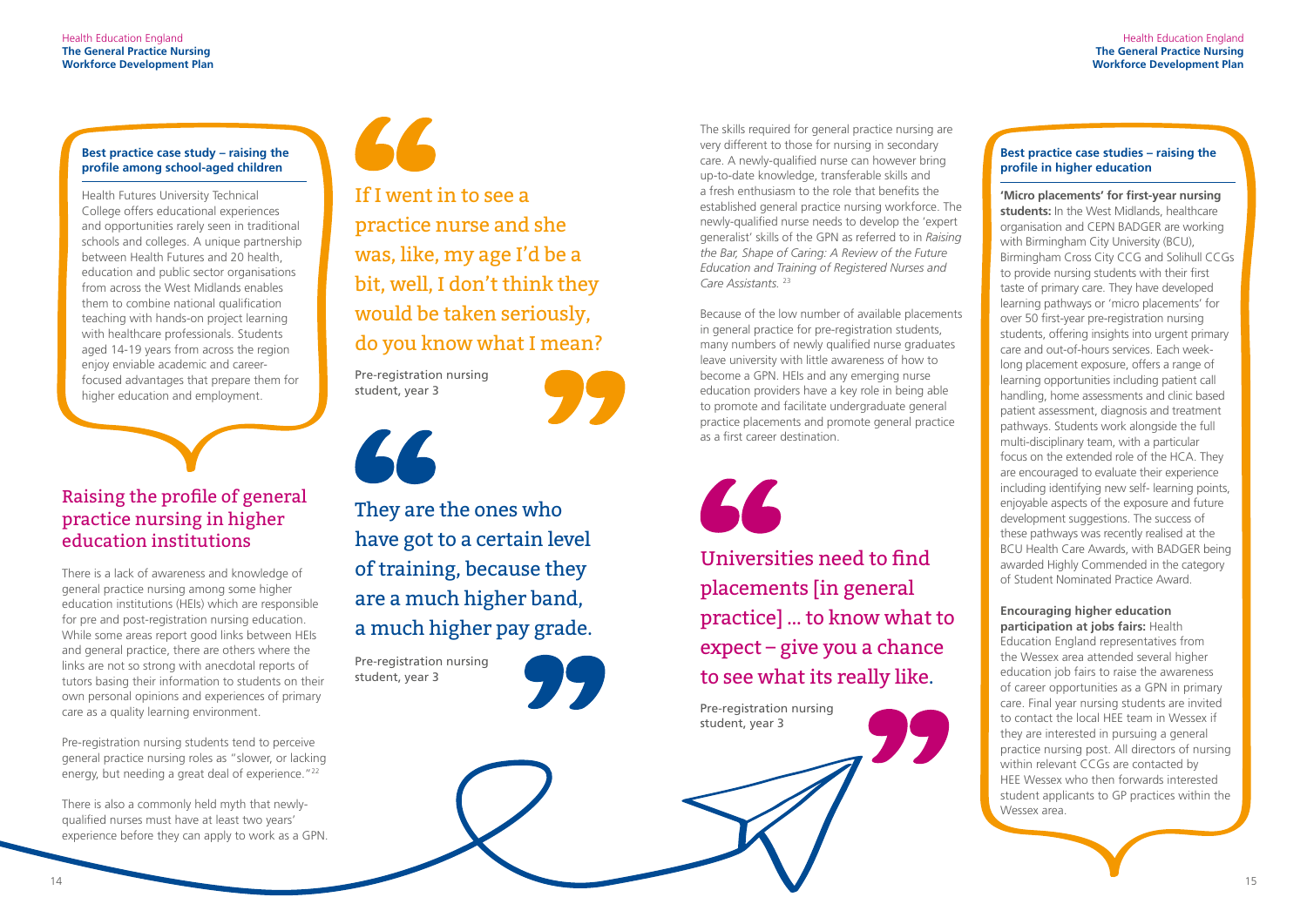

# Raising the profile of general practice nursing in the public domain

The way general practice operates is not particularly well understood by the general public. Many people do not realise that unlike hospitals and most community health services, general practices are contracted by the NHS as independent businesses to deliver general medical services and are subject to their own terms and conditions of employment. This could lead to a perception of general practice nursing being viewed as a greater risk as a career. Furthermore, there is also a lack of understanding about the range of roles and services the general practice nursing team provides.

Anecdotal evidence shows the poor public awareness of general practice is not helped by the lack of exposure in the mainstream media. Many people with minor illness or injury do not realise they can often be just as effectively treated by a suitably trained GPN or ANP as they can by a GP.

The public's perception of GPNs as being limited to carrying out and advising on simple procedures like routine health checks, contraception and immunisations needs to change as the reality is very different. When the public are aware of the versatility and have the confidence in the knowledge, skills and competence of the GPN, the result is a much more efficient use of finite resources. In common with other nursing groups, they are increasingly doing work that doctors have traditionally undertaken.

Improving this awareness via publicity and marketing will promote the positive aspects of general practice nursing work and demonstrate their valuable role in delivering the increasingly complex care managed in general practice. Patient participation groups can be a great asset to a practice in changing the perception of the general practice nursing role in the local population.

# Placement funding

There is no agreed national funding for preregistration nurse clinical placements in general practice and work is ongoing to address this. There is variation in placement fee funding in some areas but no standard tariff. Many GPs are understandably reluctant to offer placements to pre-registration nurses because of this as there is an impact on service delivery and access. Even in cases where a practice may be willing to host a pre-registration nurse placement, it is unclear how to begin the process or apply for funding. Where funds are available, the amount is often not thought enough to cover the costs of releasing GPNs to mentor the students or to account for the disruption caused by having a student present in consultations.

If numbers of young people coming into the nursing workforce are to increase, action is needed to generate more placements in general practice settings. The outcome of the national review of the tariff system could have a significant impact on how GPs are supported to fund such programmes. Recognition of the impact on small business models of general practice must also be taken into consideration as larger organisations have a greater capacity to deliver mentorship and supervision. Individual general practices may struggle to respond in the same way because they have smaller teams. The maturing of GP federations and the emerging multispecialty community provider (MCP) models could have a significant impact on placement capacity in general practice.

Other than this, there is also the need to consider the unknown potential impact of the removal of the bursary for nurse education commencing 2017 and the introduction of tuition fees. At the moment there are restrictions to HEIs' recruitment of pre-registration nurses that are based on fiscal limitations. Removal of this could either increase the demand for general practice placements or reduce it if insufficient students are recruited. In the future there may be an increase in both demand and capacity for entry to the NMC register through the nurse apprenticeship route.

# Learning environment quality

The intense workload of general practice can impact on its potential to provide a high-quality learning environment. However the breadth and scope of care and treatment delivered serves as rich and fertile ground on which to base learning experiences and deliver educational outcomes. While general practice is held in very high regard for the quality of its GP training programmes and medical student placements, there is limited current evidence to demonstrate its great potential and value in pre-registration nurse education. If pre-registration nurses do not have the opportunity to observe and participate in the care delivered by GPNs, they will qualify with little understanding or recognition of the general practice nursing role.

As recent policy identifies, there is a need to transfer more care from hospital to primary and community settings<sup>24</sup>, and it is anticipated that both newly-qualified and current hospital nurses and support staff will be increasingly required to deliver care in primary and community settings. This shift can only be achieved if both those settings are seen as qualitative learning environments that ensure there are sufficient, knowledgeable GPNs in place to provide teaching, mentorship and expert generalist nursing care.

Pre-registration nursing student, year 3

I have thoroughly enjoyed this placement and have felt welcome and part of the team. I have gained good insight into practice nursing and would definitely now consider a career in this. My mentor has been supportive throughout my placement and has given me the opportunity to work independently with patients and I have felt comfortable asking for help when needed. I would recommend this placement to other students and would disagree with anyone who labelled practice nursing as boring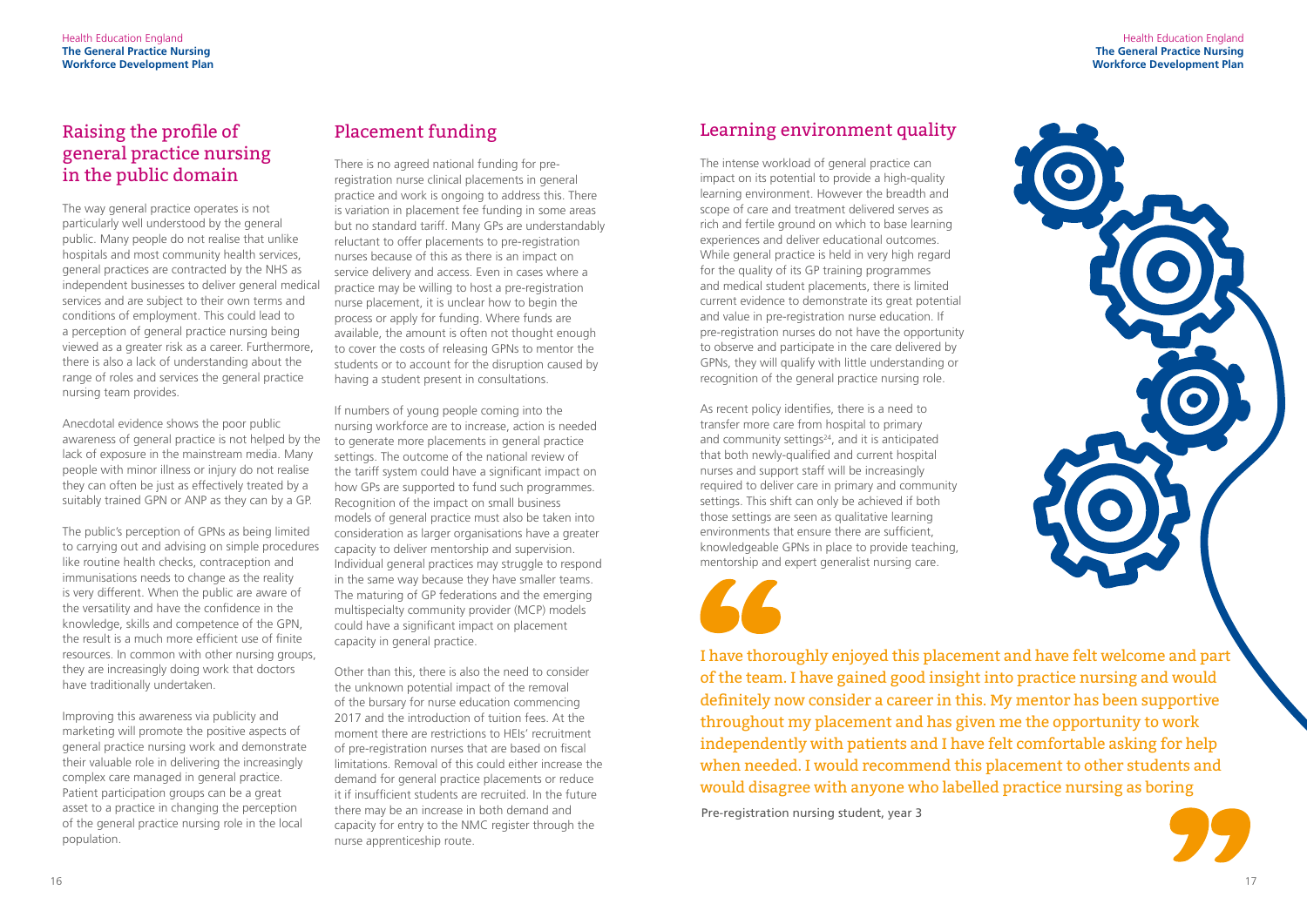In early 2016, Health Education England published a single *HEE Quality Framework*25 and an overarching quality strategy for education and training that sets out the expectations of a multi-professional approach to improving quality within the work-based learning environment. The *HEE Quality Framework* is intended to be used collaboratively across educational providers in all relevant settings i.e. work-based and academic educational placements. It sets out HEE's expectations for quality and represents a single framework to evaluate, manage and improve the quality of education and training for all healthcare learners.

The *HEE Quality Framework*26 is relevant to all healthcare learners, placement providers and employers and focuses on the quality of workbased placements to:

- embed a shared definition, measurement and benchmarks of quality across England to support quality improvement
- enable HEE to systematically review all quality activities with local partners to ensure a proportionate and effective approach
- establish clear quality governance arrangements, consistent quality management and quality improvement processes across HEE
- enable HEE to set the national and local ambition for quality in education and training in order to drive innovation and quality improvement.

The *NMC Standards for Pre-registration Nurse Education*27, identify that 'wherever possible' there should be practice learning opportunities in hospital and community settings in each part of the programme (NMC G6.5.2). The impact of this appears to be that the pre-registration nurse experience can be variable in general practice as there is no definitive requirement for this in the

NMC standards. Following a period of consultation in 2017 it is expected that in 2018 the NMC will publish a new set of pre-registration nurse education standards. This review of pre-registration standards was planned in direct response to the increasing challenges nurses are faced with in the workplace and their need to be prepared with a different set of skills and competencies, focusing on areas like leadership, cross sector care, people management skills and public health promotion.

> **Supported by: CCGs, Health Education** England, training hubs, general practice/GP federations, HEIs

To promote a high-quality healthy learning environment for pre-registration nursing students and their mentors and practice teachers, they need to feel valued for their contribution to practice learning and well supported by their teams and managers via supervision or informal networking with colleagues also involved in practice teaching and mentorship. Studies<sup>28,29,30,31</sup> have found that practice teachers lacked a clear professional identity and that this affected the recognition that they were afforded for their role. While many practice teachers and mentors feel appreciated by their pre-registration nurse, the perception is that employers do not value or fully understand their role. In addition, the practice teacher and mentor role is generally supplementary to a full-time work/ caseload with no provision for protected time, space or resources.

There is a lack of accurate data on the prevalence of nurse mentors across the country but feedback from the more established training hubs suggest that lack of mentors and in particular sign off mentors is a significant barrier to practices being able to develop as learning environments.

The training hub programme aims to help facilitate education and inter-professional learning in general practice. The hubs are expected to have a key role in establishing quality assurance processes and support for the growing number of general practice nursing educators.

# Section2

# Establishing the role of the general practice nurse: the early years (post-registration)

**Recommendation 4: Increase the uptake of general practice nursing as first destination employment for newlyqualified nurses.** 

Review and develop recruitment schemes and support mechanisms to specifically attract newly-qualified nurses into general practice.

**Lead:** NHS England

**Recommendation 5: All new entrant nurses and support staff to general practice have access to an approved employer-led induction programme.** 

This must be tailored to meet local need, accompanied by a personalised continuing professional development (CPD) plan.

**Joint Leads:** NHS England/CCGs

**Supported by:** General practice/GP federations, CQC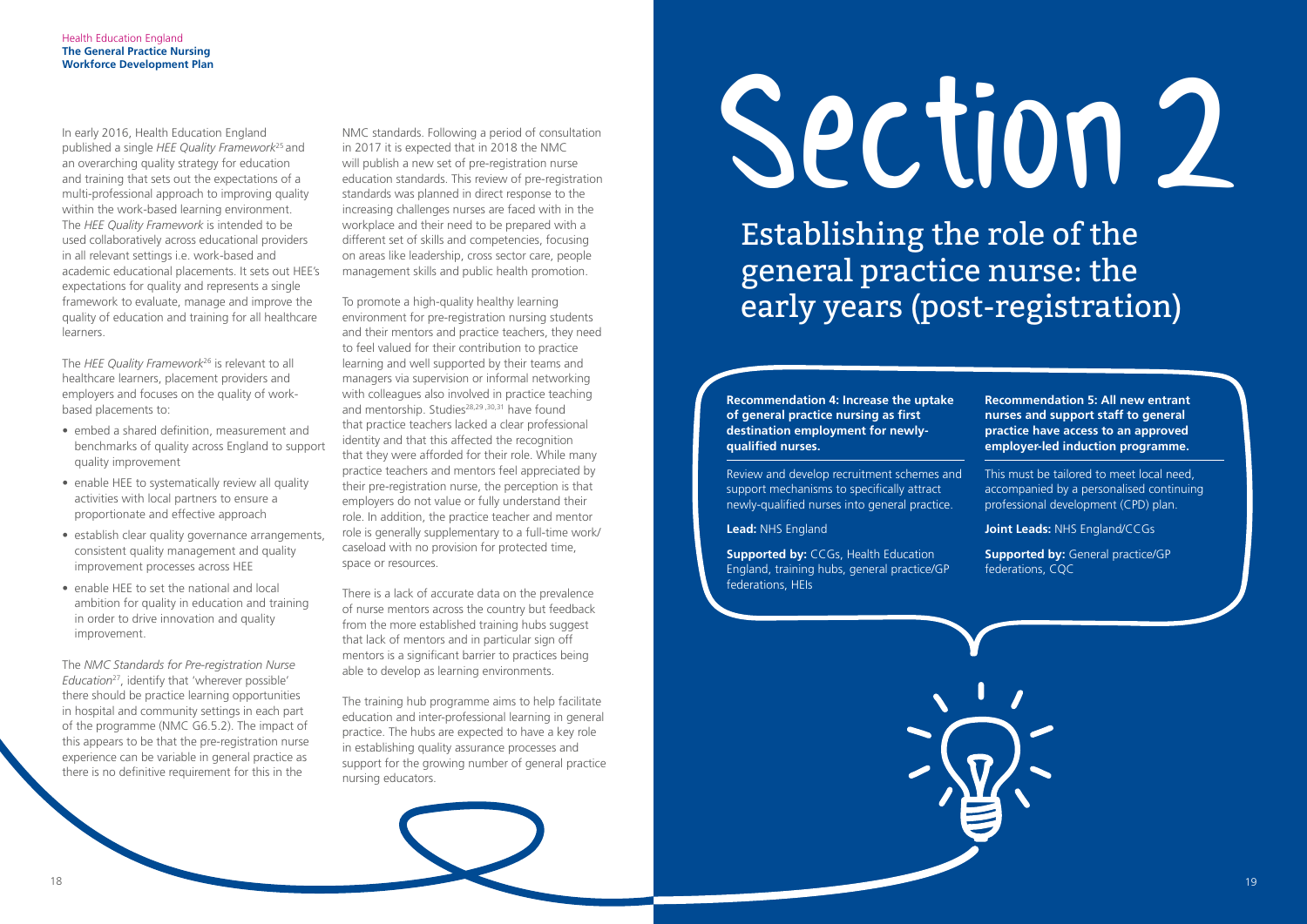# Availability of careers information for newlyqualified nurses

Because the role of the general practice nurse has evolved organically over many years, there has been limited careers information available with poor access and availability of information for those who want to find out more.

Immediate succession planning is required as the current generation of GPNs start retiring and leaving the profession (33.4% of GPNs will retire by 2020233). When they retire they will take their expert knowledge in long-term conditions and clinical management with them. Without effective workforce planning, many surgeries are likely to flounder if patients can no longer access the expert care they have come to expect from general practice they may move back to hospitals.

The *Primary Care Workforce Commission*<sup>34</sup> suggested methods to enhance general practice nursing recruitment including better management and leadership skills, and clear career progression pathways. Identifying existing and required competencies and how staff can develop their skills to progress their career within an organisation is an important first step to attracting potential recruits to consider seeking a career in general practice nursing. The *HEE District and General Practice Nursing Service Education and Career Framework*<sup>35</sup> provides this, firstly by introducing a stepped career illustration, followed by a description of the key role, responsibilities, core values, skills, competencies, and level descriptors along with the skills and education and training required at each level. of general practice nursing. Its aim is to help potential and current staff understand what is expected of them, to inform career progression programmes and to also attract and retain staff in the future by clarifying job roles as part of the training process.





Such preceptorship programmes should reflect the HEE Preceptorships Standards and the HEE Preceptorship Outcomes Framework and be mapped to the Royal College of General Practitioners General Practice Foundation, RCN (2012 updated 2015) General Practice Nurse Competencies<sup>32</sup> and the NMC code.

> **Supported by:** Training hubs, HEIs, CCGs, general practice/GP federations



Evidence suggests that little use is made of websites like healthcareers.nhs.uk or nhsemployers.org that store a vast amount of data on general practice careers. Also the marketing materials that support general practice nursing careers promotion available on the NHS Employers website are rarely used. Among these are films and animations about GPNs which are often perfect tools to reach a variety of audiences across the demographic. Attention should be given to the ease of access and effectiveness of signposting to web based general practice nursing information.

It's the most wonderful career, demanding and challenging but you can progress and make a superb GPN. Go on give it a try…. I did and I am so glad!

Recently qualified general practice nurse





**Recommendation 6: All new nurses to general practice must receive a standardised and accredited competency based preceptorship programme to equip them for their general practice nursing role.** 

**Joint Leads:** Health Education England/NMC

**Supported by:** CCGs, NHS England, HEIs, education providers, general practice/GP federations, RCN/RCGP, training hubs, CQC

#### **Recommendation 7: GPN educator roles should be developed to cover all CCG areas.**

Their role should include promoting mentor training for all GPNs including sign off mentor roles.

Joint higher education and primary care initiatives to further develop mentorship programmes and include registration on local mentor registers. This is critical to growing the capacity of nurse education in a general practice setting.

**Joint Leads:** Health Education England/NHS England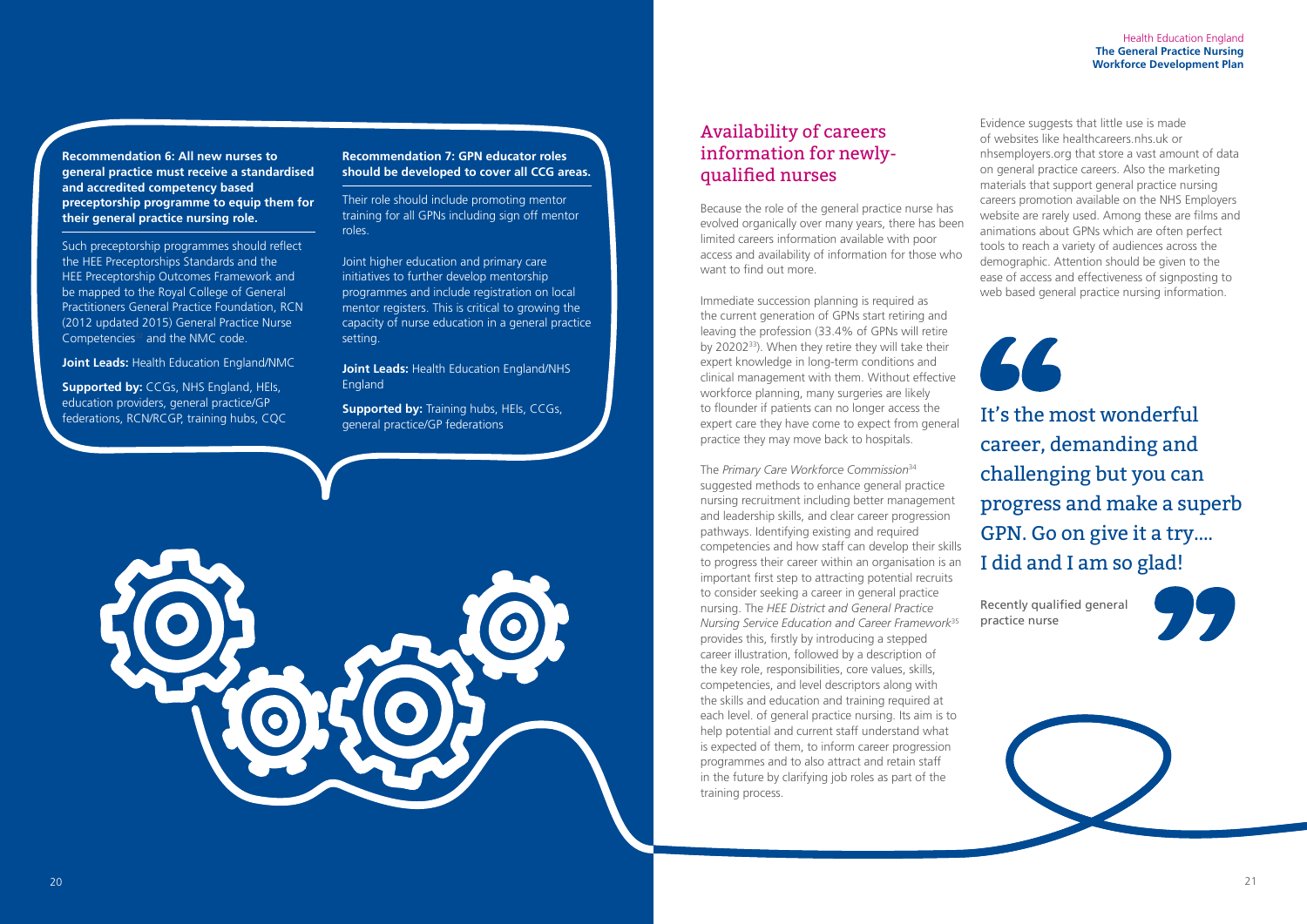

66

#### Health Education England **The General Practice Nursing Workforce Development Plan**

I'm really surprised about how far you can go with practice nursing. As a newly-qualified nurse I have been offered so much training to expand my base of knowledge that many other colleagues haven't been offered outside of general practice nursing

Recently qualified general practice nurse

# Preceptorship

In a survey of more than 3,400 GPNs by the QNI36, just a fifth of respondents reported receiving a preceptorship programme. As well as a lack of availability of general practice nursing preceptorship programmes, there is also no standardisation for those that do exist. An increase in consistent general practice nursing preceptorships availability is likely to ease the recruitment crisis by creating supported opportunities for newly-qualified staff and those working in other nursing specialties to enter general practice nursing with confidence

Preceptorship is a structured period of transition for newly-qualified nurses to develop the confidence to work as autonomous health professionals. This definition is well recognised by the nursing community and secondary care employers but often poorly understood by general practice employers. The NMC strongly recommends that all nurse graduates are offered preceptorship when they start employment. A quality programme can ensure the best possible start to a nurse's career through the support of a trained 'preceptor'. Such schemes are widespread in secondary care and community nursing but rare in general practice as the independent nature of general practice precludes them from the requirement to offer preceptorship that is expected in the wider NHS.

#### **Best practice case study - Preceptorship**

**Building a strong general practice** 

**workforce:** Development of a sustainable primary care workforce has been a priority of South Eastern Hampshire and Fareham & Gosport CCGs for the past two years. Through engagement with university career fairs and proactive communication with practice manager forums, five newly qualified nurses have been employed into posts in primary care. To support this career pathway, a primary care preceptorship framework has been developed. Working with Health Education England this framework is designed to lead into attendance on a university Foundations of Practice Nursing course that covers the extra skills practice nursing requires.

#### **Preceptorships for nurses new to**

**general practice:** The School of Nursing and Midwifery at the University of Sheffield worked with local general practices to establish a flexible induction and preceptorship programme for nurses new to general practice. The course teaches the essential general practice nursing skills and involves group learning sessions as well as individual support visits in the workplace from an experienced practice educator. The programme also encourages nurses to take up CPD training to further develop their careers.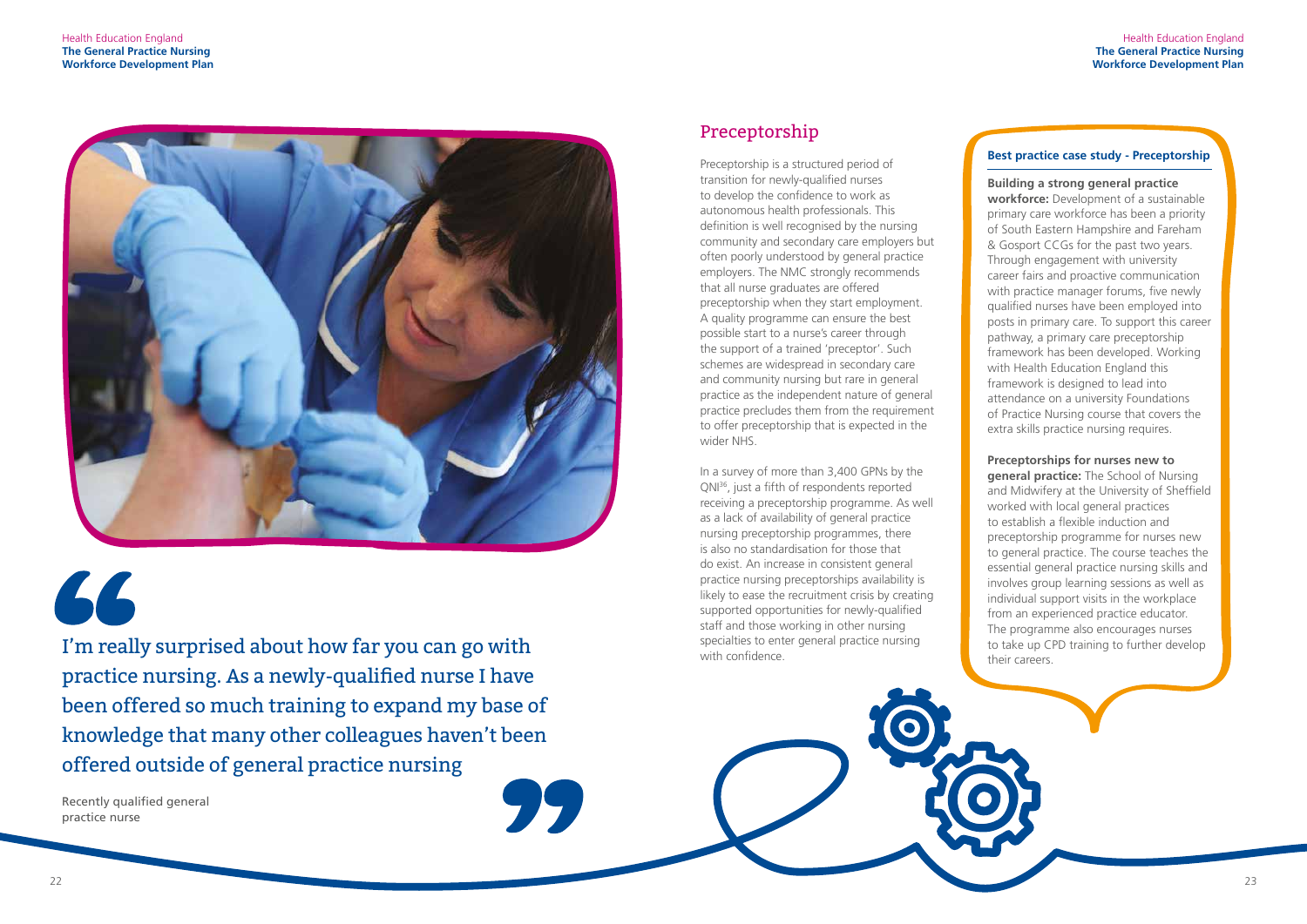

# Mentorship

66

The term mentorship has a wide variety of interpretations depending on context. This can range from informal supervision to formal qualifications. The NMC and RCN define mentorship as 'facilitate learning and supervise and assess students in a practice setting'.37, 38

A general practice is usually required to have a trained up-to-date nurse mentor in order to take pre-registration nurses on placement.

There is a lack of accurate up-to-date data available on the number of qualified general practice nursing mentors, as unlike elsewhere in the NHS, mentor registers are not a requirement in general practice. The QNI identified that only 25.8% of GPNs reported themselves as being an NMC qualified mentor which correlates with evidence that suggests GPN mentors and clinical educators are not commonplace and there is little expectation that GPNs will want to undergo mentorship training. There are several reasons that explain the lack of mentoring in general practice nursing. Many general practices are not involved in pre-registration nurse training and education so do not have a requirement to release their nurses for mentorship training. GPs may also feel that mentorship training take their nurses away from their clinical workloads. Without the cooperation of GPs as employers to give staff the time to develop their skills, mentorship in general practice will continue to be insufficient.

66 I always felt prioritised during my placement. My mentor would continually ask about my experiences; she would make suggestions about other things I could experience and I always felt she was eager to assist me in meeting my objectives

The NMC requires mentors to complete additional supervised experience to their general mentorship training in order to become a sign-off mentor. Sign-off mentors are required to supervise preregistration nurses in their final pre-qualification placements in order to assess and approve them as 'fit to practise', i.e. fulfil the role of a nurse registrant safely and effectively.40

In order for mentors to attain this status, knowledge, skills and competence, they need to demonstrate experience of having mentored pre-registration nurses which is challenging when set against the current short supply of general practice nursing placements. The NMC is currently reviewing its standards for mentorship as recommended in the *Shape of Caring*41 report: '*NMC should review its current mentorship model and standards, informed by the outcome of the RCN review and final evaluation of the Collaborative Learning in Practice model, and amend the standards relating to the requirement for one to one mentor support.*'

Pre-registration nursing student



I have found students bring energy and enthusiasm which helps to motivate and inspire the whole team. Mentorship in general practice means that we can share and learn together to provide the highest standards of nursing care and it is great to watch students grow in confidence and achieve their competencies

General practice nurse mentor



There is also little opportunity for those who have undergone training to maintain and build on their knowledge and skills. Inadequate levels of CPD mean existing mentoring qualifications gained by nurses in secondary care do not stay current if they switch to a job in primary care. GPs employ nurses directly and have influence over time and access granted for their professional development. CCGs provide funding and training but these funds are often not thought sufficient to account for the disruption caused to practices by the release of staff to attend training per se. Circumstantial evidence points to nurse education being viewed as of secondary importance to medical education. This perception needs to be reversed so general practices become learning organisations for all staff. Putting GPN mentorship status on the same level as that of a GP trainer would help and there should be consideration to career extension programmes for suitable and experienced nurses close to retirement to become mentors. Without an established pool of qualified mentors it will be difficult to achieve the much-needed increase in general practice placements for pre-registration nurses.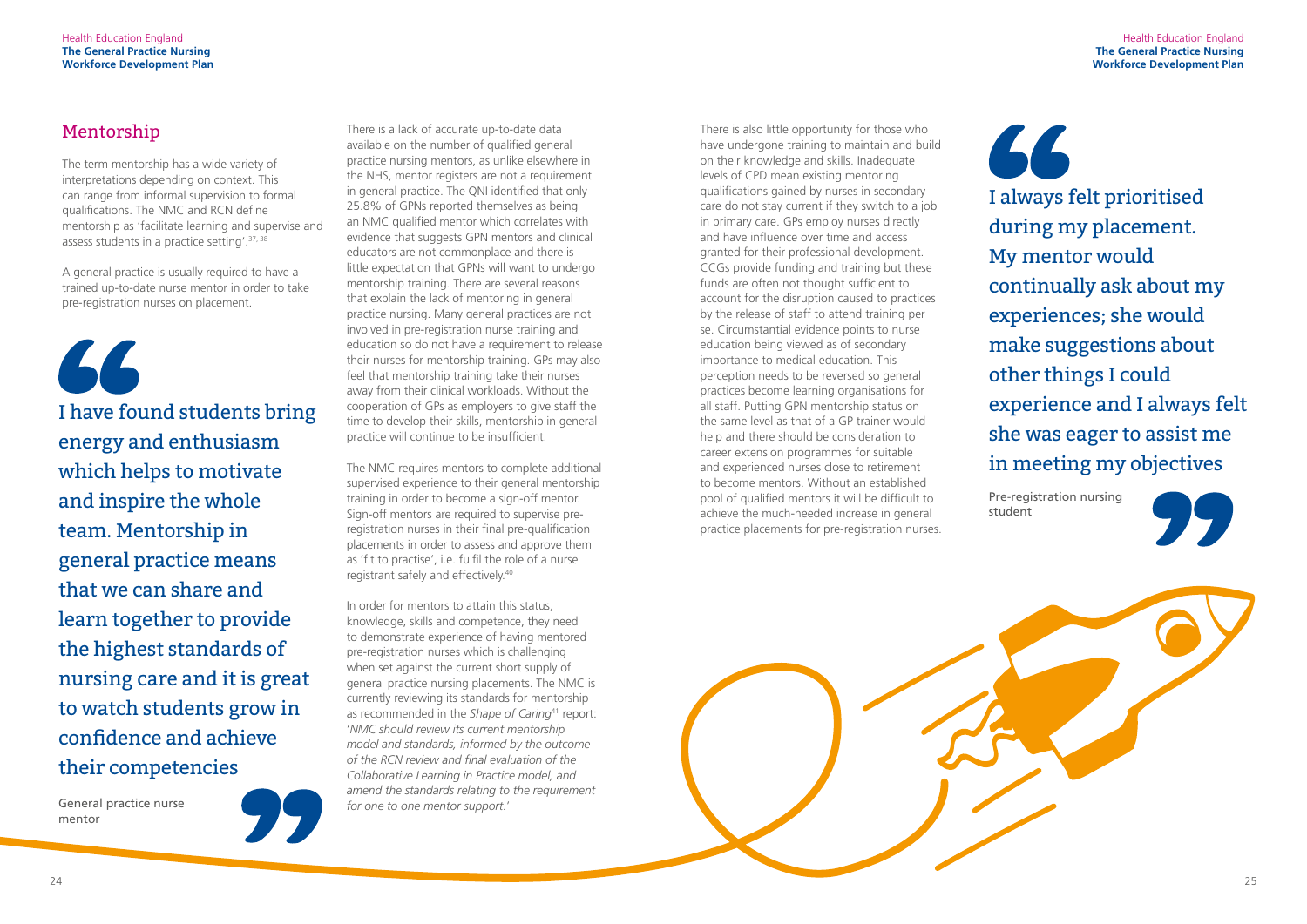66

#### Health Education England **The General Practice Nursing Workforce Development Plan**

The students were a fabulous asset to the surgery, highly praised by medical colleagues, patients and clinical staff. The students were eager to experience clinical decision– making, diagnostic reasoning and health assessments which are all essential skills for aspiring nurses. It was mutually beneficial teaching and learning with students who, as new graduates, now consider a career in primary care.

GPN mentor



#### **Best practice case studies – mentorship**

**Person-centred mentorship programmes:** Universities across England are linking with the private, voluntary and independent (PVI) sector in order to increase the number of student placements. This work depends on having trained mentors in these areas and an innovative approach. For example, the University of West London's PVI lead is using a new 'person centred' approach with general practice nurses to increase placements in the independent sector. The lead works closely with GPNs helping them build on teaching qualifications they have taken many years ago but not maintained. Through this close working, the GPNs are enabled to meet mentorship standards.

**Supporting trainee general practice nurses with mentor support:** As part of the development of the City and Hackney salaried trainee general practice nurse programme, City and Hackney GP Confederation utilises the mentor resource to fund a locality-wide 'clinical practice facilitator' role. The organisation employs an experienced practice nurse as an 'advanced primary care practitioner' to provide mentoring, support and clinical leadership to both trainee general practice nurses and their mentors. The advanced primary care practitioner facilitator also undertakes clinical supervision sessions and rotates practice visits to assess competencies, share best practice and monitor progress. Bi-monthly group supervision sessions aim to help trainees increase competence and confidence in the primary care setting. They also include an element of training, case review and general updates on nursing developments.

> Pre-registration nursing student, year 3

On NHS jobs, they don't ask for newly qualified nurses, the job descriptions all say for experienced nurses.

# First destination employment – supporting GPs to employ more new nurse graduates

Pre-registration nurse education contains little GPN specific learning. As a result, nursing graduates are often unaware of the different culture that exists in primary care to that in a hospital. Nearly 80% of respondents in the QNI survey<sup>42</sup> had not observed a general practice nurse as part of a pre-registration placement. Given that 90% of all clinical contact takes place in primary care, this finding adds strength to the need for a transformation of the way that GPNs are recruited from the newlyregistered nurse population. As previously stated in this report, there is a widely-held myth that potential GPNs should have at least two years' post-qualifying experience before they consider a general practice nursing career. Even if that opinion was accurate, a nurse with years of experience in another area of nursing may still not be able to undertake many of the tasks and procedures required of GPNs without further training. Furthermore they may not be guaranteed comparative pay to their previous post. The majority of general practice nursing job advertisements require the general practice nursing applicant to have prior experience relevant to a general practice setting and this presents a hurdle in the way of recruiting new nurses into general practice. In effect it creates a 'catch 22' situation where nurses without the relevant experience struggle to find employment in primary care and GPs are unable to fill positions for experienced GPNs.

#### **Best practice case study - First destination employment – supporting GPs to employ more**

#### **New nurse graduates:**

Post-registration training for general practice nursing trainees run by Buckinghamshire New University has seen more than 90% of trainees gaining employment in general practice. What initially started as a year-long foundation programme of traditional face-to-face learning became a sixmonth blended course that included the teaching of clinical skills required to be a GPN as well as knowledge in the management of long-term conditions. Course evaluations have been positive in terms of student experience, employability and educational outcomes.

#### **Post-registration education**:

Health Education England aim to standardise post-registration education for new GPNs by using the HEE nationally-developed general practice nursing education commissioning service specification to develop a 'Fundamentals of General Practice Nursing Programme'. Six universities have been commissioned to deliver the same programme against a standardised blueprint which sets out the minimum criteria for delivering a commissioned programme for nurses new to general practice. The universities have come together to collaborate in sharing best practice to deliver the same programme across the West Midlands therefore bringing about standardisation of post-registration education for new nurses entering general practice.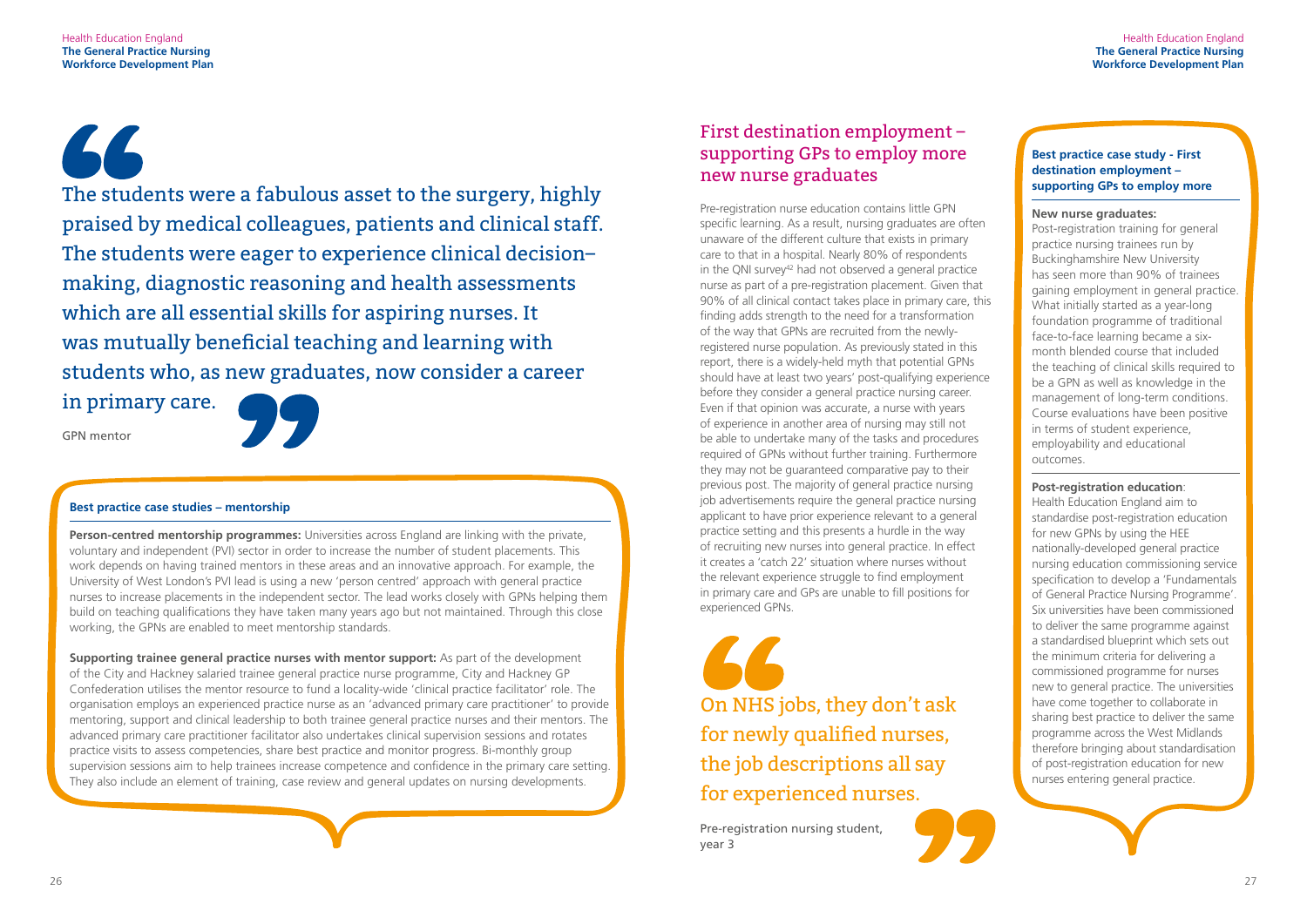# Induction process

Significant variations in inductions exist between different practices. Some GPNs are offered structured courses that develop and steer them into the role gradually while others are given as little as a week's induction before being expected to work alone. Ipsos Mori43 cited new nurses as feeling isolated and insecure working without direct supervision after a very short time. This may not only serve to make GPNs feel under-valued, but it could compromise the quality of patient care, safety and experience. Another aspect is the relationship they have with GPs as colleague and employer. While general practice nursing clinical skills training is important, there is also a need for wider learning programmes to help them make this shift, for instance, in assertiveness or lone working skills with minimal supervision. There needs to be a cultural shift among general practice employers and greater recognition in general practice nursing induction programmes to support nurses transitioning into GPN roles which often challenge them with new ways of working.

Requirements around general practice inductions set out by the Care Quality Commission (CQC) focus on all staff with no mention of specific general practice nursing inductions. In the early days of the role, GPNs carried out just a handful of functions and general induction schemes may well have been enough. In today's general practice, with the increasing complexity of the general practice nursing workload, this is no longer the case.

Aspiring general practice nurse

It's scary to manage your own workload and be responsible without having anyone.

#### **Best practice case study – Induction**

Practice Nurse (work-based) Induction and Preceptorship Programme at the University of Sheffield: The yearlong programme has been running since May 2010 and has now seen approximately 120 nurses go through the programme. It currently has 37 nurses on the programme with a short waiting list of nurses waiting to commence. There is a blend of support for the new practice nurses including essential skills training (i.e. cervical screening training, vaccination and immunisation training, wound care, ear care, hypertension, CKD, CHD etc.); peer support study days; alternative practice days to support identified learning needs where the new nurses observe practice in other areas, for example, working with the tissue viability nurses, an online community with resources, discussion and support. There is also the opportunity for nurses to visit practice clinics with an experienced practice educator every six to eight weeks.

The programme works well for new practice nurses, their practice mentor and practice management. The training in one place saves time in trying to find courses regionwide. The course was initially run as a pilot for South Yorkshire but now has nurses on the programme from Yorkshire and the Humber. It has not been actively advertised for over four years as word-of-mouth maintains healthy numbers on the programme.



# Promoting clinical academic careers

Most GPNs who want to progress and develop their skills in leadership or research roles face hurdles. This is a relatively new area of development for GPNs and few opportunities for this important role development currently exist. Study leave is at the discretion of individual practice employers. While nurse revalidation requires evidence of continued professional development which can include leadership development and research it is not given a high profile or priority in busy general practices. The H*EE District Nurse and General Practice Nurse Career and Education Framework*44 sets out to address this issue but is not widely promoted.

In order to have a more flexible general practice workforce that is able to respond to the changing patterns of health delivery, GPNs should be able

to take advantage of opportunities to develop clinical academic skills. Like GPs, they are at the forefront of primary care, seeing patients and experiencing first-hand matters of daily practice. At present there is little scope for GPNs to carry out nursing research, contribute to existing research with other organisations or to take the initiative on leading research themselves to add to the evidence base for general practice nursing. Another consideration is for a greater general practice nursing contribution to current research being carried out in a general practice setting which may result in better-informed data as well as encouraging team working and adding value to the general practice nursing role. Furthermore, the wider engagement of GPNs in research with robust data collection could have a major impact on both the identification and reduction of unwarranted variation in the delivery of care. There remains little visible evidence of GPNs holding active clinical academic careers.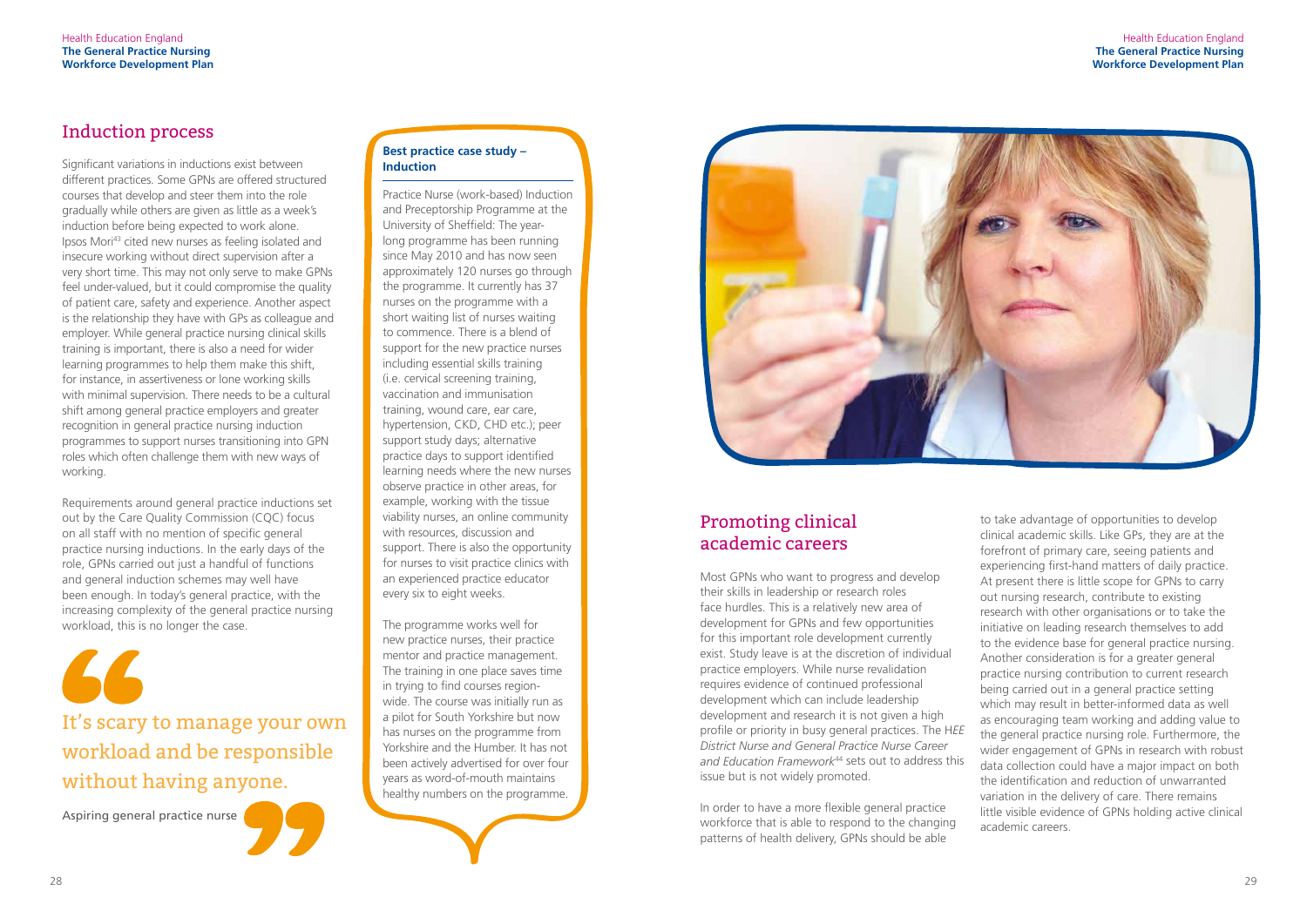

# Section3

Enhancing the general practice nursing role maximising the professional development of the workforce

**Recommendation 8: All GPNs should have access to accredited training to equip them for each level of their role.** 

Training should be aligned with the RCGP General Practice Foundation, General Practice Nurse Competencies<sup>45</sup>, HEE District Nursing & General Practice Nursing Services Education & Career Framework (2015) supported by the HEE National Education Commissioning Specification and the QNI/ QNIS Voluntary Standards for General Practice Nurse Education and Practice. GP leaders and commissioners should work with HEE to achieve a coalition of support for HEE taking on this role with appropriate resourcing.

**Joint Leads:** Health Education England/NHS England/CCGs

**Supported by:** RCGP, QNI, general practice/ GP federations, HEIs, training hubs, CEPNs, CQC

**Recommendation 10: Improve general practice nursing retention by implementing measures to encourage nurses at all levels to remain within practice.**

**Supported by: RCGP, general practice/GP** federations, training hubs, Health Education England, HEIs

**Joint Leads:** NHS England/CCGs/general practice/GP federations

**Supported by: Health Education England** 

**Recommendation 11: Every nurse considering a return to general practice nursing should be offered a general practice specific 'return to practice' programme.** 

> **Joint Leads: Health Education England/NHS** England/CCGs

There must be a nationwide standardised general practice nursing 'return to practice' education programme which includes a general practice placement, mentorship and appropriate support, to meet the NMC requirements for 'return to practice'.

**Lead:** Health Education England

**Supported by:** NHS England, CCGs, HEIs

**Recommendation 9: All GPNs and HCAs should have access to quality assured CPD to support career development and inform revalidation if appropriate.** 

This should be based on practice population health needs and individual annual appraisal, including skills training to conduct other than face to face consultations using IT platforms.

**Joint Leads:** NHS England/CCGs

#### **Recommendation 12: All CCG areas should have identifiable GPN leaders.**

General practice nursing leadership should be supported by multi-professional leadership development programmes at local, regional and national level.

**Joint Leads:** NHS England/RCGP/CCGs/general practice

**Supported by:** Health Education England, HEIs, Leadership Academy

**Recommendation 13: Actively promote the development of general practice nursing clinical academic careers.** 

Stimulate the development of clinical academic careers by promoting and enabling a culture in general practice nursing that embraces research and innovation to inform and champion changing health needs and deliver care excellence.

**Supported by:** CCGs, NHS England, RCGP, general practice/GP federations, QNI, HEIs, training hubs, Academic Health Science Networks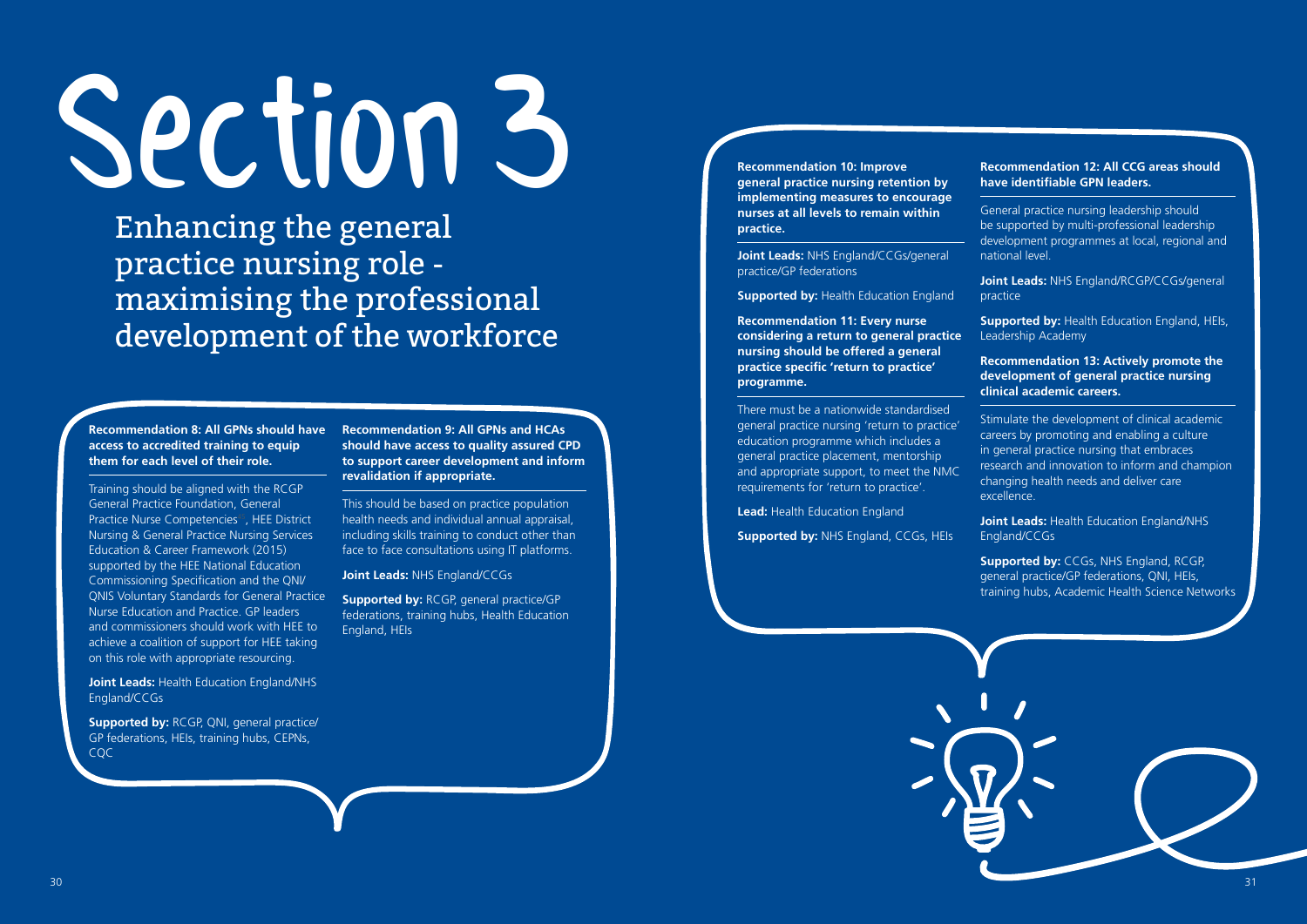

# Embedding the HEE District Nursing and General Practice Nursing Education and Career Framework

The government continues to see a strong system of primary care as the foundation of the NHS, with primary care practitioners responsible for both commissioning and providing an increasing range of services. Consequently, general practice nursing needs to be viewed as a career with a strong future which is part of a multi-disciplinary team including community nurses, pharmacists, allied health professionals, care assistants, social workers, mental health workers, volunteers and others that are able to provide improved care quality46. (RCGP, 2012, DH, 2014). To enable this, general practice nursing needs greater visibility and definition to better understand its fit in evolving multi-disciplinary teams.

General practice nursing roles need to be consistent in order to inform the commissioning of training. The *HEE General Practice Nursing Service: Education and Career Framework* must be at the core of proactive primary care workforce planning at all levels, from surgeries and training hubs to CCGs and STPs. This framework is aimed at enabling a nationally consistent approach to education and training. This must inform the commissioning process to ensure that the minimum professional and educational requirements for each role contained within it are met.



# Transitioning into general practice nursing from other fields of nursing practice

Despite the widespread intention to increasingly shift services from a secondary to a primary care setting, a combination of factors often deter registered nurses in hospital posts moving to work in general practice. Comparatively few nurses are aware of general practice nursing as a viable career option and have very limited understanding of what the role involves. General practice nursing posts are rarely advertised on the NHS Jobs website, which is generally the preferred website for nurses looking to change their career direction in the health service.



GPN transitioned from another field





66

I made the change from acute nursing to practice nursing a year ago and it was the best decision I have made during my career. I had no insight into what the role involved as there were no placements in GP surgeries during my nurse training.

> GPN transitioned from another field



I am starting to feel a real sense of achievement in my role and more confident in adapting my care and advice to the individual's needs.

Nurses considering transitioning into general practice will be far more confident if there is clearly identified support and accessible education and training programmes tailored to their individual learning needs, and which recognise their transferable skills. General practice nursing preceptorship programmes suitable for transitioning nurses are scarce. Where they do exist, it is often difficult to find suitably-trained preceptors/facilitators to supervise their learning.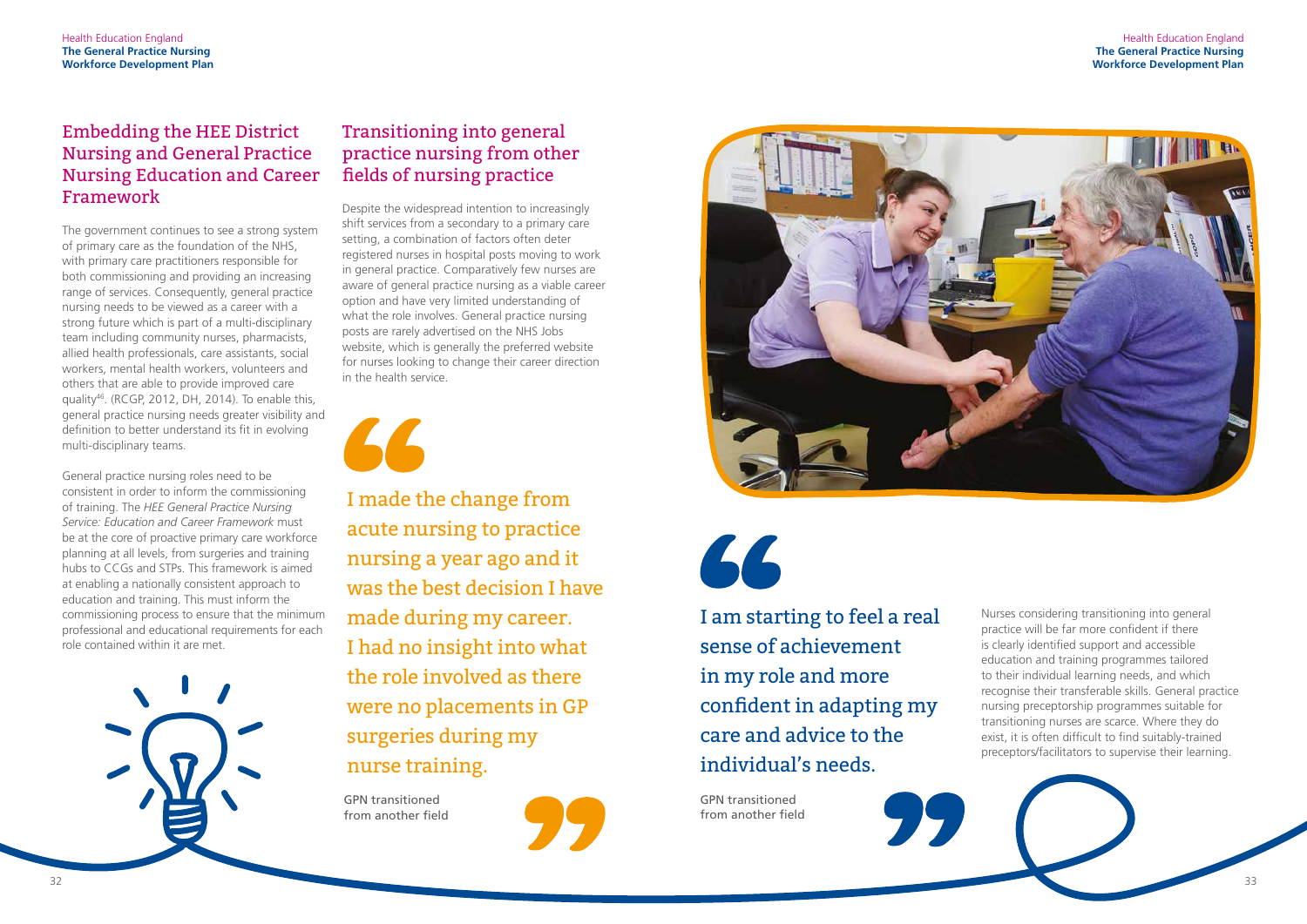

# Job descriptions

Non-standardised roles, job descriptions and terms and conditions thwart efforts to attract and keep nurses in general practice. Because GPs are not required to adopt national guidance like Agenda for Change that allocates posts to set pay bands for staff in other parts of the NHS, job titles and descriptions and pay vary. There is significant ambiguity and a lack of standardisation of a number of roles within the general practice nursing workforce, especially noticeable in small practices where roles have evolved over time. Job titles for example, minor illness nurse, specialist nurse and advanced nurse practitioner lack clear definition and understanding. Without a standardised job description, the new general practice nurse may not know what is expected of them. Job advertisements can be vague and rarely contain details on pay. Often general practice nursing job adverts are not placed where job applicants generally look, which is the NHS jobs website. Some useful work has already been undertaken in this area, for example, specimen job descriptions produced by the National Association of Primary Care (NAPC)50 and in new care models, Multi Speciality Community Providers (MCPs) who have become umbrella employers.

# Developing the existing workforce

Most GPs will be aware that without their general practice nursing teams they would struggle to cope with the volume of work in today's general practice. Evidence suggests that there is variation in the degree to which general practice nursing employers release and fund training and development of GPNs<sup>51</sup>. A further disincentive to the development of practice staff is the increasing risk that they will be lost to other GP employers.

General practice does not always recognise transferable skills learnt in secondary or community services, for example, the management of diabetes, heart failure or respiratory conditions. There is no clear and distinct entry route for nurses with post qualification experience into general practice so they usually have to find a job then learn the skills. If, for example, there were developmental opportunities where there was guaranteed employment with built in preceptorship while learning the appropriate skills, hospital-based nurses may be better convinced in making the decision to transition into primary care<sup>47</sup>.

The *General Practice Forward View*52 pledged significant investment for expanding the GP workforce by 5,000, as well as recruiting 3,000 mental health workers, 1,500 clinical pharmacists and 1,000 physician associates. This included a minimum of £15m investment to support 'practice nurse development'. GPs need support to reconfigure their workforce to ensure they are able to meet the needs of their practice populations.

A training needs analysis (TNA) enables more appropriate commissioning of the right education and training. This is an important tool in identifying the required skills to better manage long-term conditions, improve preventative interventions and for nurses to develop as prescribers or advanced nurse practitioners. The role of the GPN continues to evolve with poor access to standardised and regulated training. Unlike general practitioner training, there is no recognised or sustainable educational infrastructure for general practice nurses. Without this it will be extremely difficult to increase the necessary GPN training facilitators, educators and mentors.

Continuing professional development (CPD) is one of the requirements for nurses to demonstrate that their skills are current and that they have the required competencies. This contributes to their evidence submission for revalidation with the NMC every three years. If GPNs are to keep pace with the transformation in primary care, CPD programmes must be fit-forpurpose and reflect local educational needs. There is a need to incorporate training not previously regarded as relevant to the general practice nursing role.

Some nurses who have moved into general practice have reported struggling to adapt to the environment, unaware of the different culture of general practice as a small business. They often do not expect to be conducting one-toone consultations behind closed doors in relative isolation<sup>48</sup>. Every effort should be made during recruitment and selection to ensure that candidates have an insight into this and an opportunity to shadow and observe GPNs at work before accepting posts. Workload pressures limit the ability of GPs and practice managers to offer inhouse training and shadowing opportunities. There is no standardised training programme apart from the current GPN Specialist Practitioner Qualification which makes it difficult for nurses and employers to access the appropriate core training to enable GPNs to function confidently and competently.

Nurses new to general practice need significant skills development in a number of areas, not all of them clinical. For example, they may have to negotiate their own contract and may not be confident doing this having been employed on standard Agenda for Change (AfC) contracts in NHS roles<sup>49</sup>. General practice is an independent sector where AfC is optional. Human resources systems vary from practice to practice. General practice nursing contracts are usually formed around the needs of specific surgeries with GPNs having to negotiate and agree their own terms and conditions.

#### **Best practice case study – moving from secondary care into general practice nursing**

#### **Plymouth University**

Plymouth University has been running Foundation for General Practice Nursing courses since 2003 with two cohorts a year with a total of 384 students. Many other foundation courses have been modelled on this very practical but academically robust course. The course has recently been adapted to reflect the multi-disciplinary need of primary care and HCA courses have been developed based on RCGP competencies.



GPN transitioned from another field

It is such a fulfilling and varied job; you never know what you are going to be dealing with from one day

to the next.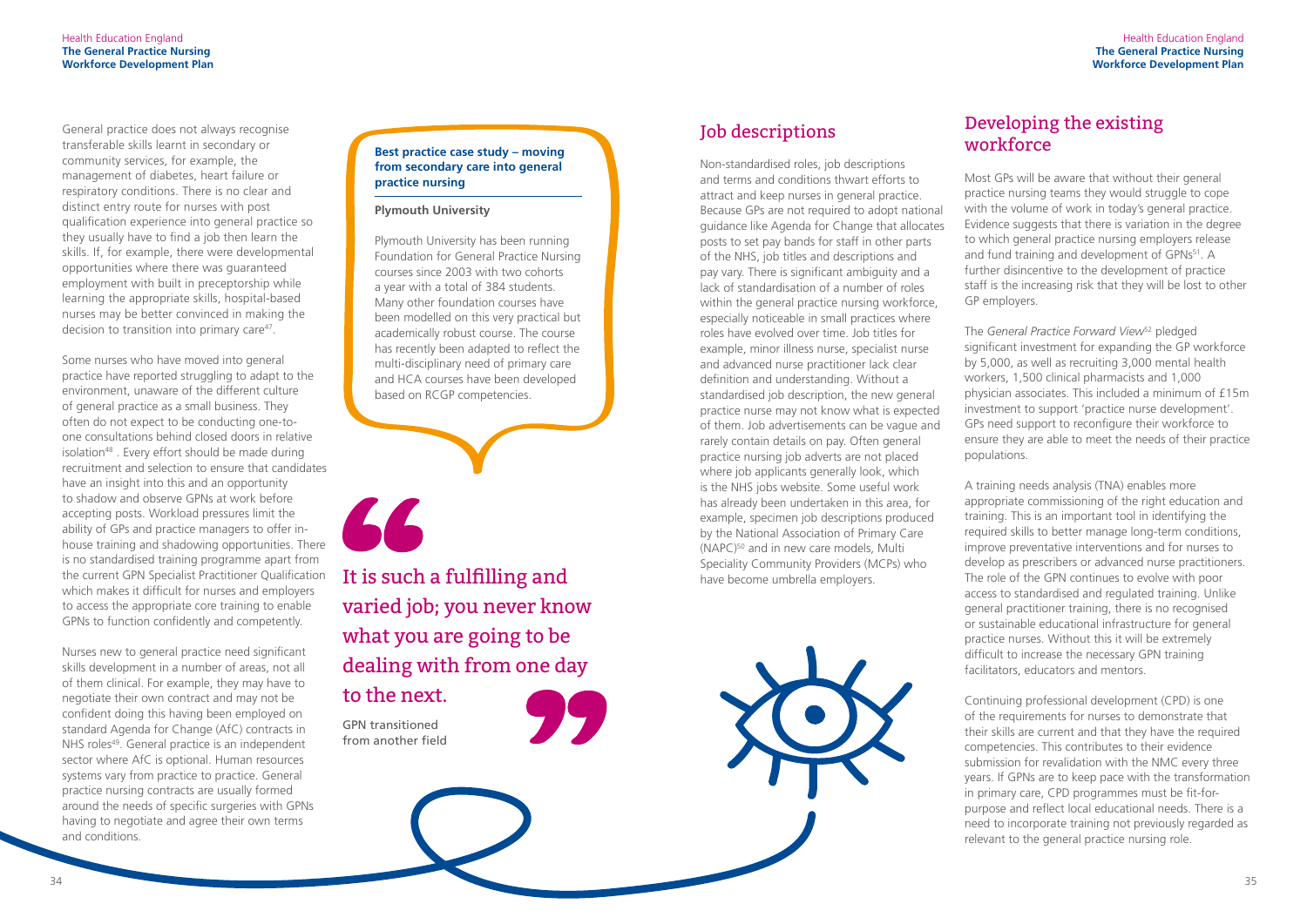





As healthcare moves towards empowering communities to take control of their own care, GPNs are perfectly placed to be promoting this message to patients. They can do this by playing a crucial role in closing the three gaps identified in the *Five Year Forward View* and by ensuring the activities they undertake are of high value. The overall objective is to develop high-quality, financially sustainable services that deliver the Triple Aim objectives of better outcomes, better experiences and better use of resources.

The ten commitments within the *Leading Change Adding Value*53 framework will help GPNs focus on narrowing the three gaps, addressing unwarranted variation and demonstrate the Triple Aim outcomes; Commitment 8 specifically refers to having the right education, training and development to enhance skills, knowledge and understanding; a key objective of this General Practice Nursing Workforce Development plan.

Commitments 4 & 5 are particularly pertinent to GPNs as their work is all about personcentred care and should be about working in partnership with carers, families and others who are important to the individual. They see people throughout the life course from infancy, childhood, adolescence and adulthood, to middle and older age. Training in preventative health,

#### **Best practice case study – targeted training for the general practice nursing workforce:**

Lewisham CEPN in South East London worked with primary and community care partners to develop evidence-based training and education to support the workforce to deliver an improved service for patients. Along with the CCG, it analysed data on diabetes, respiratory and paediatric admissions, as well as figures on A&E attendances. The research aimed to help the general practice workforce to better understand the support requirements of these patients. A training needs analysis was undertaken of clinical and non-clinical staff which was triangulated with the Joint Strategic Needs Assessment. The analysis enabled the CEPN to ensure that there is training for general practice nurses in acute paediatric presentations in primary care, as well as appointing a Darzi Fellow to develop a framework for the training of the diabetes workforce. The training, which also included motivational interviewing and cognitive behavioural therapy, was given to receptionists, healthcare assistants and GPNs, based on the premise that by improving primary care outcomes, secondary care contact can be reduced.

**New technologies to help workplace learning:** Nursing SCRIPT is a web-based eLearning resource designed to improve the knowledge of nurses relating to the use of medicines. Based on an established and successful programme for junior doctors commissioned by Health Education England in the West Midlands, Nursing SCRIPT shares the same online platform and has been commissioned by the West Midlands Academic Health Science Network.. Once registered, nurses can access 18 modules covering a range of therapeutic areas. Each module provides an interactive blend of background pharmacological knowledge and patient-centred learning using case-based scenarios that nurses might encounter in practice. Each module takes between 30-40 minutes to complete, and upon module completion nurses will be presented with a CPD certificate.

*Leading Change Adding Value*57 commitment 10 will apply to every nursing, midwifery and care staff setting now and in the future. GPNs need to think about how they champion the use of technology in order to improve practice, address unwarranted variations and enhance outcomes for their practice populations.

supported care, motivational interviewing, mental health paediatrics and advanced communication skills should become the norm. Prevention is a large part of the GPN role and the first three commitments in *Leading Change Adding Value*54 describe the role that GPNs should play in promoting a culture where improving the population's health is a core component of the practice of all nursing. They should be leading input in prevention and working with individuals, families and communities to equip them to make informed choices and manage their own health. Defining and clarifying general practice nursing roles based on the *HEE General Practice Nursing Education and Career Framework*55 will help establish effective and comprehensive CPD programmes across the country.

There is widespread variation in the quality and access to appropriate CPD for GPNs. In *Understanding Pressures in General Practice*, a report by The Kings Fund<sup>56</sup>, nurses interviewed claimed they were unaware of important updates to national programmes such as immunisations, cervical screening and prescribing. It is imperative that GPs value and support the professional development of their GPNs in order to ensure a competent and confident nursing workforce. This includes better recognition of the professional time required for education.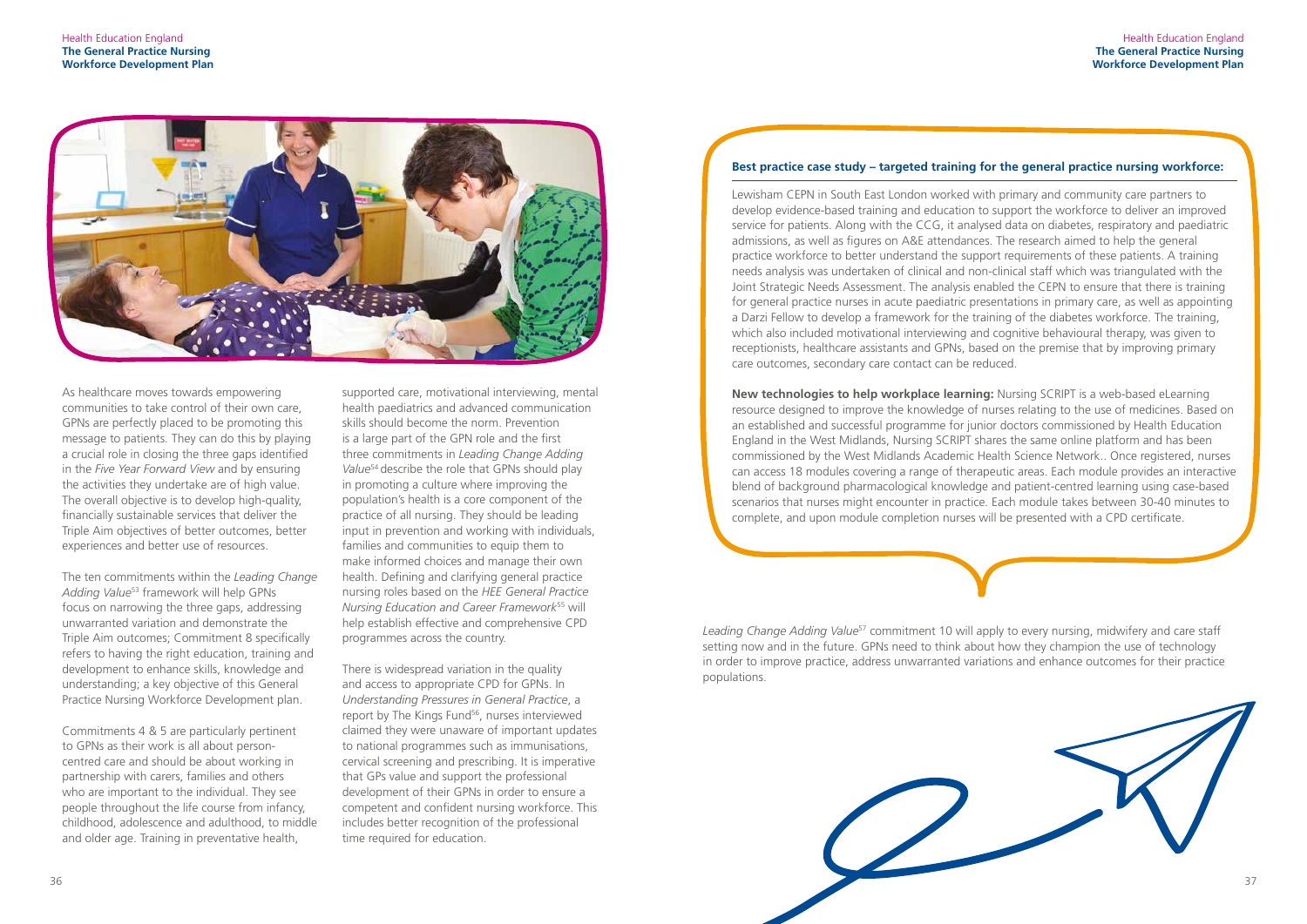# The role of GPNs as non-medical prescribers

Since 1992 there has been a gradual expansion of non-medical or nurse prescribing (NMP) so that in the UK the 'independent prescribing' qualification allows almost all medicines to be prescribed within the nurse's clinical competence. In the UK, NMP was initiated in order to improve the efficiency of services primarily in the community.

Backfill for the nurses and ensuring good designated medical practitioner (DMP) time and support can be a challenge in a busy general practice setting. The standards for the NMP course are regulated by the NMC<sup>58</sup>.

Prescribing complements many aspects of the nursing role in general practice particularly where GPNs have developed expertise in the management of long-term conditions and minor illness and therefore increases capacity by saving GP time. Prescribing enables nurses to prevent delays previously experienced by patients in accessing medicines so that services are delivered in a more timely and 'seamless' way.

Nurses who prescribe are able to approach and manage their patients in a more holistic way and are able to complete episodes of care. This may increase job satisfaction and autonomous working. In order to maximise the use of NMP and in particular to replace the many retiring GPNs who currently prescribe, it will be necessary to encourage NMP routinely as professional development for GPNs and ensure timely access to appropriate training.

It is therefore important to recognise the role of GPN prescribing and the need for GPs to ensure NMPs are supported both during their training and in the early stages of prescribing in order to enable them to develop their knowledge, skills and confidence so that the benefits to patients are realised.

> There is plenty of evidence<sup>60,61,62</sup> to support the value of advanced nurse practitioner roles. With the right education, support and experience, advanced nurse practitioners can successfully provide a much needed addition to the general practice workforce.

This could be effectively facilitated by the development of local nurse educators who could support the education and training of both GPN and DMP. This could become a role for training hubs.



Senior GP nurse prescriber



Becoming a GP nurse prescriber has been a great step in developing my role in chronic disease management. I now feel an expert in my own right and get a great deal of satisfaction in being able to offer a complete care package to many patients

# Under-utilisation of the Advanced Nurse Practitioner (ANP) role

ANPs have a master's level qualification and are also nurse prescribers. They have acquired expert knowledge, complex decision-making skills and clinical competencies for expanded practice. They work alongside GPs in an autonomous patient facing role often managing undifferentiated conditions and can play an important role in managing a variety of long-term health problems.

In 2012, Independent Nurse undertook an ANP Forum Survey<sup>59</sup>. The results demonstrate the dynamism of nursing and gives the views of experienced professionals delivering advanced high-quality nursing care who are keen to continue developing their knowledge and skills, and are prepared to take on further responsibility. However, the survey also emphasises the frustrations and barriers those nurses continue to face if they are not allowed to practise to the full scope of their competence.

*The Primary Care Workforce Commission*<sup>63</sup> found that advanced nurse practitioners and independent nurse prescribers are not using some of their expert skills for a variety of reasons including the rising cost of indemnity insurance for nurses taking on advanced responsibilities. Failure to use their expert skills and qualifications may result in a sense of frustration and a loss of confidence. This may prompt them to leave their general practice post, resulting in the costly attrition of a highly-qualified member of staff and increase the work pressure for the remaining team.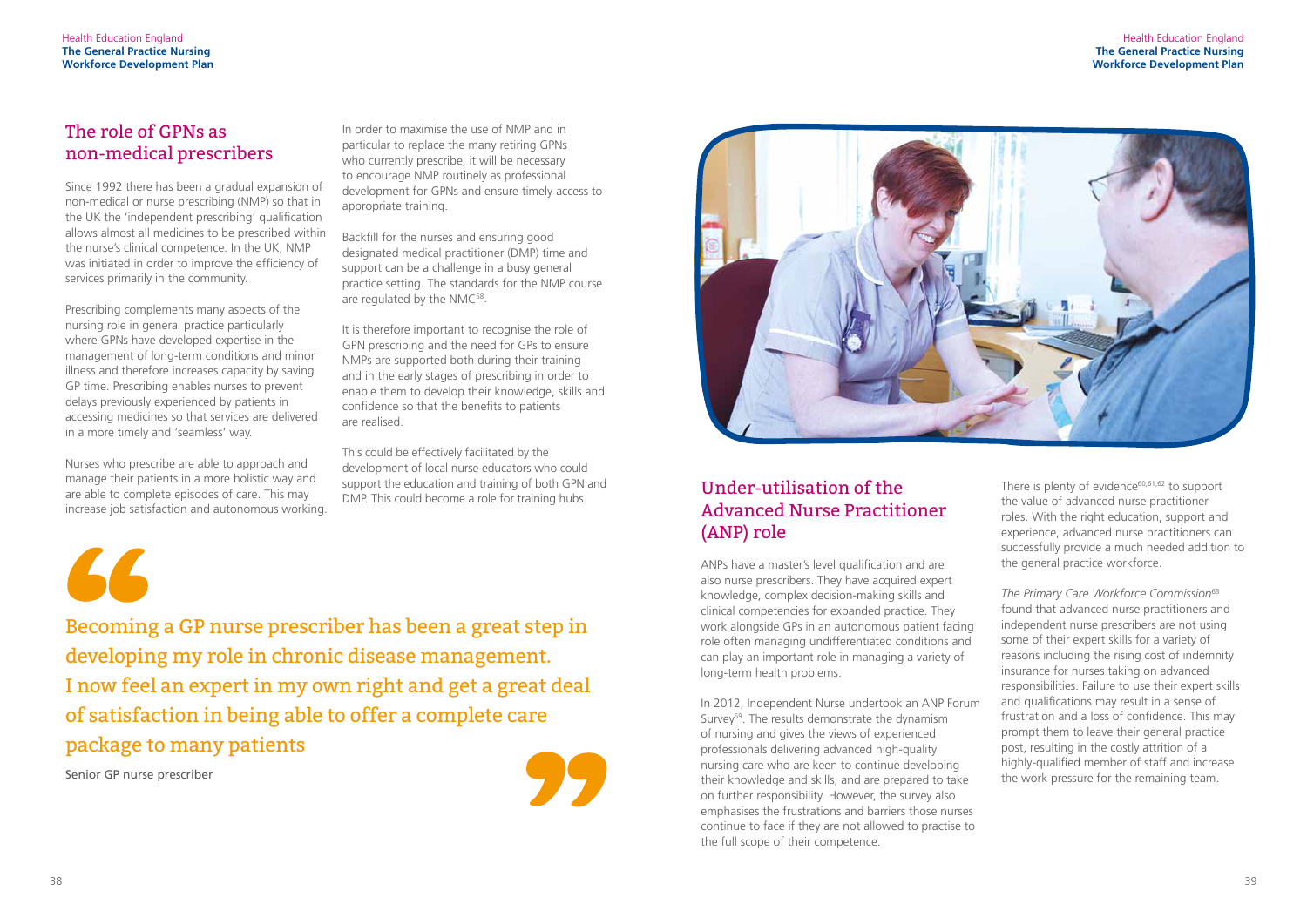#### **Best practice examples**

Granta Medical Practices serve 35,000 patients in South Cambridgeshire and have had ANPs working as an integral part of the clinical team for many years.

ANPs work in genuine partnership with the GPs, sharing a pooled list of 'on the day' patients and delivering seamless care. In addition, the ANPs have their own special interests, run their own clinics and manage entire services on behalf of the practice. They work as equals, while recognising that there are times when they need to seek each other's advice – very much a twoway process.

"ANPs are invaluable in meeting service needs. More than that, they broaden our approach as a practice to caring and bring a fresh and invigorating perspective to how they meet patient needs. Put simply, we could not deliver the level of care they provide without our ANPs." Dr James Morrow, Managing Partner, Granta Medical Practices.

Cuckoo Lane Surgery in West London is an excellent example of how a supportive workplace that nurtures the talents of its nurses can lead to a high-quality and efficient primary care service.

The practice is run by two nurse directors and has 26 staff, including six nurse practitioners, four practice nurses and one healthcare assistant. There are four hours of sessional GP time a day. The practice offers the full range of primary care services for its 4,600 patients and was rated 'outstanding' by the CQC in 2015. It demonstrates an alternative staffing model that can be used to deliver exceptional care by advanced nurse practitioners.

## Retention

Retention of GPNs as well as other healthcare professionals in primary care is an increasing problem for general practice. This is because of a variety of factors that include more rigorous monitoring processes, increasing pressures to achieve targets and a culture of non-stop working. This has greatly compromised colleague interaction and support, affected team morale and increased professional isolation. It should be no surprise that GPNs report increased stress and worry which mirrors that of their GPs colleagues $64$ . A feeling of being undervalued combined with lower job satisfaction risks staff retention. The increased expectations and responsibilities are leading to dissatisfaction with some nurses leaving altogether, requesting fewer hours or retiring. Linking to this, the QNI survey found 19.3% of GPNs are considering retirement to avoid revalidation<sup>65</sup> though encouragingly, 80.7% of respondents said they would be able to meet revalidation requirements.

Being an ANP in general practice is a really great job which allows me to utilise a blend of medical and nursing skills. Having had a good formalised training, I have been able to build on it over many years to practise at the level I do now, assessing and diagnosing undifferentiated conditions and managing complex patients. I work in a team where I am valued for my expertise and supported to make use of my educational and leadership skills. I thrive on the variety of being a generalist, while also being able to specialise in diabetes. I could easily retire, but have no plan to do so while I am enjoying it and working at the top end of my licence

Experienced Advanced Nurse Practitioner



Greater emphasis could be given to portfolio careers combining education, research and management roles with clinical work. Flexible working e.g. parents with young families or caring responsibilities, may be an attractive option for some nurses. Because most general practice nursing roles are part–time, some have sought additional roles in other settings such as out-ofhours service. General practices and federations may be able to attract a wider workforce if they are able to offer flexible contracts and consider ways to attract nurses looking for full-time careers. There is the possibility of creating attractive, innovative posts that incorporate clinical and nonclinical roles as listed above.

Training hubs may have a role in facilitating the training of the general practice nursing workforce at a local level. They should be in a strong position to trial new solutions or roll out existing measures that have proved effective in improving retention of the workforce.

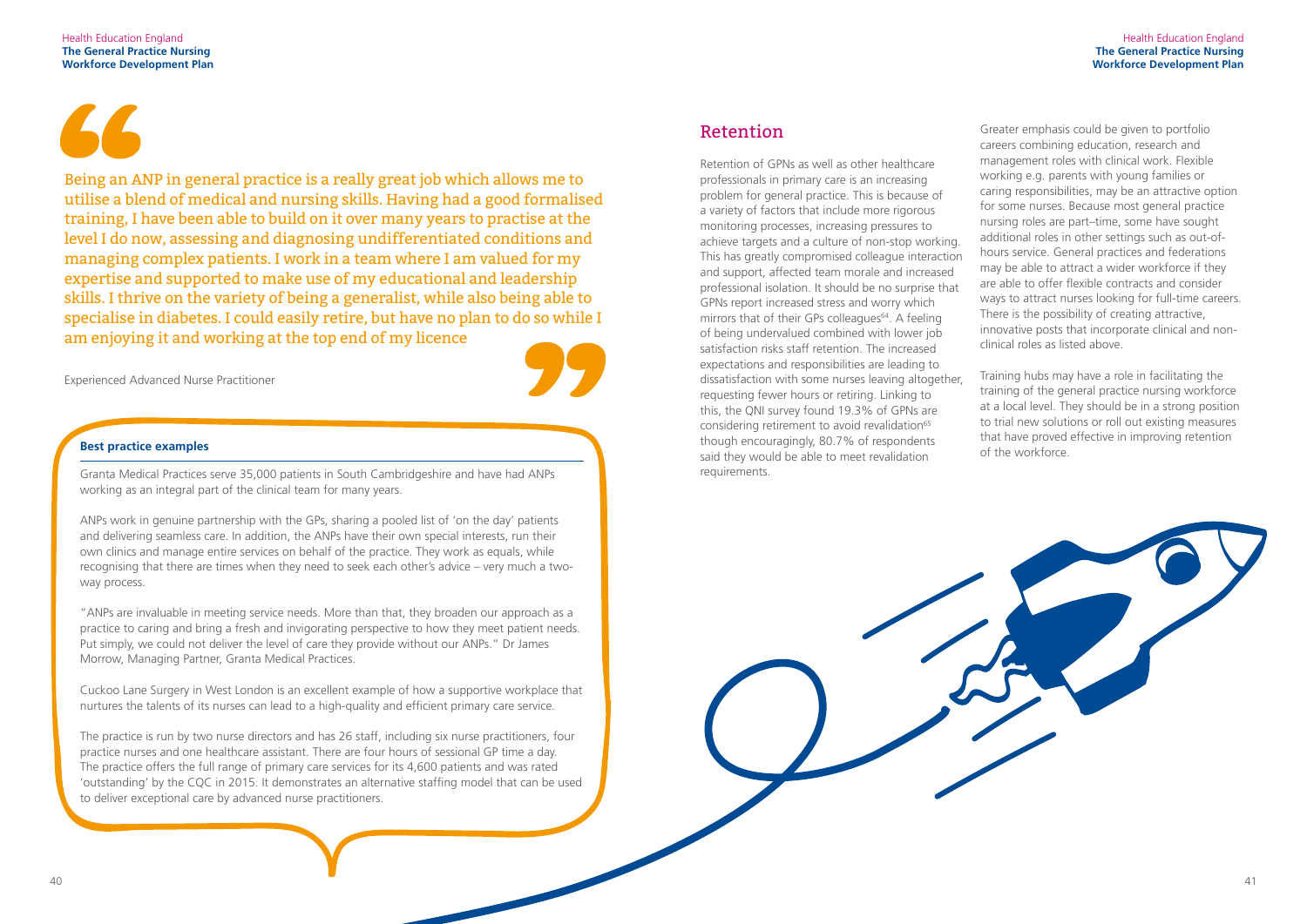#### **Best practice case study – Return to Practice**

'Return to practice' for nurses: these programmes are oriented for nursing in a secondary care environment. Those completing existing programmes are required to do further training in order to work in primary care. A new programme designed by the University of Sheffield draws on their primary care oriented pre-registration programmes and network of primary care partners. The flexible programme employs a blend of online learning and faceto-face sessions to support nurses to re-register with the NMC within direct experience of primary care. Initial recruitment, including values based interviews, will be undertaken jointly with primary providers with support of the emerging primary care educational hub organisations. Suitable applicants completing RTP will then be encouraged to access the follow up preceptorship support to continue in primary care.

# Supervision, support and governance

Some areas have active general practice nursing networks with facilitators providing external insight. However, there are also reports of GPNs having little access to a professional to whom they can go to for advice and support, with problems only highlighted when something goes wrong. CCGs should fulfil their role of improving quality in primary care by identifying supervision and clinical governance opportunities for the general practice nursing workforce. Without adequate supervision there is a risk that GPNs and HCAs may become 'unconsciously incompetent' which compromises patient care and risks the reputation of practices. An appropriately skilled and supported general practice nursing workforce, however, is invaluable in establishing and maintaining the appropriate pathways and procedures, including health and safety issues to support COC compliance.

Supervision is any type of overseeing of other members of the nursing team. This includes formal mentorship of pre-registration nursing students and informal supervising of colleagues in the workplace. People under supervision could be pre-registration students, HCAs or nurses returning to practice. Post registered nurses who need additional skills, for instance, in cervical screening, will also need supervision. Supervision may be carried out by a wide range of people, including mentors, sign-off mentors, formal educators (with PGCEs) or GPs. Nurses undergoing formal training in prescribing or in advanced practice nurse roles will need identified mentors (usually GPs or experienced ANPs) to validate their clinical competence required for such qualifications.

Support for learning and professional development involves more than clinical supervision. It utilises learner-centred reflective practice as a key tool to drive learning needs and promote best practice. This culture is not always embedded within general practice. Because there is very little external

scrutiny of practices they need to maintain an ethos which facilitates learning from mistakes and successes, and access to senior clinicians to ensure that GPNs work safely and within their competence. It is something which the CQC looks for in their inspections to ensure that a practice is safe and effective.

#### **Best practice – supervision, support and governance**

Mentorship for primary care nurses: There are good learning opportunities within primary care but a shortage of practice nurse mentors. Mentorship is an essential element of nursing practice and mentorship training for qualified nurses and is regulated by the NMC. However, most existing mentorship training programmes are oriented to a secondary care environment. A group led by the University of Sheffield has developed an NMC-approved mentorship programme for nurses in primary care. The 12 week programme employs a blend of online learning and face-to-face sessions to support nurses to meet NMC mentorship standards and to gain direct experience of mentorship in primary care.

General practice nurse links in the North East: In County Durham and Darlington two full-time GPNs are employed as practice nurse links. Their remit is to provide high-quality, clinical nursing support to general practices. They organise regular nurse meetings to ensure that information is exchanged and good practice is shared. They coordinate training events and work with HEE and education providers including universities and clinical specialists. They promote training and development for GPNs at all levels and have developed general practice nursing pathways with local HEIs that enable transition from secondary to primary care for qualified nurses. The practice nurse links also work with CCGs and directors of nursing on developing local primary care workforce strategies that look at recruitment, development and retention, as well as offer support to registered nurses through the NMC revalidation process.

# Return to practice

All nurses who have had a break for three or more years are required to undertake a 'return to practice' (RtP) programme in order to update skills and knowledge to meet NMC registration requirements.

Current RtP programmes are almost exclusively secondary care focused. Practices are already under pressure to host a range of placements so may have limited capacity to take RtP placements as well.

The low numbers of mentors, especially sign-off mentors, who confirm that the nurse meets the clinical requirements to return to practice, is another limiting factor. There are anecdotal cases of nurses with lapsed registration returning to general practice as healthcare assistants but having to leave in order to do their RtP training in a hospital because no suitable arrangements can be made. This is a wasted resource that compounds the recruitment crisis in general practice nursing.

RtP schemes should give an appropriate level of financial support to general practices that offer RtP placements. Consideration could be given to incentivising returners who usually have to selffund and may be offered poor terms and conditions because they are not yet fully registered.

Training hubs could have potential to develop work in this area. Awareness-raising of RtP could include marketing at relevant events, incentives or 'golden hellos' and publicity through community forums, blogs and social media likely to be used by nurses on career breaks, for example, Facebook or Mumsnet. Identifying general practice nursing champions to support RtP and providing greater access for shadowing and placements in general practice would also help.

The *HEE Return to Practice* national programme has been developed and aims to provide a sustainable approach to building capacity and capability in general practice nursing. This should be promoted and made widely accessible.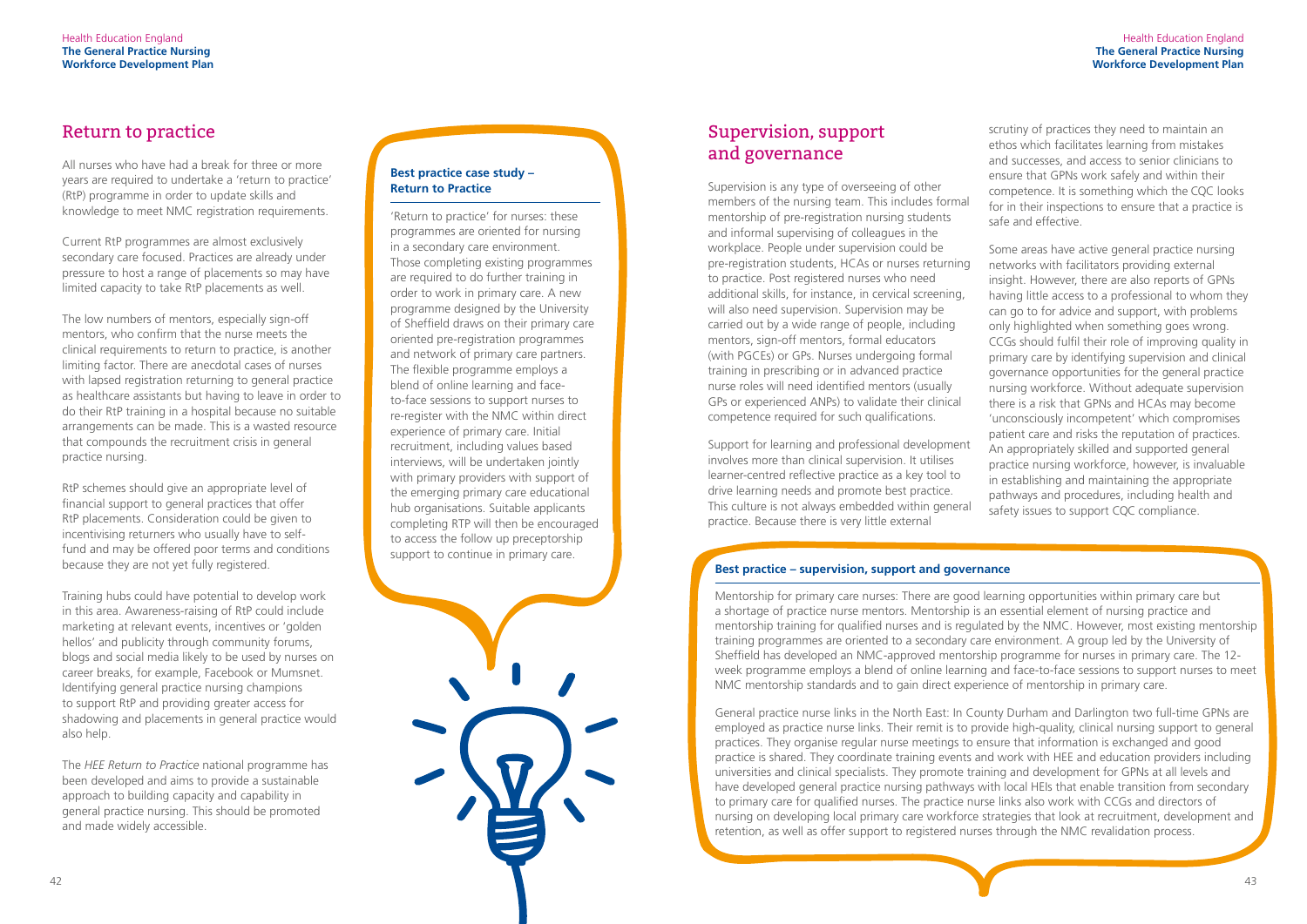# Leadership

Leadership in general practice nursing occurs with considerable variation at national, regional and local level. The traditional model of general practice favours leadership by GPs who are often seen as the decision-makers at practice level. GPs have long been engaged with other recognised roles like medical director or safeguarding leads on local medical committees. They are also included on CCG boards and within education, giving them both visibility and status. GPNs are often visible by their absence with key primary care leadership posts often being held by nurses from other specialties who have had more opportunities to develop management and leadership skills alongside their clinical roles. Despite the huge potential for general practice nursing leadership, organisations such as the NHS Leadership Academy have not overtly targeted their programmes at primary care.

The subsequent general practice nursing leadership vacuum diminishes the potential to take more strategic leadership roles at all levels. Without general practice nursing leadership the voice of GPNs may not be considered when decisions are made about service delivery. The importance of general practice nurse leadership is being recognised in some organisations and support has been put in place to develop the leadership potential of indivuduals. Identifying and developing GPNs as leaders is essential to ensure primary care has a sustainable future. Leadership development is not embedded in many postgraduate general practice nursing training courses. Furthermore, the current culture of general practices as small employing organisations means that they may struggle to support such leadership development.

There needs to be a cultural change in general practice where leadership is within the capacity and capability of all and a model of shared governance and leadership becomes the norm.

General practice nursing is not always given high priority at local level because not enough GPNs are invited or able to get involved in local decision making bodies. Establishing general practice nursing leadership networks would help secure general practice nursing on local and regional workforce agendas. As well as improving recognition and visibility, such networks may present an environment where GPNs could participate in clinical research and build portfolio careers akin to those of GPs. Developing academic skills would create potential for progression into higher level roles. Talent management and effective succession planning is also needed to identify and nurture the nurse leaders of the future to increase the general practice nursing contribution to key areas of transformation and development at all levels. It should be incumbent on GPN employers to release and support their nurses to engage in leadership development as part of their professional role.

Nurses in general practice need to take the lead role in identifying and addressing unwarranted variation and have the confidence to implement changes that may be small or large scale. Work to address unwarranted variation should be based on evidence to ensure achievement of the Triple Aim outcomes $66$  as appropriate and should be measured by benchmarking a starting point.

#### **Best practice case study – Leadership**

London Southbank University's primary care leadership module: The programme was developed in collaboration with Tower Hamlets CCG in East London. It brings together health and social care professionals to identify methods to improve integrated working. The module covers a range of social, emotional and physical issues that affect service-users and carers. Leadership skills are developed within the course. Action learning sets are utilised throughout to enable health and social care professionals to improve their skills, based on real-life scenarios.

#### **Primary Care Triumvirate Leadership Programme**

To address the issue of 'unlocking the potential' of nursing leadership in general practice teams, across the West Midlands, HEE has introduced a model of shared leadership for its teams of GP practices. The Primary Care Triumvirate Leadership Programme consists of a group of GP, GPN and practice manager (PM) from a single GP practice working together on a leadership programme on an area of service improvement to benefit their patients. The programme has been formally evaluated and has now been commissioned/adopted by the NHS Leadership Academy as a model that is preferred for primary care teams in the west midlands.

#### **South Cheshire General Practice Nurse Membership Council**

The formation of the South Cheshire CCG General Practice Nursing Membership Council has enabled general practice nurses to influence healthcare delivery on a local and national level.

Locally, the council put forward a proposal to commission funding for access to an online portfolio to assist with revalidation for each GPN and has successfully implemented student nurse mentorship in primary care. At a national level, it put forward representatives to directly contribute to the GPN Career Framework, the NHSE Nursing Strategy and the NHSE Primary Care and Community Nursing Group.

The council has essentially given GPNs a platform on which they have been able to share best practice, launch campaigns such as 'Hello my name is' and act as a pivotal channel of communication between the GPNs, the GPs and the CCG.

The effect of having a general practice nursing council has been to remove the label of 'isolation' from practice nursing, enabling GPNs to collectively drive forward the NHS Nursing Strategy in South Cheshire and Vale Royal.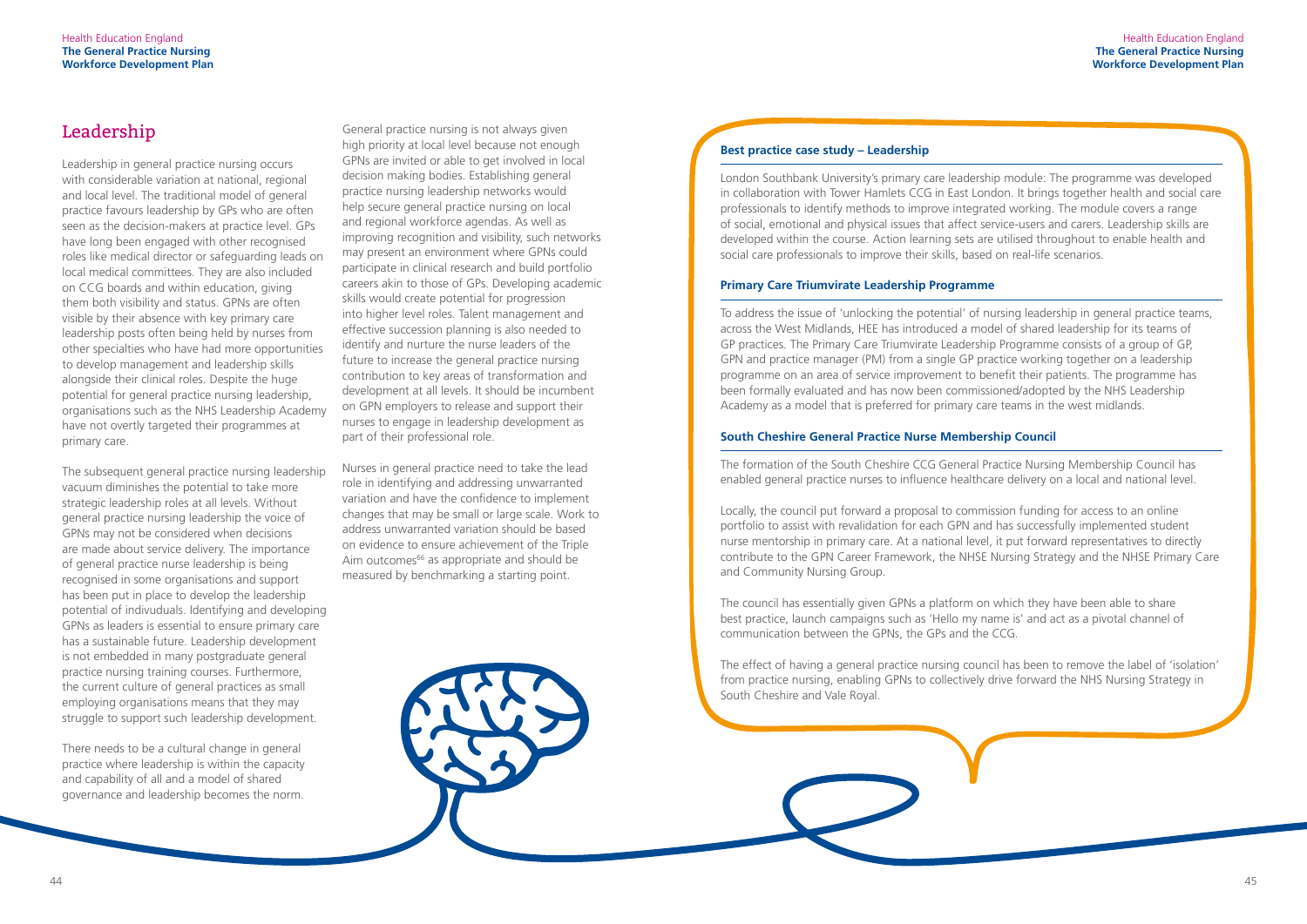# Section4 Expanding the healthcare support workforce

**Joint leads: Health Education** England/training hubs

#### **Recommendation 14: Increase the number of HCAs in general practice to include widening participation schemes that encourage use of the HCA apprenticeship route and support the emerging role of the nursing associate.**

**Supported by:** NHS England, CCGs, HEIs, RCGP, general practice/GP federations



**Joint leads: Health Education** England/training hubs

**Recommendation 15: All HCAs in general practice care settings must hold the Care Certificate.**

**Joint leads:** Health Education England/training hubs

**Supported by:** NHS England, CCGs, HEIs, general practice/ GP federations

**Recommendation 16: All education and training for HCAs in general practice must be aligned to the Royal College of General Practitioners (2015) Healthcare Assistants (General Practice) Competency Framework and the HEE District & General Practice Nursing Services Education & Career Framework (2015).**

**Supported by:** CCGs, NHS England, RCGP, general practice/GP federations, HEIs, training hubs

## Encouraging general practice nursing leadership in communities

GPNs have broad experience and engagement with patients with chronic and often complex multimorbidities and support them, where possible, to self-manage their conditions in a community setting. As such they are a strong and respected asset to their local communities. By using their health expertise and education and leadership skills they are ideally placed to support and contribute to an integrated local asset based community development (ABCD<sup>67</sup>) approach and have a positive influence on health inequalities.

#### **Best practice case study**

GPNs in Manchester have been working with the New NHS Alliance to develop their leadership capability and reduce health inequalities to make effective changes for their local communities and patients using asset based community development.

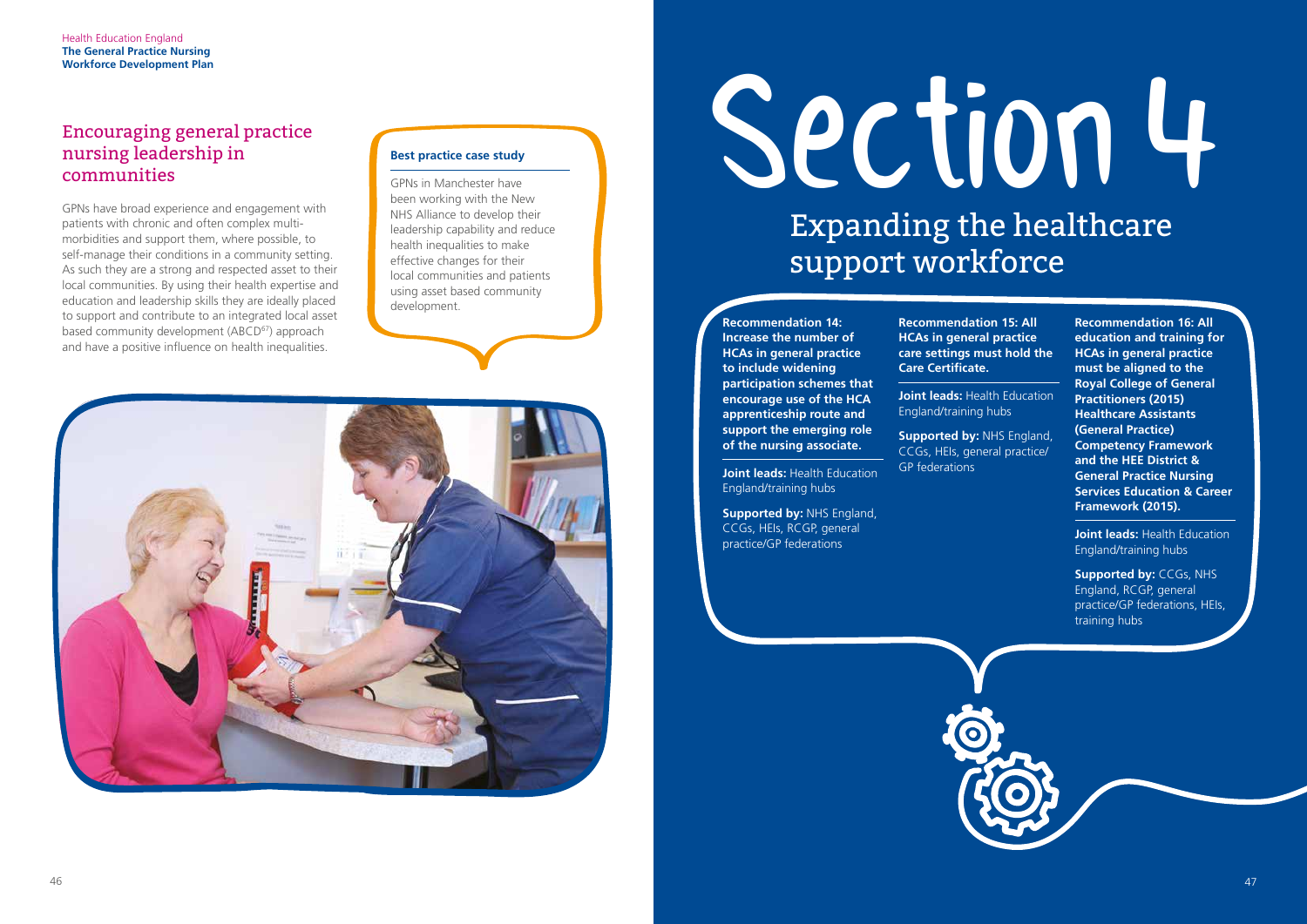# Understanding the healthcare support workforce

The healthcare support workforce was originally developed to support registered nurses in the delivery of care and in many clinical areas they are now established members of the multi-skilled nursing workforce across primary, community, secondary and tertiary care. Their job titles vary and range from nursing assistants/auxiliaries, HCAs and clinical apprentices. In general practice they are usually known as HCAs and comprise the major part of the broader category of the healthcare support workforce comprising levels 1-4 of the *HEE General Practice Nursing Education and Career Framework*68.

Generally, HCAs undertake nursing tasks delegated to them and are supervised by registered professionals including GPs as well as nurses. They must demonstrate competence supported with the required level of knowledge before being delegated tasks and have a duty to inform the delegating professional if they do not have the competence to perform a task. Their competence level is *HEE District Nursing and General Practice Nursing Education and Career Framework*69 levels 2-4 and their work should be guided by protocols that they must act within at all times.

*RCN principles of accountability and delegation*<sup>70</sup> and should be adhered to to ensure safe practice for HCA. At no point should HCAs be required to make autonomous clinical judgements and plan or alter care delivery based on those judgements.

In order to preserve the high-quality delivery of services in a GP setting with current and future workforce pressures, an increasing focus is being given to broadening the skill mix of clinical staff, and in particular to the growth of the healthcare support workforce to release GPNs' time and in some situations GP time.

The assistant practitioner's (AP) role on the *HEE District Nursing and General Practice Nursing* 

*Education and Career Framework* is a level 471 and involves a level of knowledge and skill beyond that of the traditional HCA role.

Unlike the HCA, the AP role may transcend professional boundaries; make judgements requiring a comparison of options, plan straight forward tasks and work according to standard operating procedures and protocols. The AP may also undertake the ongoing supervision of routine work of others in the nursing workforce.

APs are educated to level 5 and while the role has grown in recognition across England in a variety of multiporfessional settings i.e. nursing, clinical laboratories, smoking cessation, rehabilitation etc, there is still a lack of consensus of the clinical areas in which they are able to practise. This has led to huge variations in their role delivery.

Their introduction has often been prompted by funding availability rather than proactive workforce planning72. There are concerns around the lack of professional regulation and constraints brought about by their education level which limits the option to progress to pre-registration programmes.

In 2015, the *Shape of Caring Report*73, commissioned by HEE to review nurse education and training, recommended that in order for graduate registered nurses to be able to fulfil their scope of practice a new role needed to be in place to support them. HEE has undertaken widespread consultation on the potential new role which further demonstrated a need for a nationally consistent role to breach the gap. This has become known as the nursing associate (NA) role which has a national standardised curriculum at level 5.

As this role develops there will be a need to ensure appropriate national quality assurance and governance measures are in place.

In 2016, test sites across England were identified by HEE to enrol the first two cohorts of a thousand learners to undertake a two-year work-based programme. A number of the test sites have identified trainees who will work in general practice.

Key inclusions within the scope of practice that differ from that of APs are that the NA is educated and assessed in recognising those patients whose conditions are deteriorating or deviating from a prescribed plan of care. The role will have the underpinning knowledge to support the delivery of nursing care across lifespan and in different care settings. Additionally the NA will have more enhanced knowledge of public health promotion and self-care than other support worker roles and be able to work without direct supervision.

# Raising the profile of the HCA in schools and colleges and the public domain

In order to encourage people to consider a career as a HCA in general practice, they first of all need to be understood the role and the career opportunities that are available. Many of the issues for this group are shared with those attempting to raise the profile of the general practice nursing workforce (See Entry section). There is a wealth of young talent in our schools and colleges and this population must be made better aware of the opportunities of healthcare careers through national and local campaigns, better careers advice and more opportunities for work experience in a general practice setting.

In order to attract healthcare assistants to general practice, measures need to be found to address the potential isolation that the general practice environment presents to staff. As experienced by many nurses moving into general practice, there are also challenges for nursing support workers who may have previously worked within larger teams in social care or hospitals. There can be wide variation in both the scope and nature of their duties which are largely dictated by the particular needs of an individual practice. This variation can be quite unnerving for potential recruits and could be greatly improved by greater standardisation of roles and job descriptions.

As part of the drive to improve patient care, nursing support workers should be seen as a critical, strategic resource. *The Cavendish Review*74 suggests that many healthcare assistants feel undervalued and overlooked. In order to successfully recruit and then retain staff, there is a clear need to ensure a positive environment in which they can work. This would need to include not only clear employment terms and conditions, but also access to the right type of education and training to equip them for their role. As with GPNs, there is a strong need to attract more young people into nursing support work in general practice as their first career option and improve public understanding of these roles. Targeting patient groups could be one way of doing this as many support staff prefer to work close to where they live.

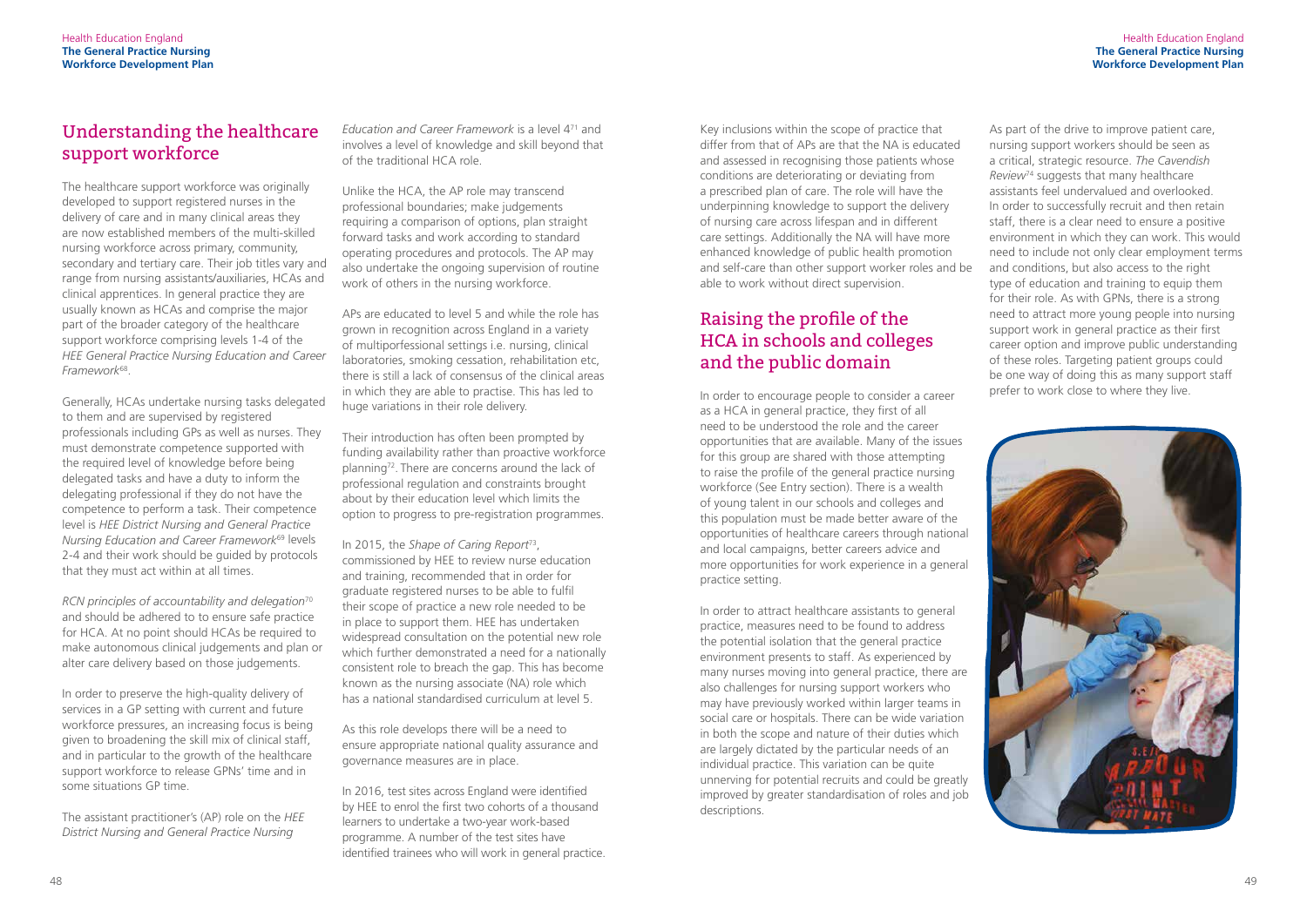#### Health Education England **The General Practice Nursing Workforce Development Plan**



Anecdotal evidence suggests there is little public awareness of the difference between nursing support workers and registered nurses. Raising awareness of these roles will help educate the public and stimulate more interest in considering an attractive range of career options for young people and adults as healthcare professionals. In terms of expanding the capacity and capability of the general practice nursing workforce, if recruitment initiatives focus on GPNs only, many GPNs will not be working at an appropriate skill level. They will continue to deliver clinical activity that could be done more cost-effectively by other members of the team. This would release GPNs to support practices with more complicated work that in turn may help free up GPs for more complex clinical management and supervision. It would also help save valuable resources.

*Widening participation* provides an approach to workforce management and development where the value and contribution of a diverse workforce is actively managed and respected. It promotes a culture of equality, inclusion and opportunity, a central tenet of the NHS Constitution<sup>77</sup>. As HCAs are often working in the local communities in which they live, further widening of their participation in the delivery of health reaps other unintended benefits like social cohesion<sup>78</sup>.

By publicising the healthcare assistant role/s, making access to training easier and promoting apprenticeships, there is potential to achieve the much-needed expansion in numbers to support rising patient demand.

Circumstantial evidence demonstrates a relative lack of awareness in general practice about the need to urgently review their current workforce configurations and engage in early succession planning.

The *HEE District Nursing and General Practice Nursing Education and Career Framework*75 sets out a clear education and career pathway for healthcare assistants in general practice.

Apprenticeships are work-based training programmes available to anyone over the age of 16. They enable learners to demonstrate their competence while gaining a recognised qualification, achieved through a mix of on-the-job training and study, while at the same time earning a wage. An apprenticeship standard, which is the term used for modern apprenticeship programmes, can be at any academic level ranging from level 2 (GCSE) to level 7 (Masters level).

# 66

In 2014, HEE published *Widening Participation, it Matters! Our strategy and initial action plan*76. Its aim was to improve access to education, employment and development opportunities for under-represented individuals (and groups) to help them realise their personal potential and, in doing so, reduce cultural, social and economic disadvantage.

While there are no nationally-agreed educational entry requirements needed to become a HCA in general practice, employers generally expect good literacy and numeracy and may ask for GCSEs (or equivalent) in English and Maths. They may also ask for previous healthcare experience, a secondary school leaving qualification i.e. Business and Technology Education Council (BTEC)or a healthcare qualification like a National Vocational Qualification (NVQ)/Qualifications and Credit Framework (QCF).

Despite the availability of HCA clinical apprenticeships as a career entry point, general practice has been slow to utilise this option and apprenticeships are used to a much greater degree in their administration teams. This reluctance is perhaps due to their preference to advertise for experienced clinical staff and lack of confidence in how to support an apprentice in a clinical role.

# Apprenticeships

The apprenticeship has provided me with a great chance to get my foot in the door of a clinical setting, whilst allowing me to learn on the job with the support of an individual mentor.



Receptionist transitioned into HCA role

It's the best decision I've ever made. I enjoy learning by doing the job and the work is so varied. I started by developing my administrative skills as a receptionist but was given the opportunity to train as a phlebotomist and take blood. I enjoyed this so much I completed an Advanced Apprenticeship in Clinical Support whilst training as a healthcare assistant.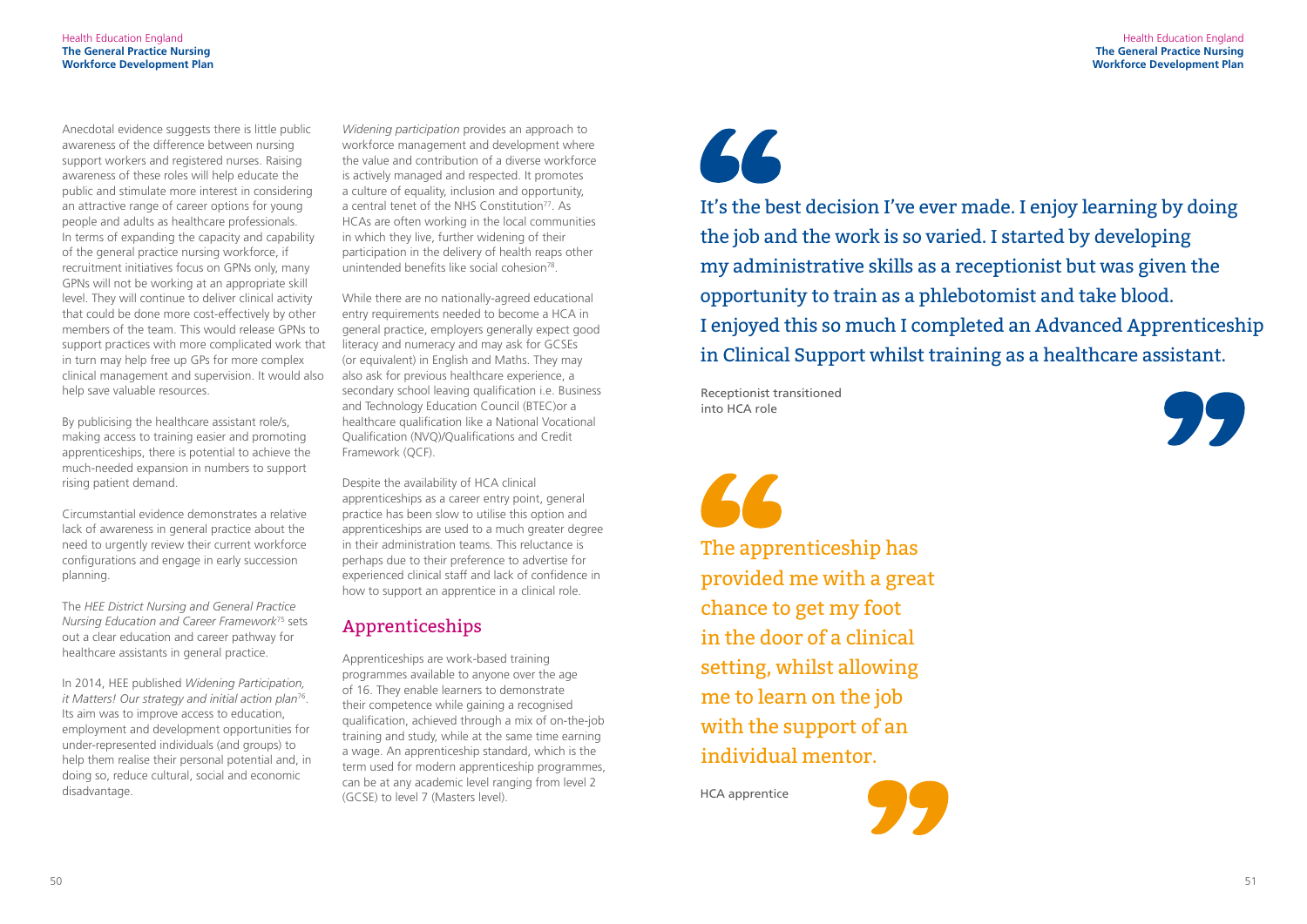#### Health Education England **The General Practice Nursing Workforce Development Plan**

It is important to note that employment is a fundamental part of an apprenticeship and an apprentice must be employed in a job role with a productive purpose. In addition, the minimum duration for an apprenticeship is 12 months and the apprentice must spend at least 20% of their time in off-the-job training.

In spring 2017, the way the government funds apprenticeships in England is changing with the introduction of the apprenticeship levy. Some employers will be required to contribute to this levy and there will be changes to the funding for apprenticeship training for all employers.

Larger employers in any sector with a wage bill of over £3 million a year will need to pay the apprenticeship levy. For the purposes of the levy, an 'employer' is someone who is a secondary contributor, with liability to pay Class 1 Secondary National Insurance contributions (NICs) for their employees. The levy will be charged at a rate of 0.5% of the annual pay bill and is payable to HM Revenue and Customs (HMRC).

General practices will generally not be required to pay the levy under the above criteria. When the new funding system begins in May 2017, they may choose the training they would like their apprentices to receive. There are approved

66

# Learning environment quality

The learning environment quality requirements previously mentioned in the 'Entry' section of this document apply in equal measure to both GPNs and HCAs.

However, while the NMC sets the education standard for nurses, in terms of support staff the standards are not so well-defined. *The HEE District Nurse and General Practice Nursing Education and Career Framework*80 articulates the knowledge, skills and competence required at what is traditionally seen as the band 1-4 workforce in general practice. This framework needs to be used as a basis when considering the education and training requirements of the continuing professional development of the entire general practice nursing team with no exceptions.

When education and training requirements are considered for a member of the nursing support workforce it is important that learning needs are identified along with the member of staff at an annual appraisal or other suitable opportunity. These should respond to practice population health

The Care Certificate workbook and associated materials have been developed by HEE as a resource<sup>83</sup>.

training providers and assessment organisations who can help. Information is available through the Department of Education and Skills Funding Agency .

Employers will be asked for a contribution to the cost of this training and government will pay the remainder up to the maximum amount of government funding available for that apprenticeship. They will be asked to pay this directly to the training provider and be able to spread it over the lifetime of the apprenticeship. As both employers and the government fund the training, it will be called 'co-investment'.

Every individual apprenticeship standard will be allocated to a funding band. The upper limit of the funding band will cap the maximum price that government will 'co-invest'. It is expected that government will pay 90% towards the cost of training and assessment and employers will pay the remaining 10%. There are a number of apprenticeship standards that are appropriate for use in general practice. There is also a range of non-clinical standards suitable for clerical staff and practice managers, as well as clinical standards which include HCA level 2, 3, 4 and 5. In 2017 two new standards will be available for the nursing associate (NA) role at education level 5 and the graduate registered nurses at education level 6.



HCA apprentice

At this stage in my life I feel it would have been difficult to go back to college. I feel blessed for this opportunity to earn and learn. Most doors to learn on the job as an apprentice are closed to someone my age. I am really enjoying learning and working with a mentor.



needs. Such opportunities also need to be in line with the meeting of the *RCGP General Practice Foundation & RCN Healthcare Assistants (General Practice) Competency Framework*81.

While some education and training is available from external providers, the GPN and healthcare assistants should have a clear understanding on how to provide appropriate in-house training.

Importantly, the learner also needs to feel supported by the practice and have access to the right level of guidance and supervision.

The Care Certificate for HCAs was an outcome of the Cavendish Review<sup>82</sup>. It was introduced in 2015 and provides a clearly identifiable and standard set of competencies that is intended for use as part of a standardised induction programme for HCAs in their first twelve weeks of employment. It is also for current staff who have not undertaken that type of training.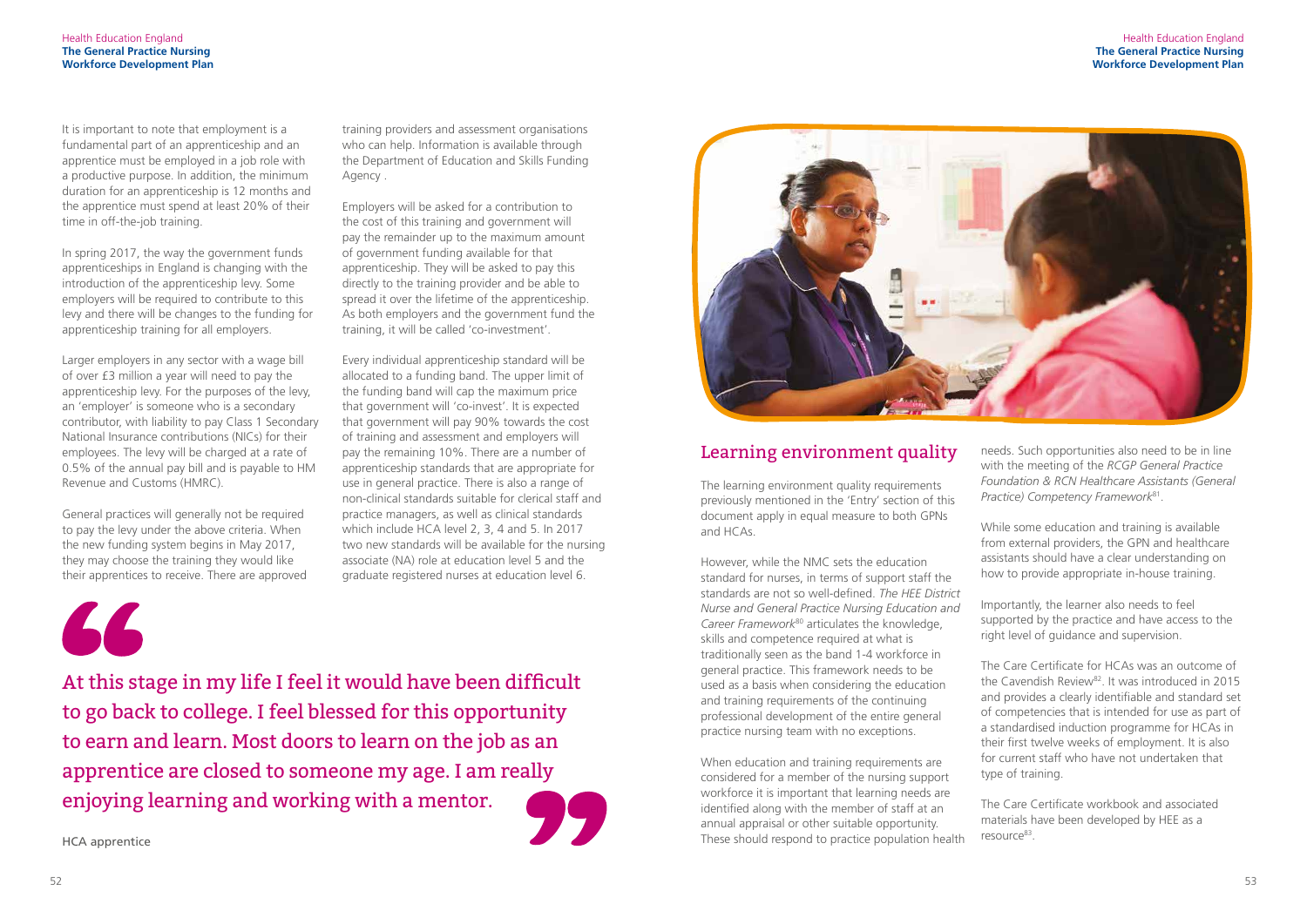As the NA role gains traction in general practice, it will allow those who wish to, with their employer's support, access pre-registration nursing courses. This in turn could serve to increase the general practice nursing workforce.

As primary care has shifted the focus of care provision beyond ill-health into prevention, selfcare and the management of long-term conditions etc, more responsibility has been handed to GPNs by GPs<sup>87</sup>. However, as patient expectation and clinical demand has grown and become more complex, a rethink of how best to maximise the capacity of the general practice nursing workforce is required. To ensure registered nurses are functioning at the top of their scope of practice, some clinical observations and routine treatment room tasks could be delegated to a greater extent to other staff in the nursing team.

HCAs need to be suitably-equipped with the knowledge, skills and competency to complement those of the GPN and meet the needs of the practice population.

It is hoped that the NA role will become an established part of the rich skill mix in general practice offering valuable contributions to the delivery of local healthcare. It is believed that expansion of the health care and support workforce and more advanced support roles such as the NA offers a genuine opportunity to ease the recruitment problems in the general practice nursing workforce now and in the future. It will also bring a more varied skill mix to the general practice nursing team that is suited to meeting local health needs.

#### **Best practice examples**

In order to promote the expansion of the HCA workforce, HEE Yorkshire & Humber has over the past two years run a successful scheme enabling practices to increase their clinical healthcare support workforce through the use of apprenticeships. Previously there had not been a dedicated training package available that was tailored to primary care. The scheme has focused on a standardised regional programme to ensure all HCAs have the knowledge and skills required to undertake the role they are delegated. The apprenticeship training is designed as an educational development route to support HCAs and will be delivered in partnership with further education providers. To date they have supported 140 new apprentices and the ambition is to reach every practice within the region.

#### **Healthcare Assistant Apprenticeships –**

HEE Yorkshire & Humber has developed a standardised regional programme to ensure all HCAs have the knowledge and skills required to undertake the role they are delegated through an apprenticeship route delivered in partnership with further education providers. This programme is supplemented by primary care-specific modules delivered locally by regional training organisations. One hundred practices received financial support in 2015/16 with the intention to support a further 160 in 2016/17. The scheme is locally co-ordinated by the advanced training practice hubs to ensure consistent regional access.

The HCA lead also provides a list of the tasks/ roles HCAs can now undertake in order to educate practice nurses, practice managers and GPs. The CCG has built a database of practice staff that is broken down by job role in order to ensure they can speak to practice staff directly with any training issues. Inspiring Futures - HEE is working with Inspiring Futures to increase the number of Health Ambassadors. There are now 1,323 NHS volunteers signed up - a 141% increase on 2015, with an 86% increase in interactions between young people and volunteers<sup>88</sup>.

ThinkFuture - NHS Employers have published three toolkits and a suite of other resources, including blogs and case studies to help HR teams, line managers and communications teams recruit more young people into the NHS<sup>89</sup>.

The Healthcare Assistant, Band 1-4 Competency, Skills and Qualification Framework - Brighton and Hove Clinical Commissioning Group produced this framework so all HCAs have the right skills and competencies to match an educational pathway, ensuring the same high standards throughout primary care. This framework is transferable when working in other sectors however it may require alignment of skills for different specialisms.

#### **Joint Strategy for HCAs in General Practice –**

Battersea Healthcare CIC and Wandsworth CEPN worked with Wandsworth CCG to develop a strategy for the promotion and support of HCAs. This included the funding of HCA and GPN leads

# Opportunities for role development

The *HEE District Nurse and General Practice Nursing Education and Career Framework*<sup>84</sup> demonstrates the opportunities that are available to the whole of the general practice nursing team in terms of individual career progression. This also takes account of their contribution to service development and most importantly, the positive impact this can have on the delivery of patient health outcomes.

Whilst HCA in other sectors of the NHS are often given wider opportunity to progress their careers for example, through undertaking secondments for pre-registration studies, this option has been poorly developed in a general practice setting. This is usually because of resourcing issues and has limited the capacity of practices to offer this as a route to develop their workforce.

Growing your own staff, in this case the HCA/AP/ NA progressing to become registered nurses, is seen as an effective workforce solution. However, the changes in the funding mechanisms brought about by the Spending Review and Autumn Statement 201585 and the subsequent policy *NHS Bursary Reform*86 where from 1 August 2017 new nursing, midwifery and allied health students will no longer receive a bursary but instead have access to the same student loans system as other undergraduates, is likely to affect general practice.

This is because this group of staff may be unwilling and/or unable to take on undergraduate debt to further their career. Many healthcare assistants do not fit the undergraduate stereotype as mostly school-leavers. They have often come into health work as mature adults with family responsibilities and existing financial commitments.

to facilitate discussion forums and support people using the care certificate workbooks The GPN lead also visits practices to sign them off. Both sit on the education committee of the CEPN to ensure funding is spent appropriately and to give a view on courses offered.

Bridging Programme - The first graduates of the Skills for Health Bridging Programme have now started pre-registration nursing programmes. Ten universities now accept the Bridging Programme as part of their entry requirements and several others are in discussion about setting up progression agreements.

The aim of the Skills for Health Bridging Programme is to establish an entitlement for healthcare assistants to have their learning achievements recognised as valid for entry to pre-registration nursing and other higher education healthrelated vocational programmes in England. The Bridging Programme develops the study skills that motivated and capable healthcare and social care support workers need in order to prepare, progress and succeed in all health-related vocational programmes, including foundation degrees and diplomas. Combined with relevant vocational qualifications at level 3 (and any recognition of prior learning) and Maths/English qualifications, the Bridging Programme is for strategic use by healthcare employers interested in 'growing their own' professional staff.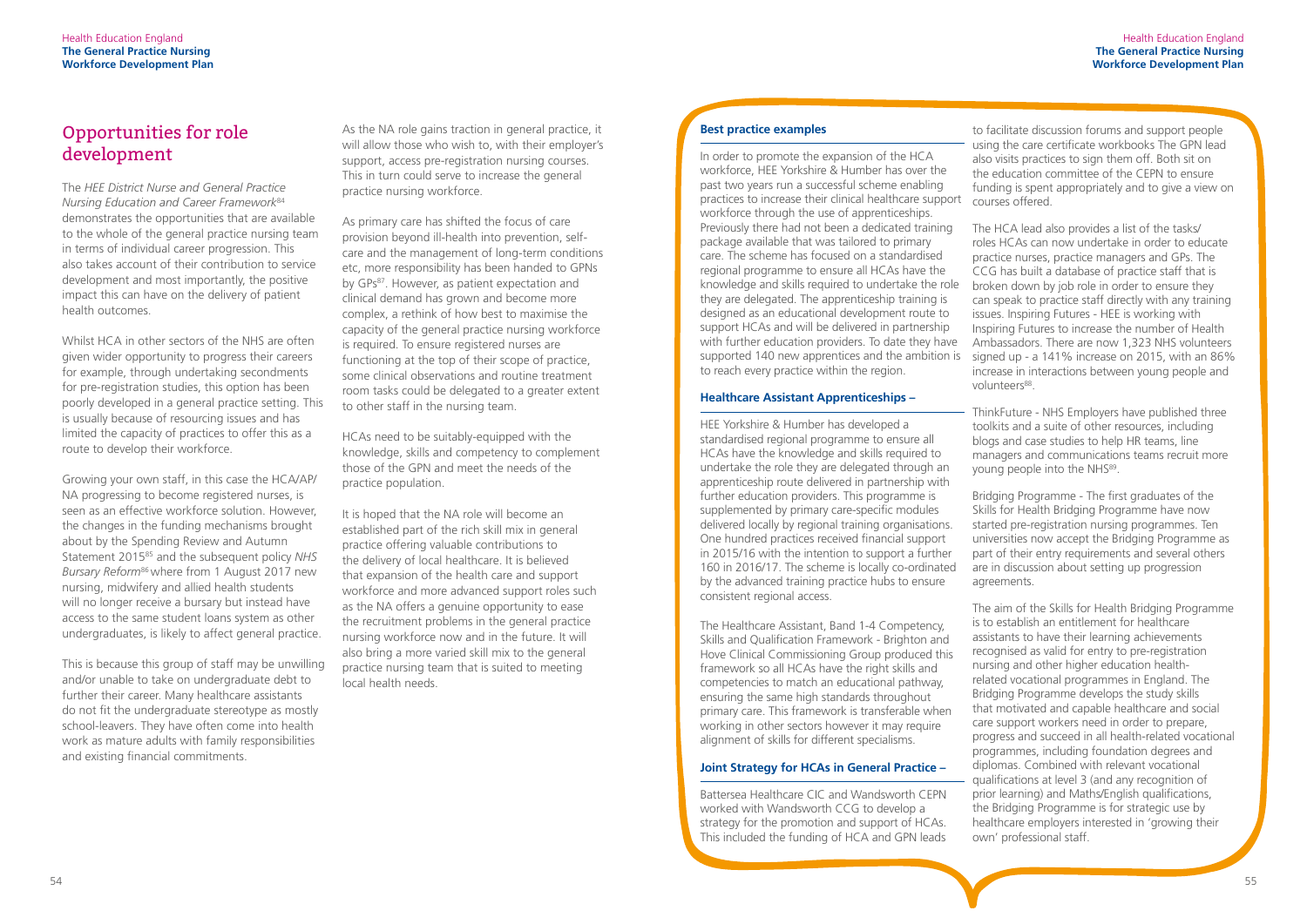

# In the initial scoping for this plan it became<br>clear that its success would rely on positive<br>delivery strategies. With this in mind, it was<br>to be important to offer a support mechanis

**Recommendation 17: The development of a national sustainable and easily accessible 'how–to' toolkit and practical web based resource to support the implementation of general practice workforce initiatives as outlined in this document.**

**Joint Leads:** National Association of Primary Care/Royal College of General Practitioners/NHS England

**Supported by:** Health Education England, training hubs, CCGs

clear that its success would rely on positive delivery strategies. With this in mind, it was felt to be important to offer a support mechanism to facilitate its implementation.

HEE recommends the development of a 'howto' toolkit - something GPs themselves have requested. This would need to be functional, practical, easy to navigate and offer resources and guidance relevant to all stakeholders and groups involved in the implementation and delivery of these recommendations. This will also support the roll–out and development of the HEE national training hub programme.

This exciting initiative should result in a 'onestop' dynamic and sustainable IT platform resource.

# Conclusion

This document sets out how the clear vision of a combination of investment and reform is needed in order to create a supply pipeline of general practice nursing workforce for the future (including GPNs HCAs, specialist nurses and ANPs). As well as this, it is important to find the means to retain and develop them to their full potential.

The *General Practice Forward View* describes how GPs must feel confident in the vision of how general practice needs re-shaping and how it will feel to be a GP in the future. A significant proportion of demand must be managed through helping patients to stay well, self-care and navigate to other team members or alternative services. It is clear that in order to realise this vision, investment is urgently needed to further develop and strengthen a general practice nursing workforce that is competent and confident to play its critical role in achieving the outcomes of the GPFV.

It also describes a future where primary care professionals will increasingly work at different organisational levels, from individual practices to practice groups working at scale and the developing integrated teams working across the local health economy. This will open up opportunities in pathway design, service leadership, education, training, research and the development of specialist skills.

This document has described the current context of nursing in general practice and set the direction for a future where general practice will not only be a career aspiration for many nurses when they qualify, but also improve the career appeal to a wider nurse audience who will then choose to consider working as a member of a highlyskilled general practice nursing team. They will offer leadership and a strong contribution to the capability and capacity of the emerging integrated models of care, while healthcare support teams will grow and demonstrate their value alongside the regulated workforce.

The general practice nursing workforce of the future will be able to work with their communities to develop and provide the services that their populations need. Rather than simply responding to a supply driven problem, robust health needs assessments should inform the care functions and identify the skill sets required to create a fitfor-purpose, responsive multi-professional team. GPNs and HCAs will be a confident, highly-skilled, flexible and adaptable workforce that can support people to stay well and out of hospital where appropriate or to support those with complex multi-morbidity to better manage their own conditions throughout the course of their lives. There has never been a greater need to recognise, rethink, and reform our general practice nursing workforce.

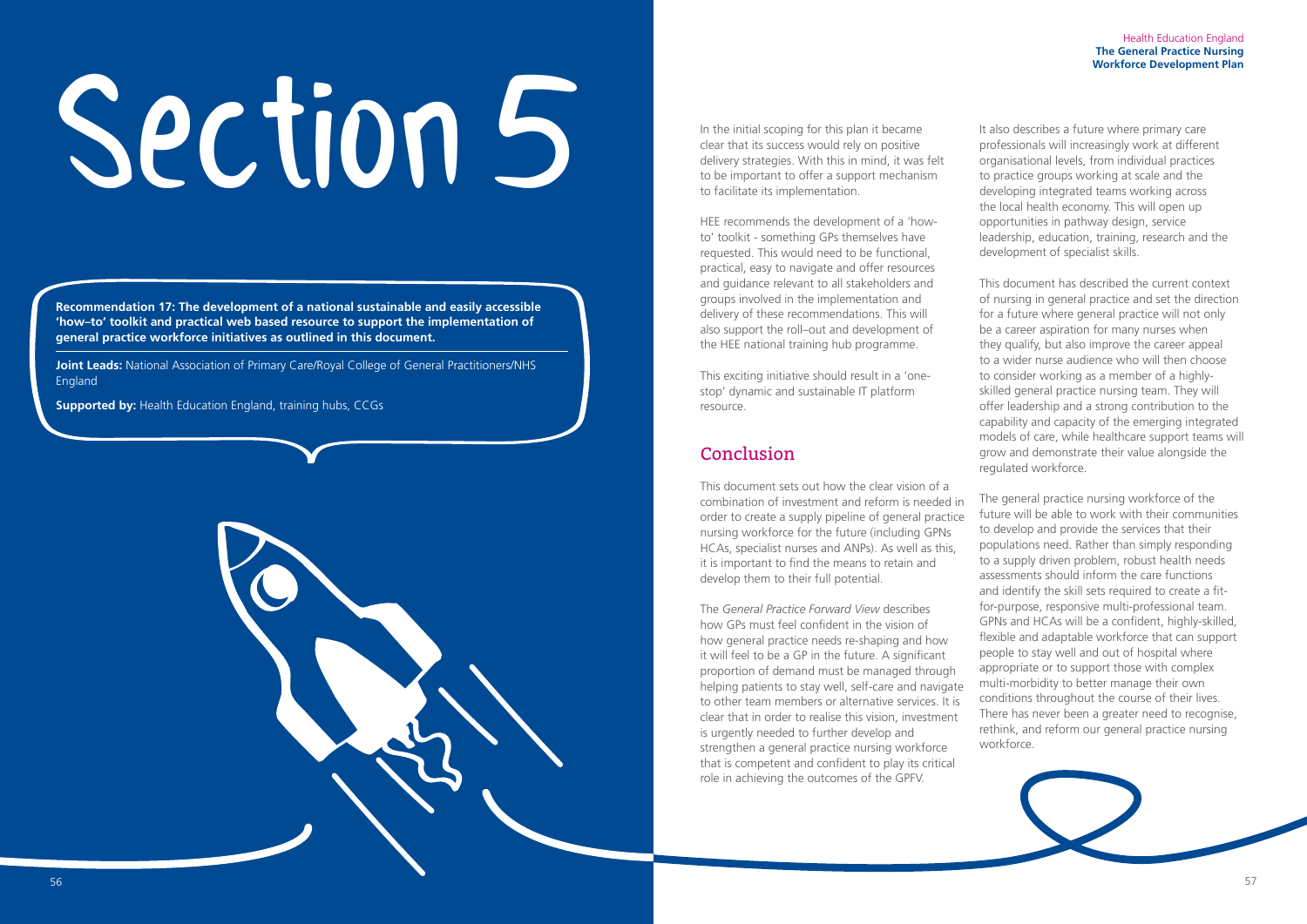## Recommendations with organisations

#### **Recommendation 1: Raise the profile of general practice nursing careers.**

**Supported by:** Training hubs, NHS Careers, RCGP, RCN, QNI

Nationally co-ordinated campaign to increase the understanding of the value given to the general practice nursing role across all healthcare organisations, schools, colleges and the general public.

**Joint Leads:** NHS England/Health Education England

#### **Recommendation 2: Increase the number of pre-registration nurse clinical placements in general practice.**

**Supported by: NMC, training hubs, CCGs, NHS** England, general practice/GP federations, CQC

**Joint Leads:** Health Education England/training hubs

**Supported by:** HEIs, CCGs, general practice/GP federations, NHS England

**Supported by:** CCGs, Health Education England, training hubs, general practice/GP federations, **HEIs** 

#### **Recommendation 3: Introduce quality assurance of the learning environment in general practice for pre-registration nurses.**

e HEE Quality Framework and regulatory processes must be adopted across England.

**Lead:** Health Education England

#### **Recommendation 4: Increase the uptake of general practice nursing as first destination employment for newly-qualified nurses.**

Review and develop recruitment schemes and support mechanisms to specifically attract newlyqualified nurses into general practice.

#### **Lead:** NHS England

#### **Recommendation 5: All new entrant nurses and support staff to general practice have access to an approved employer-led induction programme.**

**Supported by: Training Hubs, HEIs, CCGs, general** practice/GP federations

This must be tailored to meet local need, accompanied by a personalised continuing professional development (CPD) plan.

#### **Joint Leads:** NHS England/CCGs

**Supported by:** General Practice/GP federations, CQC

#### **Recommendation 6: All new nurses to general practice must receive a standardised and accredited competency based preceptorship programme to equip them for their general practice nursing role.**

 Such preceptorship programmes should reflect the HEE Preceptorships Standards and the HEE Preceptorship Outcomes Framework and be mapped to the Royal College of General Practitioners General Practice Foundation, RCN (2012 updated 2015) General Practice Nurse Competencies and the NMC code.

**Joint Leads:** Health Education England/NMC

**Supported by:** CCGs, NHS England, HEIs, education providers, general practice/GP Federations, RCN/RCGP, training hubs, CQC

#### **Recommendation 7: GPN educator roles should be developed to cover all CCG areas.**

Their role should include promoting mentor training for all GPNs, including sign off mentor roles.

Joint higher education and primary care initiatives to further develop mentorship programmes and include registration on local mentor registers. This is critical in order to grow the capacity of nurse education in a general practice setting.

**Joint Leads:** Health Education England/NHS England

#### **Recommendation 8: All GPNs should have access to accredited training to equip them for each level of their role.**

Training should be aligned with the RCGP General Practice Foundation, General Practice Nurse Competencies and the HEE District Nursing & General Practice Nursing Services Education & Career Framework (2015) and supported by the HEE National Education Commissioning Specification and the QNI/QNIS Voluntary Standards for General Practice Nurse Education and Practice.

GP leaders and commissioners should work with HEE to achieve a coalition of support for HEE taking on this role with appropriate resourcing.

**Joint Leads:** Health Education England/NHS England/CCGs

**Supported by:** RCGP, QNI, general practice/GP federations, HEIs, training hubs, CEPNs, CQC.

**Recommendation 9: All GPNs and HCAs should have access to quality assured CPD to support career development and inform revalidation if appropriate.** 

This should be based on practice population health needs and individual annual appraisal, including skills training to conduct other than face to face consultations using IT platforms.

**Joint Leads:** NHS England/CCGs

**Supported by:** RCGP, General Practice/GP federations, training hubs, Health Education England, HEIs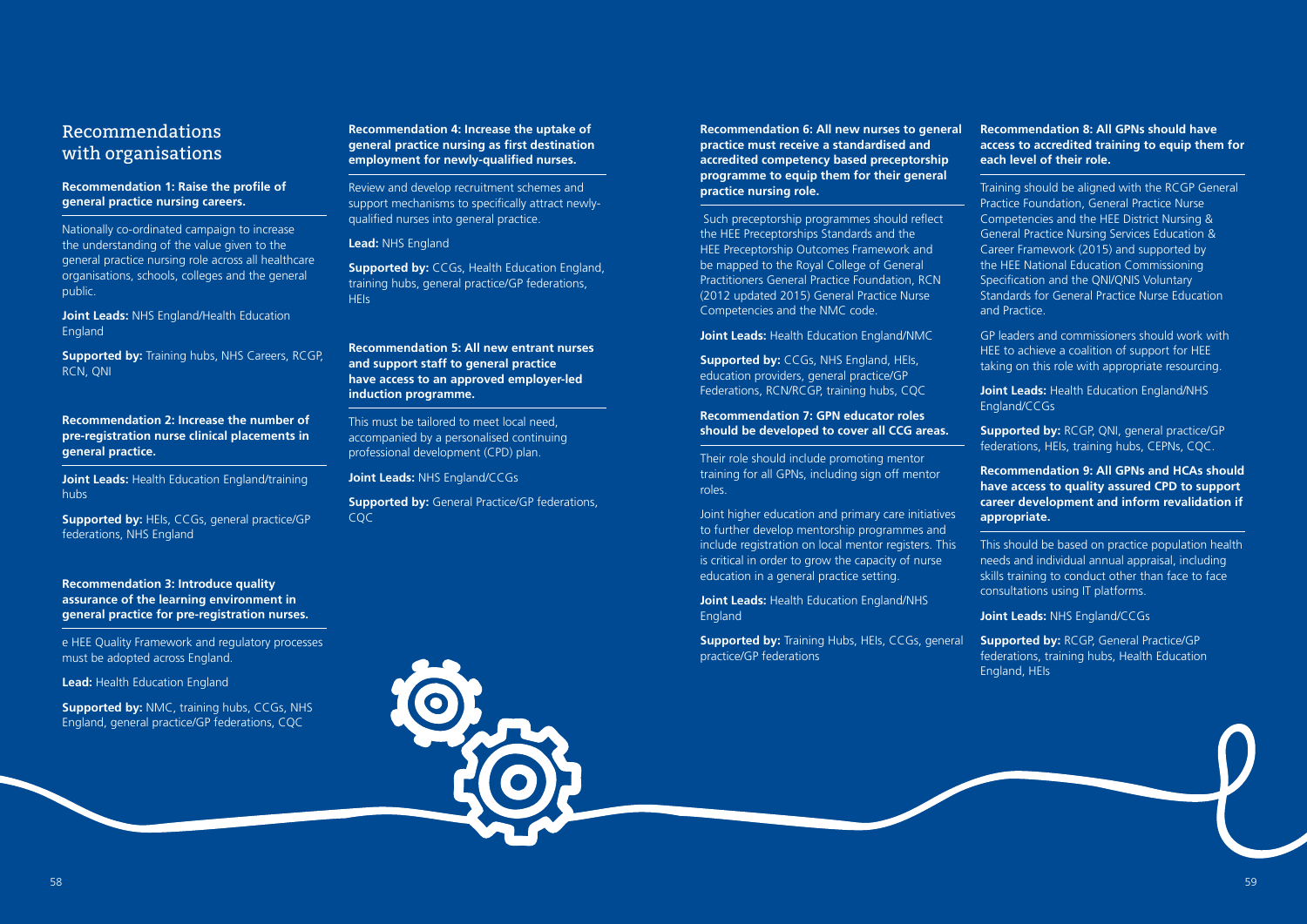**Recommendation 10: Improve general practice nursing retention by implementing measures to encourage nurses at all levels to remain within practice.**

**Joint Leads:** NHS England/CCGs/general practice/ GP federations

**Supported by: Health Education England** 

Recommendation 11: Every nurse considering a return to general practice nursing should be offered a general practice specific 'return to practice' programme. There must be a nationwide, standardised general practice nursing 'return to practice' education programme which includes a general practice placement, mentorship and appropriate support to meet the NMC requirements for a 'return to practice'.

**Lead:**Health Education England

**Supported by:** NHS England, CCGs, HEIs

#### **Recommendation 12: All CCG areas should have identifiable GPN leaders.**

General practice nursing leadership should be supported by multi-professional leadership development programmes at local, regional and national level.

**Joint Leads:** NHS England/RCGP/CCGs/general practice

**Supported by:** Health Education England, HEIs, Leadership Academy

#### **Recommendation 13: Actively promote the development of general practice nursing clinical academic careers.**

Stimulate the development of clinical academic careers by promoting and enabling a culture in general practice nursing that embraces research and innovation to inform and champion changing health needs and deliver care excellence.

**Joint Leads:** Health Education England/NHS England/CCGs

**Supported by:** CCGs, NHS England, RCGP, general practice/GP federations, QNI, HEIs, training hubs, Academic Health Science Networks

**Recommendation 14: Increase the number of HCAs in general practice to include widening participation schemes that encourage use of the HCA apprenticeship route and support the emerging role of the nursing associate.**

**Joint Leads:**Health Education England/training hubs

**Supported by:** NHS England, CCGs, HEIs, RCGP, general practice/GP federations

**Recommendation 15: All HCAs in general practice care settings must hold the Care Certificate.**

**Joint Leads:** Health Education England/training hubs

**Supported by:** NHS England, CCGs, HEIs, general practice/GP federations

**Recommendation 16: All education and training for HCAs in general practice must be aligned to the Royal College of General Practitioners (2015) Healthcare Assistants (General Practice) Competency Framework and the HEE District & General Practice Nursing Services Education & Career Framework (2015).**

**Joint Leads:** Health Education England/training hubs

**Supported by:** CCGs, NHS England, RCGP, General Practice/GP federations, HEIs, training hubs

**Recommendation 17: The development of a national sustainable and easily accessible 'how–to' toolkit and practical web-based resource to support the implementation of general practice workforce initiatives as outlined in this document.**

**Joint Leads:** National Association of Primary Care/ Royal College of General Practitioners/NHS England

**Supported by:** Health Education England, training hubs, CCGs

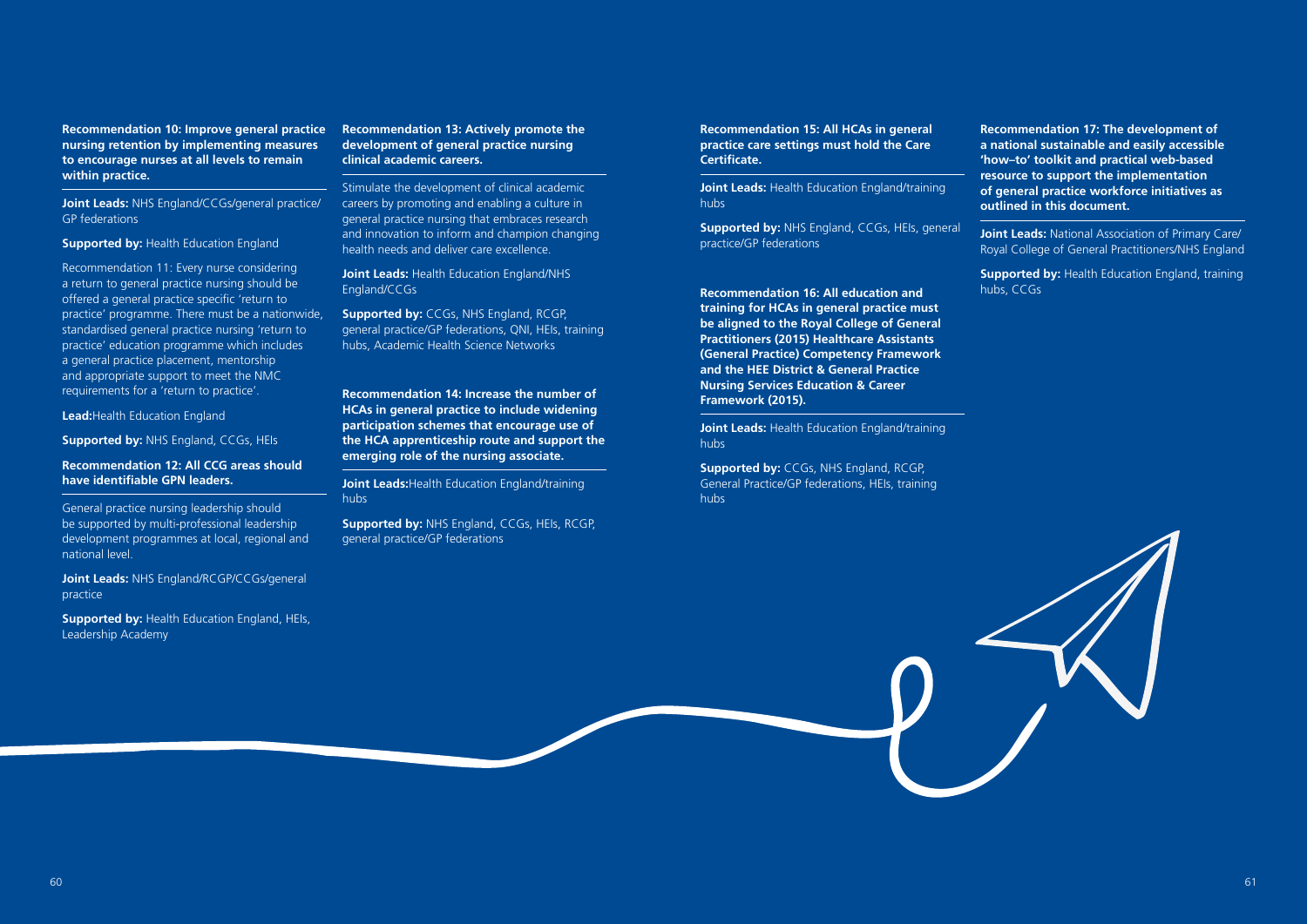# Abbreviations

- **ANP** Advanced Nurse Practitioner
- **AP** Assistant Practitioner
- **CCG** Clinical Commissioning Group
- **CPD** Continuing Professional Development
- **CHD** Coronary Heart Disease
- **CKD** Chronic Kidney Disease
- **CQC** Care Quality Commission
- **GP** General Practitioner
- **GPN** General Practice Nurse
- **HCA** Healthcare Assistant
- **HEE** Health Education England
- **HEI** Higher Education Institution
- **MCP** Multispecialty Community Provider
- **NA** Nursing Associate
- **NMC** Nursing and Midwifery Council
- **PCWC** Primary Care Workforce Commission
- **RCGP** Royal College of General Practitioners
- **RCN** Royal College of Nursing
- **RN** Registered Nurse
- **RtP** Return to practice
- **STP** Sustainability Transformation Plan
- **TNA** Training Needs Analysis

# Glossary

**Best practice** A set of guidelines, ethics or ideas that have been shown by research and experience to produce optimal results and that is established or proposed as a standard suitable for widespread adoption

**Acute trusts** An NHS organisation that provides acute hospital-based services for usually short-term physical illness and conditions

**Advance clinical practice** This is a specialist nursing role that requires a master's degree at entry level. They have acquired expert knowledge, complex decision-making skills and clinical competencies for expanded practice

**Agenda for change** The current NHS grading and pay system in place for all NHS staff, with the exception of apprentices, doctors, dentists and some senior managers

**Apprenticeship** A government funded workbased training programme for people aged 16 and over. They combine on-the-job training working alongside experienced colleagues to gain job-specific skills with nationally recognised qualifications while earning a wage

> **Consultation** A meeting with an expert, such as a medical doctor, in order to seek advice

**Care certificate** A set of standards that social care and health workers adhere to. They are the minimum standards that should be covered as part of training new care workers

**Care navigator** Individuals who facilitate access to healthcare resources for patients and families

**Career framework** This is a tool that provides a common language to support career development, enabling the identification of transferable roles, maximising workforce flexibility as well as defining the level of the post and the competences expected of the post holder

**Clinical academic careers** A career for health professionals across clinical and public health professions to enable them to have a proper understanding of research and its role in improving health outcomes, including an ability to participate in and utilise the result of research

**Clinical governance** A system in place holds NHS organisations accountable for continuously improving the quality of their services and safeguarding high standards of care

**Clinical pharmacist** Work as part of the general practice team to resolve day-to-day medicine issues and consult with and treat patients directly

**Clinical role** An individual with skills and knowledge to undertake clinical activities

**Cognitive behavioural therapy** Talking therapies that can help manage problems by changing the way you think and behave. It's most commonly used to treat anxiety and depression

**Community care** This describes the various services available to help people manage their physical and mental health issues in the community

**Comorbidities** The existence of more than one disorder or disease at the same time

**Darzi fellow** Darzi Fellows come from multiprofessional backgrounds and include doctors, nurses and midwives, allied health professionals, paramedics, dentists, healthcare scientists and pharmacists. The programme is full-time for one year and while in post Fellows are expected to undertake one main project in addition to completing their leadership development programme (PG Cert)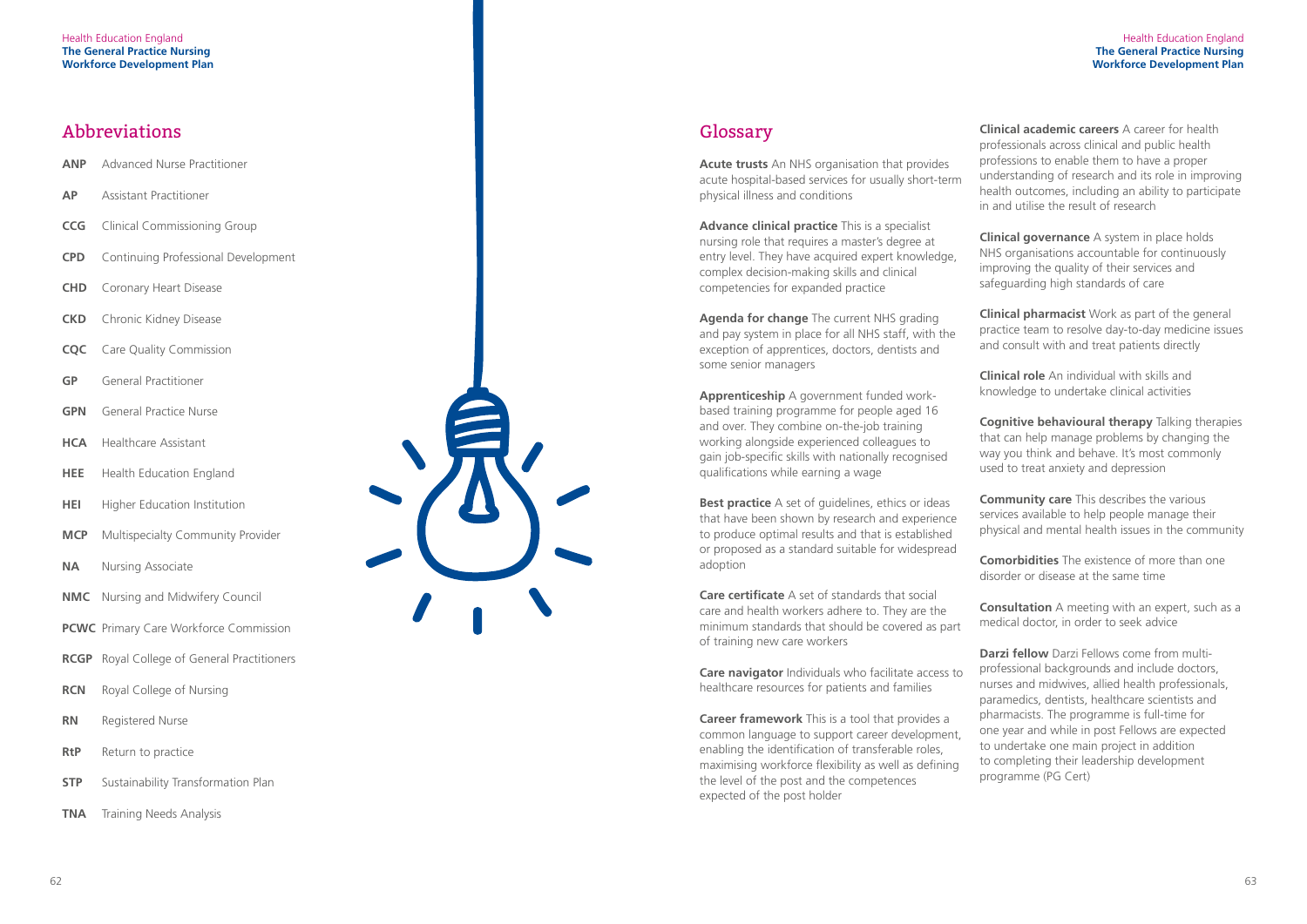Health Education England **The General Practice Nursing Workforce Development Plan**



**Federations** A group of GP practices that decide to collaborate to provide improved access and quality

**Five Year Forward View** A wide-ranging strategy for the NHS in England that was published in October 2014, which sets out a positive vision for the future based around seven new models of care

**Immunisation** The process by which an individual's immune system becomes resistant to an infectious disease

**Induction** A programme of learning designed to help a new member of the team develop the fundamental knowledge and oversight of their work requirements. This is usually planned in advance of new starters beginning in the workplace and will include some mandatory training elements

**GPN champion** An individual who is working hard to promote and celebrate the role of the general practice nurse

**Hypertension** A medical term for high blood pressure

**Minor illness nurse** A nurse who is skilled and trained to work autonomously in the assessment, diagnosis and treatment of minor injuries

**Paediatrics** A branch of medicine focusing on the prevention, diagnosis, treatment and management of all types of health problems that affect young patients ranging from infants and children to adolescents

**Phlebotomy** Surgical incision into a vein

**Ipsos Mori** A leading market research company

**Leadership** The position, capacity or ability to lead, quide or direct, with significant responsibilities for patients as well as responsibilities for supervising or mentoring junior staff as they progress through their training

**Portfolio career** This is where you combine several interests and instead of working in a single full-time job, you undertake a number of paid activities with various employers which equates to a full-time position

**Practice staff** The team working in the practice including those undertaking non-clinical roles

**Mentorship** The support and encouragement of an experienced person for development towards career goals and objectives

> **Scope of practice** This is a term for describing the processes, actions and procedures that you are competent and trained to undertake

**Shape of Caring** A programme of work to change and develop nurse training and career progression to better meet the future needs of patients and service users

**Specialist nurse** A nurse who is dedicated to a particular area of nursing i.e. long-term conditions, diabetes

**Non-medical prescribing** Non-medical health professionals who have undertaken advanced training to enable them to prescribe a range of treatments available on prescription

> **Succession planning** A process that ensures employees are recruited and developed to fill each role within an organisation

**Tariff** A placement payment to organisations providing practice placements for nursing and other pre-registration students commissioned by the NHS

**Nursing auxiliaries** A trained individual who assists the nurse with delivering care

**Placement** Work experience that can be both short-term and long-term to help gain an insight into a particular career

**Preceptorship** A structured transitional period for a newly-qualified health professional

**Retention** A systematic effort to retain staff and maintain a working environment that supports current staff

**Revalidation** This is a method by which you are required to demonstrate on a regular basis (every three years) that you are up-to-date and fit-topractise

**Tertiary care** Healthcare that is usually provided on referral from primary or secondary care professionals in a specialised setting

**Training hub/CEPN/ATP** Training hubs, Advanced Training Practices (ATP) and Community Education Provider Networks (CEPN) can be used interchangeably to refer to 'training hubs'. Training hubs are networks of education and service providers (NHS and non-NHS) based in the community. They are tasked with increasing the capacity for future workforce training in the community and the development of the current and future workforce around the needs of a geographically defined population. They support the recruitment, retention and return of all staff groups

**Unregistered** A nurse who does not have the remit to work autonomously and works under the supervision of a registered nurse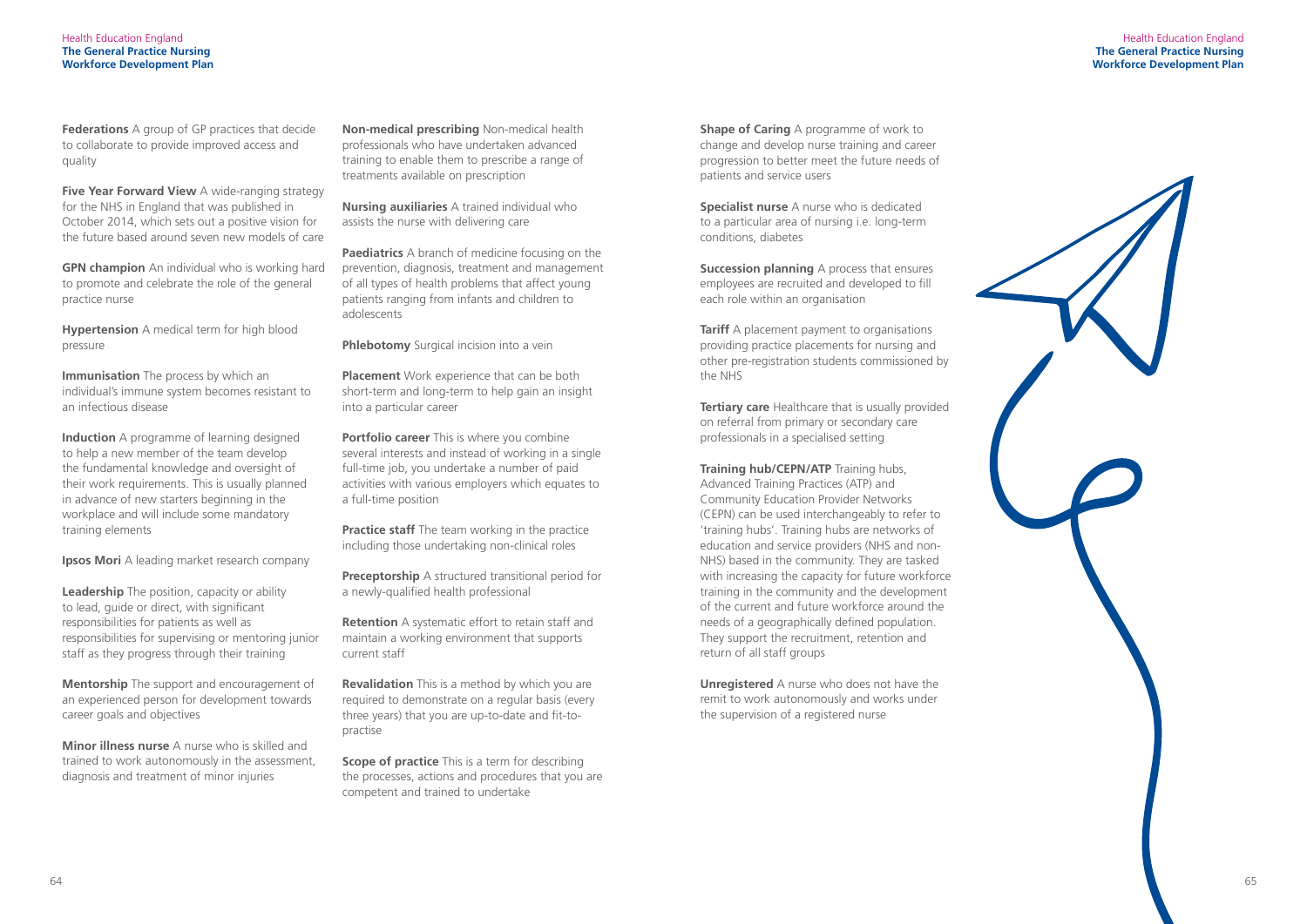# Acknowledgements

### **Task and Finish Group**

| Dr Pete Lane FRCGP Chair |                                 |  |  |
|--------------------------|---------------------------------|--|--|
| Jenny Aston              | Royal College of General        |  |  |
|                          | Practitioners                   |  |  |
| Zoe Berry                | <b>Health Education England</b> |  |  |
| Lynne Hall               | <b>Health Education England</b> |  |  |
| Anne Moger               | NHS England                     |  |  |
| Dr Crystal Oldman        | Queen's Nursing Institute       |  |  |
| Anne Pearson             | Queen's Nursing Institute       |  |  |
| Karen Storey             | <b>Health Education England</b> |  |  |
| Kathryn Yates            | Royal College of Nursing        |  |  |
|                          |                                 |  |  |

#### **Primary Care Programme Team:**

| Joanne Marvell | Health Education England        |  |
|----------------|---------------------------------|--|
| Daryl Barrett  | Health Education England        |  |
| Anne Harvey    | Health Education England        |  |
| Tom Whelan     | <b>Health Education England</b> |  |

#### th Education England th Education England th Education England

### **Stakeholder Engagement Event Attending Organisations**

Barnsley ATPs Bay Medical Group British Medical Association Brownlow Group Practice Care Quality Commission Chiltern CCG Council of Deans Ealing CCG East & North Herts CCG East Staffs CCG Wetmore Road Surgery Grosvenor Medical Centre Health Education England and local offices HEE East Midlands and NHS Rushcliffe CCG Ipsos Mori Londonwide LMCs National Association of Primary Care NHS Alliance Network North Durham CCG Nursing and Midwifery Council Sheffield Hallam University South Eastern Hampshire CCGs South Kent Coast CCG South Sefton CCG and Southport & Formby CCG University of Sheffield University of the West of England West Hampshire CCG West Leicestershire CCG

### **Submitted Written Evidence**

- **1.** The Queen's Nursing Institute (2016) General Practice Nursing in the 21st Century: A Time of Opportunity
- **2.** Mark Dayan, Dandeepa Arora, Rebecca Roseen and Natasha Curry. Nuffield Trust (2014) Is General Practice in Crisis?
- **3.** Mark Dayan, Dandeepa Arora, Rebecca Roseen and Natasha Curry. Nuffield Trust (2014) Is General Practice in Crisis?
- **4.** NHS England, Health Education England, Care Quality Commission, Public Health England and NHS Improvement. The NHS Five Year Forward View (2014)
- **5.** NHS England, Health Education England, Royal College of General Practictioners. General Practice Forward View (2016)
- **6.** NHS England (2016) Leading Change, Adding Value - A framework for nursing, midwifery and care staff
- **7.** Health Education England (2015) District Nursing and General Practice Nursing Service: Education and Career Framework
- **8.** The latest figures from the Primary Care Workforce Census collated by NHS Digital state that from the data gathered from general practice, there are currently 23,128 GPNs in total and 9,131 HCAs in England, the majority of who are working part-time. These figures are however quoted as 'provisional experimental statistics' as there was not full compliance in the submissions received.
- **9.** Ipsos Mori Research (2016) The recruitment, retention and return of nurses to general practice nursing in England
- **10.** The latest figures from the Primary Care Workforce Census collated by NHS Digital

Ashford and Canterbury Coastal CCG Brighton and Hove CCG Bucks New University Central Manchester University Hospitals NHS Foundation Trust De Montfort University (DMU) East and North Herts CCG EPIC Workforce Development EQUIP Flitwick Surgery Florence Nightingale Faculty of Nursing and Midwifery, King's College London Fylde and Wyre CCG Gateshead General Practice Transformation Team General Practice Nursing, LLMCs Hammersmith & Fulham GP Federation Haringey CCG Health Education England Cambridgeshire and Peterborough Health Education Kent, Surrey & Sussex King's College London Lambeth CCG Leicester City CCG West Leicestershire CCG East Leicestershire and Rutland CCG Liverpool CCG Macmillan Cancer Support Manchester Metropolitan University Merton CCG NHS Hastings & Rother and NHS Eastbourne, Hailsham & Seaford CCGs NHS Sunderland CCG NHS Wakefield CCG NHS Windsor Ascot and Maidenhead CCG North West Placement Development Network (NWPDN) North West Surrey CCG Northumbria University Shropshire CCG & Telford & Wrekin CCG Solihull CCG Somerset CCG South Tees Clinical Commissioning Group Stockport NHS Foundation Trust Tameside & Glossop CCG The School of Nursing and Midwifery, The University of Sheffield The University of West London Tower Hamlets General Practice Care Group CIC University of the West of England University of Central Lancashire University of York University of York - Department of Health Sciences

## Notes and references

state that from the data gathered from general practice, there are currently 23,128 GPNs in total and 9,131 HCAs in England, the majority of which are working part-time. These figures are however quoted as 'provisional experimental statistics' as there was not full compliance in the submissions received.

- **11.** Primary Care Workforce Commission (2015), The future of primary care creating teams for tomorrow
- **12.** Health Education England (2015) District Nursing and General Practice Nursing Service: Education and Career Framework
- **13.** Royal College of General Practitioners General Practice Foundation, RCN (2012 updated 2015) General Practice Nurse Competencies
- **14.** Royal College of General Practitioners General Practice Foundation (2015) General Practice Advanced Nurse Practitioner Competencies
- **15.** Royal College of General Practitioners (2015) Healthcare Assistants (General Practice) Competency Framework (RCN representatives on the Framework Development Team)
- **16.** Royal College of General Practitioners (2015) Healthcare Assistants (General Practice) Competency Framework (RCN representatives on the Framework Development Team)
- **17.** Health Education England (2015) District Nursing and General Practice Nursing Service: Education and Career Framework
- **18.** NHS England, Health Education England, Royal College of General Practictioners. General Practice Forward View (2016)
- **19.** Health Education England, Medical Schools Council (2016) By Choice - Not by Chance, supporting medical students towards future careers in general practice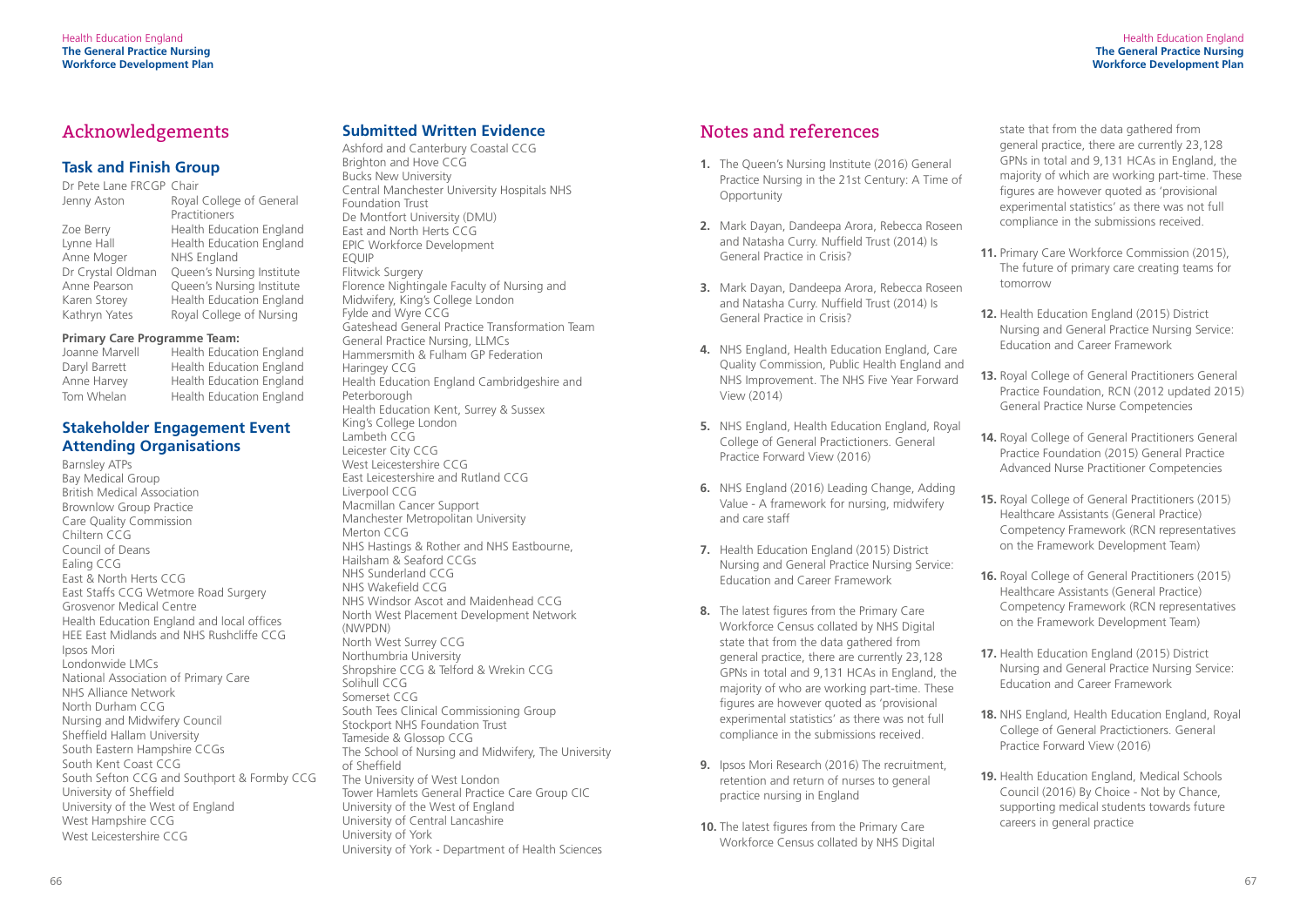#### Health Education England **The General Practice Nursing Workforce Development Plan**

- **20.** Health Education England, Royal College of General Practitioners, Medical Schools Council Doctor, doctor...How do I get work experience? GP Work Experience Toolkit
- **21.** https://www.gov.uk/government/news/newnursing-degree-apprenticeship
- **22.** Ipsos Mori Research (2016) The recruitment, retention and return of nurses to general practice nursing in England
- **23.** Lord Willis, Health Education England (2015) Raising the Bar Shape of Caring: A Review of Nurses and Care Assistants
- **24.** The NHS Five Year Forward View (2014)
- **25.** Health Education England (2016) HEE Quality Framework 2016/17
- **26.** Health Education England (2016) HEE Quality Framework 2016/17
- **27.** Nursing and Midwifery Council (2010) Standards for pre-registration nursing education
- **28.** Adams, K. (2013). Practice Teaching: professional identity and role recognition. Community Practitioner, 86(10), 20-23.
- **29.** Wenger, E., McDermott, R. A., & Snyder, W. (2002). Cultivating Communities of Practice: A guide to managing knowledge: Harvard Business School Press.
- **30.** White, C. (2010). A socio-cultural approach to learning in the practice setting. Nurse Education Today, 30, 794-797.
- **31.** Willis Commission (2012) Quality with Compassion: the future of nursing education
- **32.** Royal College of General Practitioners General Practice Foundation, RCN (2012 updated 2015) General Practice Nurse Competencies
- **33.** The Queen's Nursing Institute (2016) General Practice Nursing in the 21st Century: A Time of **Opportunity**
- **34.** Primary Care Workforce Commission (2015)
- **35.** Health Education England (2015) District Nursing and General Practice Nursing Service: Education and Career Framework
- **36.** The Queen's Nursing Institute (2016) General Practice Nursing in the 21st Century: A Time of **Opportunity**
- the Future Education and Training of Registered **37.** Nursing & Midwifery Council (2008) Standards to Support Learning and Assessment in Practice (2nd edition), London: NMC.
	- **38.** RCN Mentorship Project 2015 Royal College of Nursing
	- **39.** The Queen's Nursing Institute (2016) General Practice Nursing in the 21st Century: A Time of **Opportunity**
	- **40.** Nursing & Midwifery Council (2008) Standards to support learning and assessment in practice
	- **41.** Lord Willis, Health Education England (2015) Raising the Bar Shape of Caring: A Review of the Future Education and Training of Registered Nurses and Care Assistants
	- **42.** The Queen's Nursing Institute (2016) General Practice Nursing in the 21st Century: A Time of **Opportunity**
	- **43.** Ipsos Mori Research (2016) The recruitment, retention and return of nurses to general practice nursing in England
	- **44.** Health Education England (2015) District Nursing and General Practice Nursing Service Education and Career Framework
	- **45.** Royal College of General Practitioners General Practice Foundation, RCN (2012 updated 2015) General Practice Nurse Competencies
- **46.** Department of Health (2014) Transforming Primary Care - safe, proactive, personalised care for those who need it most
- **47.** The Queen's Nursing Institute (2016) Transition to General Practice Nursing
- **48.** Ipsos Mori Research (2016) The recruitment, retention and return of nurses to general practice nursing in England

#### **49.** Ibid

- **50.** http://www.napc.co.uk/nurses-voice
- **51.** The Queen's Nursing Institute (2016) General Practice Nursing in the 21st Century: A Time of **Opportunity**
- **52.** NHS England, Health Education England, Royal College of General Practitioners. General Practice Forward View (2016)
- **53.** NHS England (2016) Leading Change, Adding Value - A framework for nursing, midwifery and care staff
- **54.** NHS England (2016) Leading Change, Adding Value - A framework for nursing, midwifery and care staff
- **55.** Health Education England (2015) District Nursing and General Practice Nursing Service: Education and Career Framework
- **56.** The Kings Fund (2016) Understanding pressures in general practice
- **57.** NHS England (2016) Leading Change, Adding Value - A framework for nursing, midwifery and care staff
- **58.** NMC (2015) Standards of proficiency for nurse and midwife prescribers: Protecting the public through professional standards
- **59.** http://www.independentnurse.co.uk/ professional-article/snapshot-of-advancedpractice/64287/
- **60.** Baileff, A (2015) The role of advanced nurse practitioners, Nursing in Practice: 84 19th May 2015
- **61.** Royal College of General Practitioners General Practice Foundation (2015) General Practice Advanced Nurse Practitioner Competencies
- **62.** Swann, A., Ferguson, S., Chang, A., & Larson, E., Smaldone, A. (2015) ,Quality of primary care by advanced practice nurses: a systematic review, International Journal for Quality in Health Care, 2015, 27(5), 396–404
- **63.** Primary Care Workforce Commission (2015), The future of primary care creating teams for tomorrow
- **64.** Ipsos Mori Research (2016) The recruitment, retention and return of nurses to general practice nursing in England
- **65.** The Queen's Nursing Institute (2016) General Practice Nursing in the 21st Century: A Time of **Opportunity**
- **66.** NHS England, Health Education England, Care Quality Commission, Public Health England and NHS Improvement. The NHS Five Year Forward View (2014)
- **67.** Asset based community development (ABCD) is an approach based on the principles of identifying and mobilising individual and community "assets" rather than focusing on problems and needs (ie deficits). It is a set of values and principles that can be applied to empower both individuals and communities to identify the potential to maintain and sustain health and well being.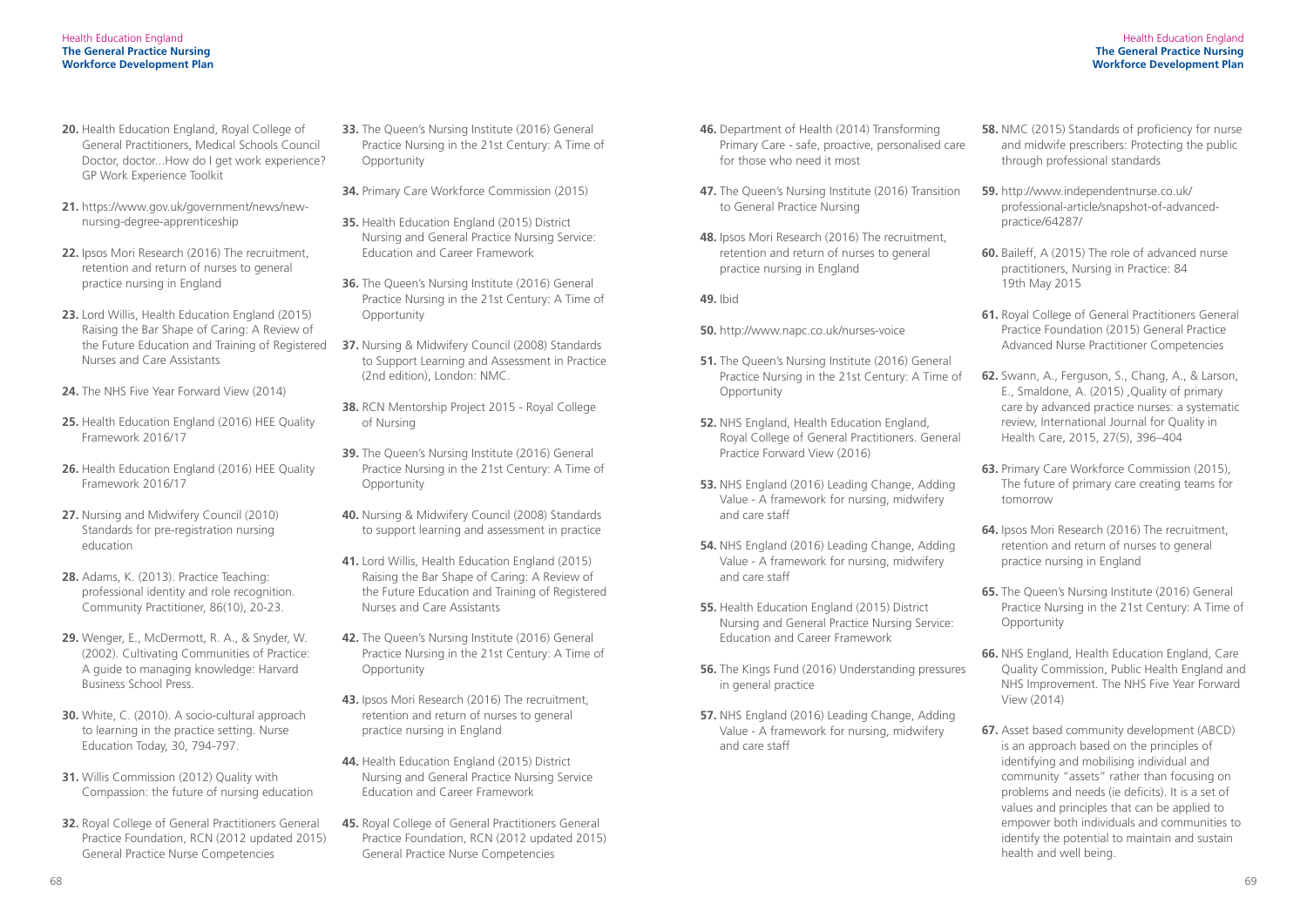- **79.** Department for Education and Skills Funding Agency (2016) Apprenticeship Funding from May 2017
- **80.** Health Education England (2015) District Nursing and General Practice Nursing Service: Education and Career Framework
- 81. Royal College of General Practitioners (2015) Healthcare Assistants (General Practice) Competency Framework (RCN representatives on the Framework Development Team)
- **82.** HM Government (2013) Cavendish Review: 'An Independent Review into healthcare assistants and support workers in the NHS and social care settings'
- **83.** Health Education England (2015) Care **Certificate**
- **84.** Health Education England (2015) District Nursing and General Practice Nursing Service: Education and Career Framework
- **85.** HE Treasury (2015) Spending Review and Autumn Statement 2015
- **86.** Department of Health (2016) NHS bursary reform
- **87.** Ipsos Mori Research (2016) The recruitment, retention and return of nurses to general practice nursing in England
- **88.** http://www.inspiringthefuture.org
- **89.** http://www.nhsemployers.org/thinkfuture Twitter: #NHSwhereIstarted campaign



- **68.** Health Education England (2015) District Nursing and General Practice Nursing Service: Education and Career Framework
- **69.** Health Education England (2015) District Nursing and General Practice Nursing Service: Education and Career Framework
- **70.** https://www.rcn.org.uk/professionaldevelopment/accountability-and-delegation
- **71.** Skills for Health (2010) Key Elements of the Career Framework
- **72.** Linda Miller, Joy Williams, Rosa Marvell and Arianna Tassinari Skills for Health (2015) Assistant Practitioners in the NHS in England
- **73.** Lord Willis, Health Education England (2015) Raising the Bar Shape of Caring: A Review of the Future Education and Training of Registered Nurses and Care Assistants
- **74.** HM Government (2013) Cavendish Review: 'An Independent Review into healthcare assistants and support workers in the NHS and social care settings'
- **75.** Health Education England (2015) District Nursing and General Practice Nursing Service: Education and Career Framework
- **76.** Health Education England (2014) Widening Participation it Matters! Our Strategy and Initial Action Plan
- **77.** NHS (2015) The NHS Constitution, the NHS belongs to us all
- **78.** Bruhn, J.G. (2009) The Group Effect: Social cohesion and health outcomes